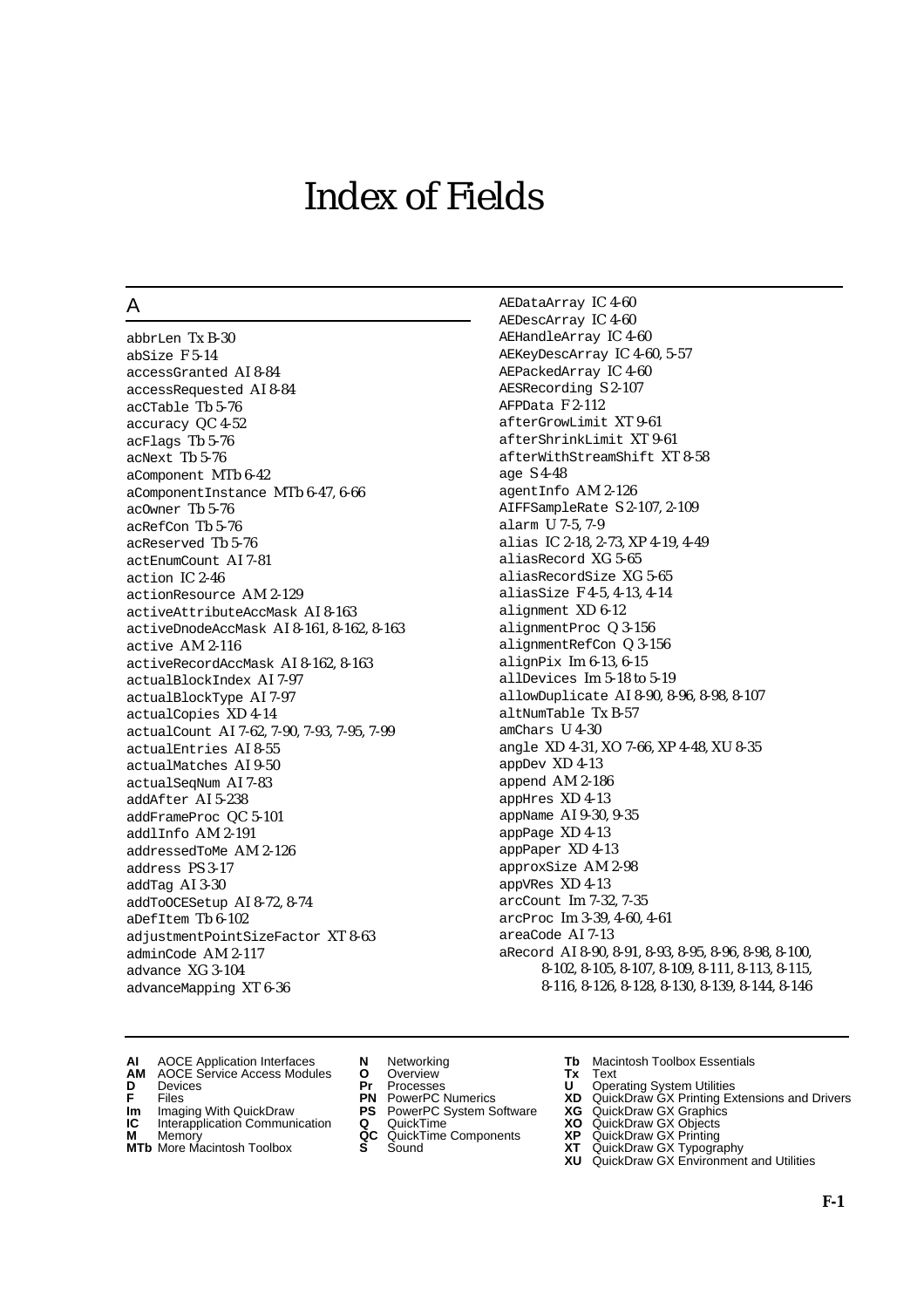aRecordList AI 8-119, 8-123 aRLI AI 8-58, 8-62, 8-116 ascent Tx 4-69 asLetter AM 2-176 aspectName AI 5-143 aspectTemplateCount AI 5-205 aspectTemplateNumber AI 5-206 aTalkA U 7-5, 7-9 aTalkB U 7-5, 7-9 atDrvrVersNum U 1-30 attrCID AI 5-178 attr AI 8-109, 8-111, 8-115 attribute AI 5-182, 5-184, 6-26, 7-26, 8-156 attributeFound AI 8-117 attributeName AI 7-15, 7-26 attributeScript AI 6-26 attributeType AI 2-44, 6-26 attrID AM 2-145 attrMask AM 2-125 attrSize AI 8-124 attrTag AI 5-175, 5-176, 5-178 attrTypeCount AI 8-119, 8-123 attrType AI 5-175, 5-176, 5-178, 8-117, 8-126, 8-152, 8-155 attrTypeList AI 8-119, 8-123 aType AI 8-144, 8-146 authData AI 9-46 authDataLength AI 9-46 authenticated AI 7-38, AM 2-104 auxCTableOff Tx B-45 awCTable Tb 4-74 awFlags Tb 4-74 awNext Tb 4-73 awOwner Tb 4-73 awRefCon Tb 4-74 awReserved Tb 4-74 axis Tb 5-114

# B

backgroundColor XO 7-66 backwdTableOff Tx B-45 bandInc QC 4-36 bandMin QC 4-36 baseAddr Im 2-29 to 2-30, 4-46 base Q 2-78, Tx B-20

- **AI** AOCE Application Interfaces **N** Networking **Tb** Macintosh Toolbox Essentials
- **AM** AOCE Service Access Modules **O** Overview **Tx** Text
- 
- 
- **Im** Imaging With QuickDraw **PS** PowerPC System Software **XG IC** Interapplication Communication **Q** QuickTime **COVIC**
- **IC** Interapplication Communication **Q** QuickTime **XO M** Memory **XP C** QuickTime Components **XP**
- **M** Memory **CONSIST MANUS AND MEMORY AND MEMORY AND MEMORY AND MEMORY OF A VIDEO CONSIST MANUSCRIPS AND MEMORY GALLERY GALLERY CONSISTENT CONTINUES AND MEMORY GALLERY CONTINUES AND MEMORY CONTINUES AND MANUSCRIPS AND MEMOR MTb** More Macintosh Toolbox **S** Sound **XT** QuickDraw GX Typography
- 
- **D** Devices **Pr** Processes **U** Operating System Utilities
	-
	-
	-
	-
	-

baseFontName Tx 4-102 baseFrequency S 2-105, 2-107, 2-109 baseID AI 5-206 baselineRec XT 5-30 baselineType XT 8-59 batteryLevel D 6-28 bb128KSHeap F 2-59, U 9-8 bb256KSHeap F 2-59, U 9-8 bbCntEvts F 2-59, U 9-8 bbCntFCBs F 2-59, U 9-8 bbDbg1Name F 2-59, U 9-8 bbDbg2Name F 2-59, U 9-8 bbEntry F 2-58, U 9-7 bbHelloName F 2-59, U 9-8 bbID F 2-58, U 9-7 bbPageFlags F 2-59, U 9-8 bbScrapName F 2-59, U 9-8 bbScreenName F 2-59, U 9-8 bbShellName F 2-59, U 9-8 bbSysHeapExtra F 2-59, U 9-8 bbSysHeapFract F 2-59, U 9-8 bbSysHeapSize F 2-59, U 9-8 bbSysName F 2-59, U 9-8 bbVersion F 2-58, U 9-7 bcc AM 2-101 bccList AI 3-29, 3-38 bccRecipients AM 2-177 beforeGrowLimit XT 9-61 beforeShrinkLimit XT 9-61 beforeWithStreamShift XT 8-58 bFileVers Im 9-47, 9-48 bFJobX Im 9-47, 9-48 bgColor Q 2-291, XD 4-33 bitMapCount Im 7-33, 7-35 bitmapToPackage XD 4-23 bitOffset AI 5-182, 5-184 bitsProc Im 3-40, 4-60, 4-61 bJDocLoop Im 9-24, 9-47, 9-71 bkColor Im 2-31, 2-34, 4-50, 4-53 bkPat Im 2-31, 2-32 bkPixPat Im 4-49, 4-51 blendLevels QC 8-22 blockCount AI 7-39 blockIndex AI 7-86, 7-99, AM 2-160 blockLength AM 2-159 blockOffset AI 7-38 blockRefCon AI 7-38 blockSize AI 7-38, S 2-117

- 
- 
- **FILENCE CONSIGNATION**<br> **F** Files **PN** PowerPC Numerics **XD** QuickDraw GX Printing Extensions and Drivers<br> **F** Files **PN** PowerPC System Software **XG** QuickDraw GX Graphics<br> **Im** Imaging With QuickDraw **PS** PowerPC System
	-
	-
	-
	- **XU** QuickDraw GX Environment and Utilities

**F-2**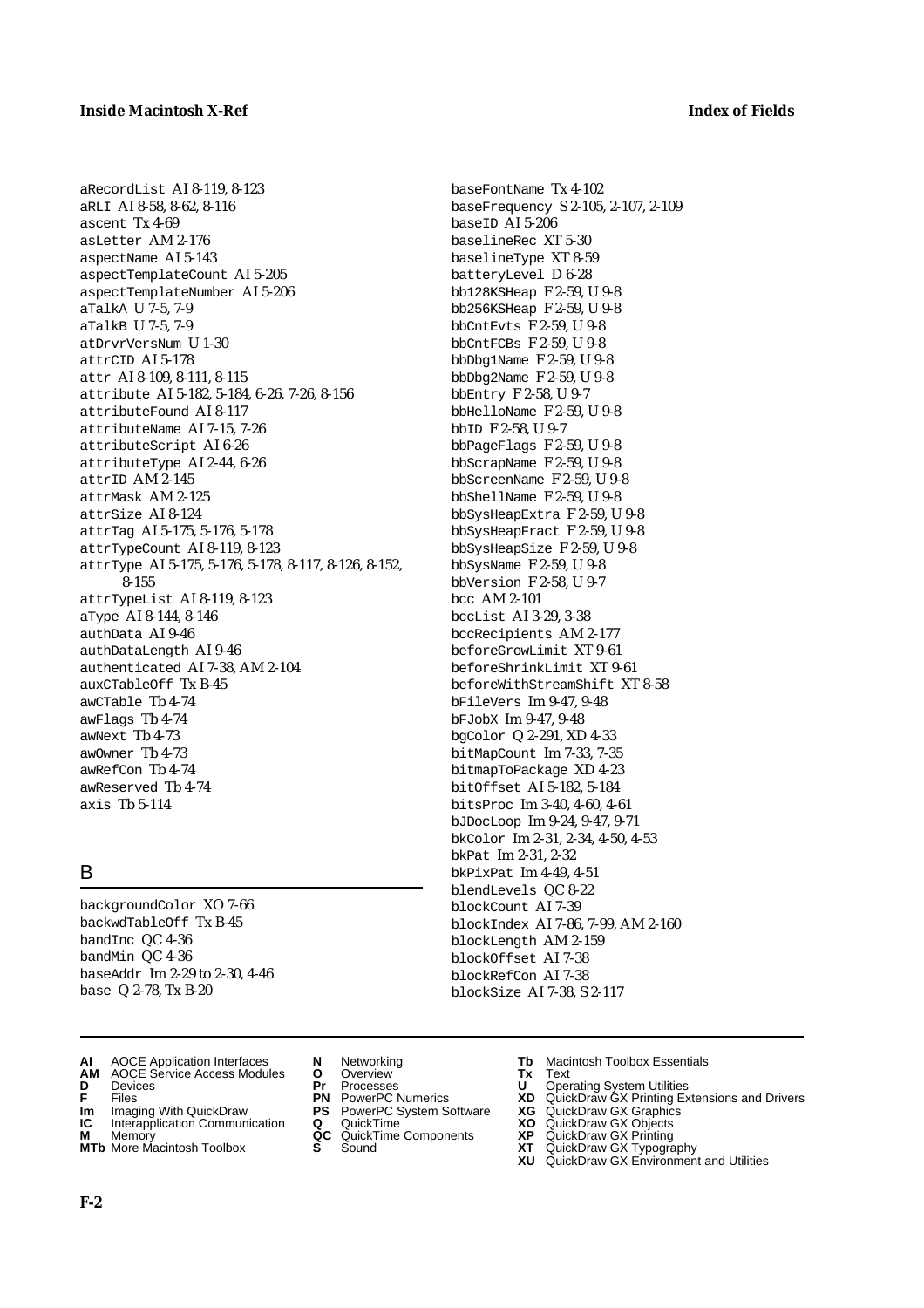blockType AI 7-38, 7-54, 7-97, AM 2-160 blue Im 4-55, 4-57, Tb 5-79 boardID D 2-27 body AI 2-20, 2-21, 2-23, 2-24, 2-40, 7-16 boldOutset XT 6-37 botRight Im 2-28 bottom Im 2-28, Q 2-79 bounds AI 4-21, 5-244, Im 2-29 to 2-30, 4-46, 4-47 bPort Im 9-48 breakAttribute AI 5-224 BreakChar Tx 5-27, 5-81 BreakOverflow Tx 5-27 BreakWord Tx 5-27, 5-81 btcCQPtr F 2-84 btcFlags F 2-83 btcFNode F 2-84 btcFree F 2-84 btcIndexM F 2-84 btcKeyCr F 2-84 btcKeyLen F 2-84 btcLevel F 2-84 btcLNode F 2-84 btClpSize F 5-14 btcNNodes F 2-84 btcNodeM F 2-84 btcNodeSize F 2-84 btcNRecs F 2-84 btcRefNum F 2-84 btcResv F 2-84 btcRoot F 2-84 btcVarPtr F 2-84 bthDepth F 2-69, 2-84 bthFNode F 2-69 bthFree F 2-69 bthKeyLen F 2-69 bthLNode F 2-69 bthNNodes F 2-69 bthNodeSize F 2-69 bthNRecs F 2-69 bthResv F 2-69 bthRoot F 2-69 buffer AI 7-62, 7-90, 7-93, 7-95, 7-99, 8-55, 9-50, AM 2-96, 2-139, QC 5-22, S 5-30 bufferLen XD 4-40, XP 4-42 bufferLength AI 9-50, S 3-26 bufferPtr S 3-26 bufferSize AI 8-53, 8-55, AM 2-96, XD 4-25, 6-6, 6-10 compression information structure QC 5-22

compression parameters structure QC 4-41 decompression parameters structure QC 4-47 bus D 4-20 busID D 4-37 bXtra Im 9-56 bytes AI 2-44

# C

callBack AI 5-146, S 2-103 callBackFlags Q 2-407, QC 11-6 callBackPrivate AI 5-146 callerFlags compression parameters structure QC 4-42 decompression parameters structure QC 4-49 callID AI 8-33, 9-18 canceled IC 2-30, 2-38, 2-45 cancel AI 7-66 canClear AI 3-32 canCopy AI 3-32 canCut AI 3-32 canMoveToTrash AI 3-31 canPaste AI 3-32 canSelectAll AI 3-32 canTag AI 3-31 capabilities compression parameters structure QC 4-43 decompression parameters structure QC 4-50 capabilitiesFlags S 6-9 capturedComponent MTb 6-75 capturingComponent MTb 6-75 caretHook Tx 2-70 to 2-71 catalogServerHint AM 2-135 Category D 2-10 catInfoCreator MTb 7-47 catInfo AM 2-112 catInfoType MTb 7-47 cc AM 2-101 ccList AI 3-29, 3-38 ccRider Tb 5-78 ccSeed Tb 5-78 cdbBytes D 4-20 cdbPtr D 4-20 cd MTb 6-48 cdrResrv2 F 2-73 cdrType F 2-73

- **AI** AOCE Application Interfaces **N** Networking **Tb** Macintosh Toolbox Essentials
- **AM** AOCE Service Access Modules **O** Overview **Tx** Text
- -
- **Im** Files<br> **Im** Imaging With QuickDraw **PS** PowerPC System Software **XG**<br> **IC** Interapplication Communication **Q** QuickTime **XO IC** Interapplication Communication **Q** QuickTime **XO M** Memory **XP QC** QuickTime Components **XP**
- **M** Memory **CC** QuickTime Components **XP**<br> **MTb** More Macintosh Toolbox **S** Sound **XT**
- 
- 
- **D** Devices **Pr** Processes **U** Operating System Utilities
	-
	-
	-
	-
- 
- 
- **F** Files **PN** PowerPC Numerics **XD** QuickDraw GX Printing Extensions and Drivers
	-
	-
	-
- **MTb** More Macintosh Toolbox **S** Sound **XT** QuickDraw GX Typography
	- **XU** QuickDraw GX Environment and Utilities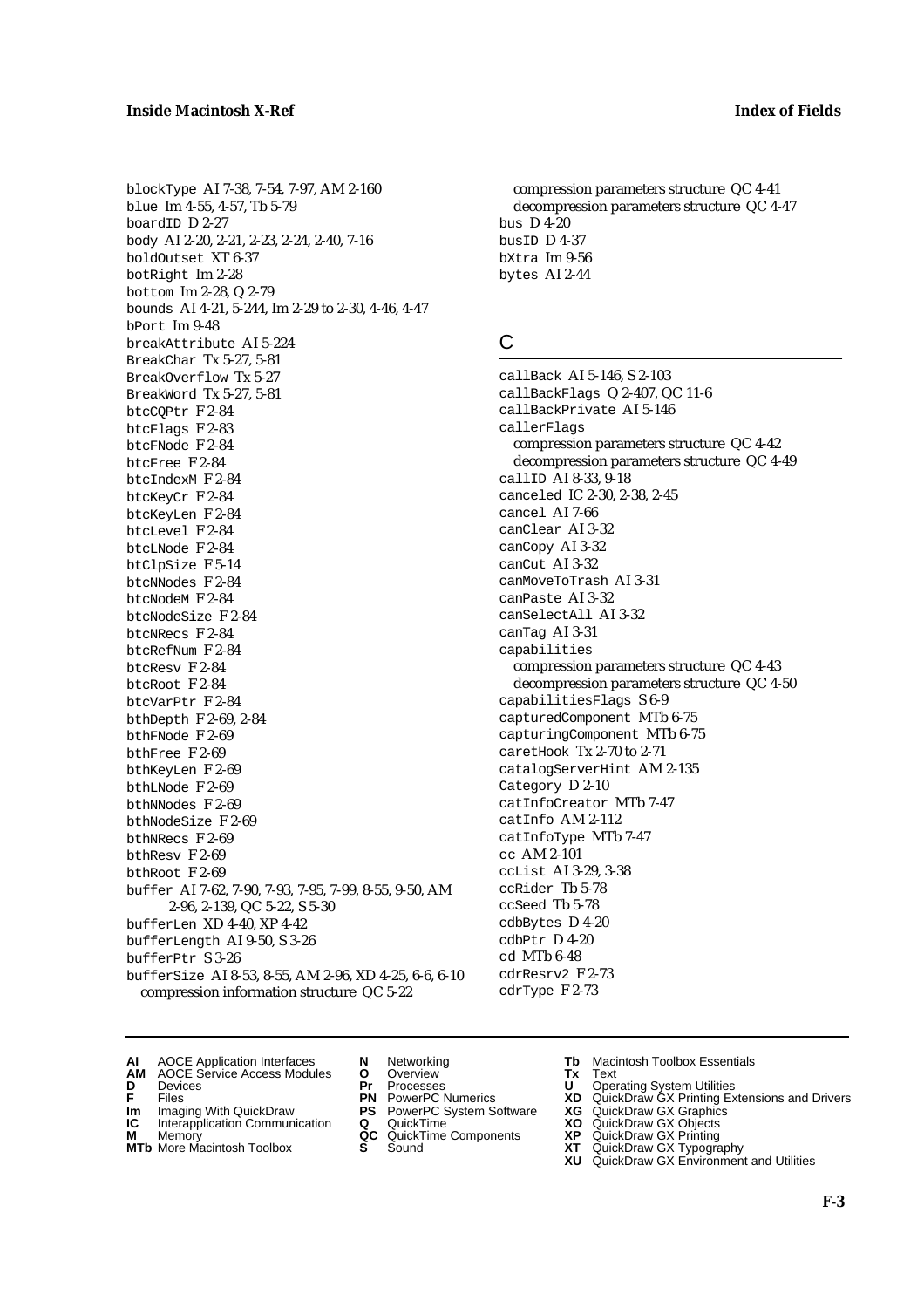cells MTb 4-25

cellSize MTb 4-23 centered Im B-33 certAttributeCount AI 6-25 certCount AI 6-24 certSetStatusTime AI 6-24 certStatus AI 6-25 c U 4-25 challengeBufferLength AI 9-55 challenge AI 9-55, 9-56, 9-58 challengeLength AI 9-55, 9-56, 9-58 changeCount AI 3-31 changed IC 2-45 charSet AI 2-19, 2-20 charTypes Tx B-45 chExtra Im 4-49, 4-50, Tx 3-19, 3-22 ci MTb 6-50 cid AI 2-28, 2-36, 2-44 ckID S 2-113, 2-114, 2-115, 2-116, 2-117 ckrCName F 2-71 ckrKeyLen F 2-71 ckrParID F 2-71 ckrResrv1 F 2-71 ckSize S 2-113, 2-114, 2-115, 2-116, 2-117 clampMaximum XO 5-54 clampMinimum XO 5-54 classTableOff Tx B-45  $cl$ earTtem  $XP$  2-48 clientData AI 8-34, 8-151, 8-152, 8-153, 8-154, 8-155, 8-156, 8-157, 8-160, 8-161, 8-162, 8-163, 9-19, 9-30 clientId XD 4-29 clikLoc MTb 4-24 clikTime MTb 4-24 clipPix Im 6-14, 6-15 clipRgn Im 2-12 to 2-13, 4-49 closureID PS 3-16 clpSize F 5-14 clrSet XD 4-33 clutID Q 3-52 cmd S 2-100 cmdInProgress S 2-103 cmpCount Im 4-46, 4-47 cmpSize Im 4-46, 4-48 cmyk XO 4-53 codec Q 3-56 compression list structure QC 8-44 spatial settings structure QC 3-16 codecType QC 3-16

colData IC 12-41, 12-58 colInfo IC 12-42, 12-59 colorBand XD 4-23 colorPasses XD 4-25, 6-10 colrBit Im 2-31, 2-35, 4-50, 4-53 colTypes IC 12-41, 12-58 commandID AI 5-170, 5-172 commentCount Im 7-33, 7-35 comment AI 8-56, AM 2-112, S 4-47 commentHandle Im 7-33, 7-35 commentProc Im 3-40, 4-60, 4-61, B-4 communicationOptions XD 6-6 completionProc IC 12-55, Q 3-154 completionProcRecord compression parameters structure QC 4-44 decompression parameters structure QC 4-50 completionRefCon Q 3-154 completionRoutine S 3-9, 3-27 completionRtn S 5-31 componentEntryPoint MTb 6-58 component MTb 6-81, XO 4-54, 5-53 componentFlags MTb 6-39, 6-53, Tx 7-15, 7-16 componentFlagsMask MTb 6-39, 6-54, Tx 7-15, 7-16 componentIcon MTb 6-48, 6-59 componentInfo MTb 6-48, 6-59, 6-81 componentManufacturer MTb 6-39, 6-53, Tx 7-15 componentName MTb 6-48, 6-59, 6-81 componentSubType MTb 6-38, 6-53, Tx 7-15 componentType MTb 6-38, 6-53, Tx 7-15 compressCompleteProc QC 5-100 compressed XO 2-50 compressFlags Q 3-53, QC 8-44 compressionAccuracy Q 3-53 compressionID Q 2-81, S 2-110 compressionLevel Q 3-55 compressionName S 2-117 compressionSpeed Q 3-54 compressionType S 2-116 compressPipelineLatency Q 3-55 compressProc QC 5-100 conditionFlags compression parameters structure QC 4-42 decompression parameters structure QC 4-48 config U 7-5, 7-9 connectionID PS 3-16 connectTime AM 2-119 connStr IC 12-57 container IC 2-30, 2-38, 2-49

- **AI** AOCE Application Interfaces **N** Networking **Tb** Macintosh Toolbox Essentials
- **AM** AOCE Service Access Modules **O** Overview **Tx** Text
- 
- 
- **Im** Imaging With QuickDraw **PS** PowerPC System Software **XG IC** Interapplication Communication **Q** QuickTime **COVIC**
- **IC** Interapplication Communication **Q** QuickTime **XO M** Memory **XP C** QuickTime Components **XP**
- **M** Memory **CONSIST MANUS AND MEMORY AND MEMORY AND MEMORY AND MEMORY OF A VIDEO CONSIST MANUSCRIPS AND MEMORY GALLERY GALLERY CONSISTENT CONTINUES AND MEMORY GALLERY CONTINUES AND MEMORY CONTINUES AND MANUSCRIPS AND MEMOR**
- 
- **D** Devices **Pr** Processes **U** Operating System Utilities
	-
	-
	-
	-
- 
- 
- **F** Files **PN** PowerPC Numerics **XD** QuickDraw GX Printing Extensions and Drivers
	-
	-
	-
- **MTb** More Macintosh Toolbox **S** Sound **XT** QuickDraw GX Typography
	- **XU** QuickDraw GX Environment and Utilities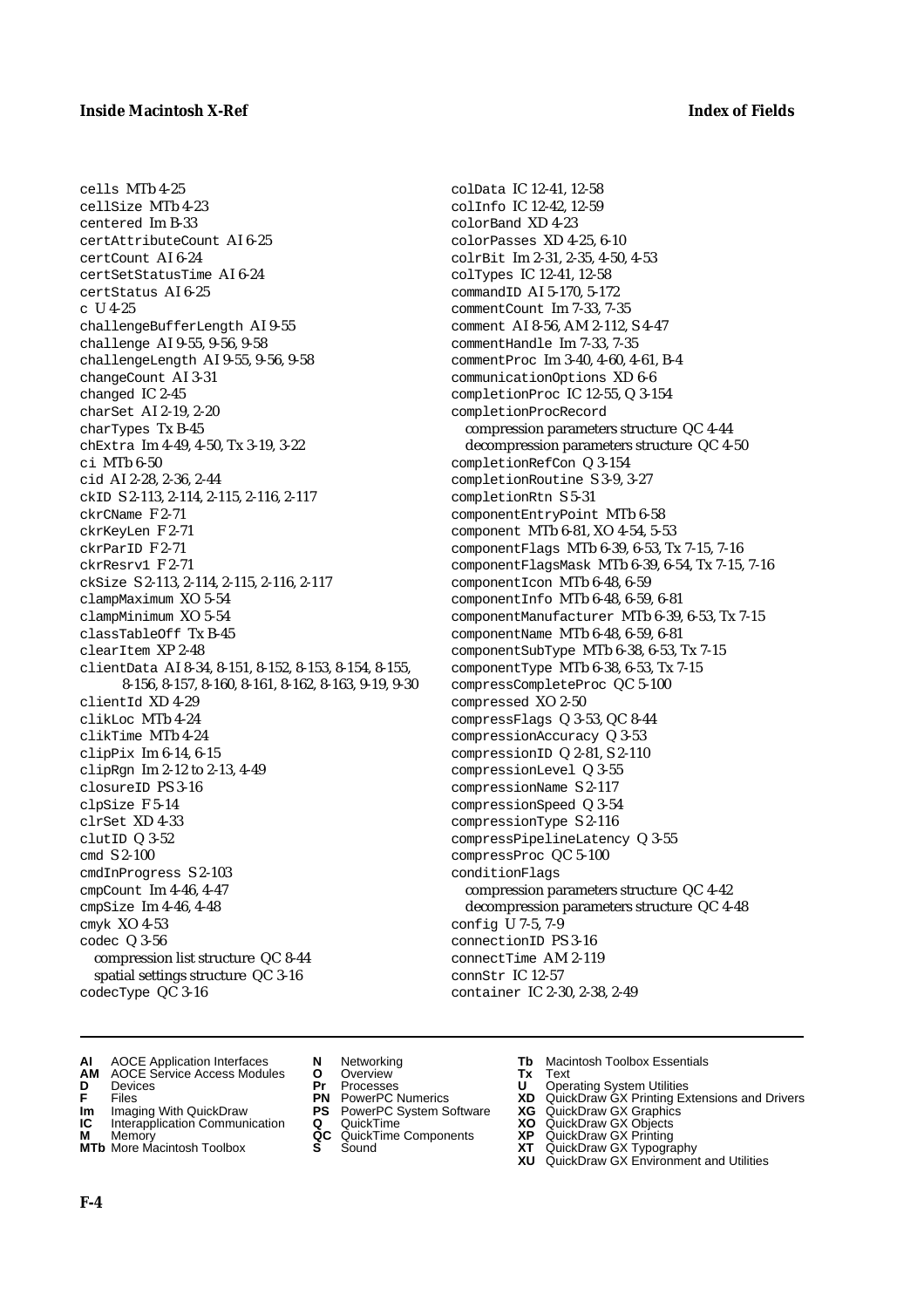containerIndex XG 6-71, XO 2-51 containerPicture XG 6-71, XO 2-51 contentEnclosure AM 2-156 contextID PS 3-16 contextRef AI 7-71, 7-72, 7-77 contRgn Tb 4-67 contrlAction Tb 5-75 contrlData Tb 5-75 contrlDefProc Tb 5-75 contrlHilite Tb 5-74 contrlMax Tb 5-75 contrlMin Tb 5-74 contrlOwner Tb 5-74 contrlRect Tb 5-74 contrlRfCon Tb 5-75 contrlTitle Tb 5-75 contrlValue Tb 5-74 contrlVis Tb 5-74 controlId XD 4-29 controlList Tb 4-68 controlType XD 4-29 conversationID AM 2-101 copies XD 4-14 copy F 3-44 copyItem XP 2-48 copyNum XD 4-11 copyToHFS AI 5-170, 5-172 coreData AM 2-128 count AI 5-201, 5-235, 5-236, 7-35, 7-62, 7-90, 7-93, 7-95, 7-99, Im 7-30, Q 3-57, S 2-119, 3-26, 4-50, 5-32 buffer list structure QC 8-22 device list structure QC 5-72, 6-59 countryCode AI 7-13 coverPage XD 4-14 cr MTb 6-60, PS 4-12 crDate IC 2-49 createMailSlot AM 2-96 creationTime AI 7-37, 7-39 creator S 4-46 credentials AI 9-43, 9-48, 9-60 credentialsLength AI 9-43, 9-48, 9-60 crossStreamFactors XT 8-64 crossStreamShift XT 8-58 crsr1Data Im 8-18 to 8-19 crsrData Im 8-18 to 8-19 crsrHotSpot Im 8-18 to 8-19 crsrID Im 8-18 to 8-19

crsrMap Im 8-18 to 8-19 crsrMask Im 8-18 to 8-19 crsrType Im 8-18 to 8-19 crsrXData Im 8-18 to 8-19 crsrXHandle Im 8-18 to 8-19 crsrXTable Im 8-18 to 8-19 crsrXValid Im 8-18 to 8-19 csCode D 1-56, S 3-13 csParam D 1-56 ctFlags Im 4-56, 4-57 CTR PS 4-12 ctSeed Im 4-56 ctsHold D 7-25 ctSize Im 4-56, 4-57, Tb 4-71, Tb 5-78 ctTable Im 4-56, 4-57, Tb 4-72, Tb 5-78 to 5-79 cType D 2-10, Q 3-50, 3-56 cumErrs D 7-25 currentAttr AI 8-113 currentBlock AI 7-62 currentFocus AI 4-22 currentMailer AI 3-31 currentOperand XO 2-50 currentOperation XO 2-50 currentYPos XD 4-24 currFmt Tx B-25 currQuery IC 12-57 currSym1 Tx B-24 currSym2 Tx B-24 currSym3 Tx B-24 customName QC 3-21 cutItem XP 2-48

### D

dash XG 3-104 dashLength XP 4-46 dataBounds MTb 4-24 dataBuffPtr D 5-39 data AI 2-30, 2-33, 2-35, 2-38, 5-184, AI 8-56, AM 2-108, Im 8-17, XD 4-11 compression parameters structure QC 4-41 decompression parameters structure QC 4-47 dataFormat Q 2-80, 2-405 dataHandle IC 12-57, IC 3-12, Tb 4-68 dataLength AI 2-20, 2-30, 2-33, 2-34, 2-35, 2-38, 2-44, 7-25, AM 2-108, XP 4-19, 4-49

- **AI** AOCE Application Interfaces **N** Networking **Tb** Macintosh Toolbox Essentials
- **AM** AOCE Service Access Modules **O** Overview **Tx** Text
- 
- 
- **Im** Files<br> **Im** Imaging With QuickDraw **PS** PowerPC System Software **XG**<br> **IC** Interapplication Communication **Q** QuickTime **XO IC** Interapplication Communication **Q** QuickTime **XO M** Memory **XP QC** QuickTime Components **XP**
- **M** Memory **CONSISTENT MEMORY AND MEMORY MEMORY AND MEMORY AND MEMORY AND <b>CONSISTENT CONSISTENT** WAS A VIOLENCE CONSISTENT OF A VIOLENCE CONSISTENT OF A VIOLENCE CONSISTENT OF A VIOLENCE CONSISTENT OF A VIOLENCE CONSISTEN
- 
- 
- **D** Devices **Pr** Processes **U** Operating System Utilities
	-
	-
	-
	-
- 
- 
- **F** Files **PN** PowerPC Numerics **XD** QuickDraw GX Printing Extensions and Drivers
	-
	-
	-
- **MTb** More Macintosh Toolbox **S** Sound **XT** QuickDraw GX Typography
	- **XU** QuickDraw GX Environment and Utilities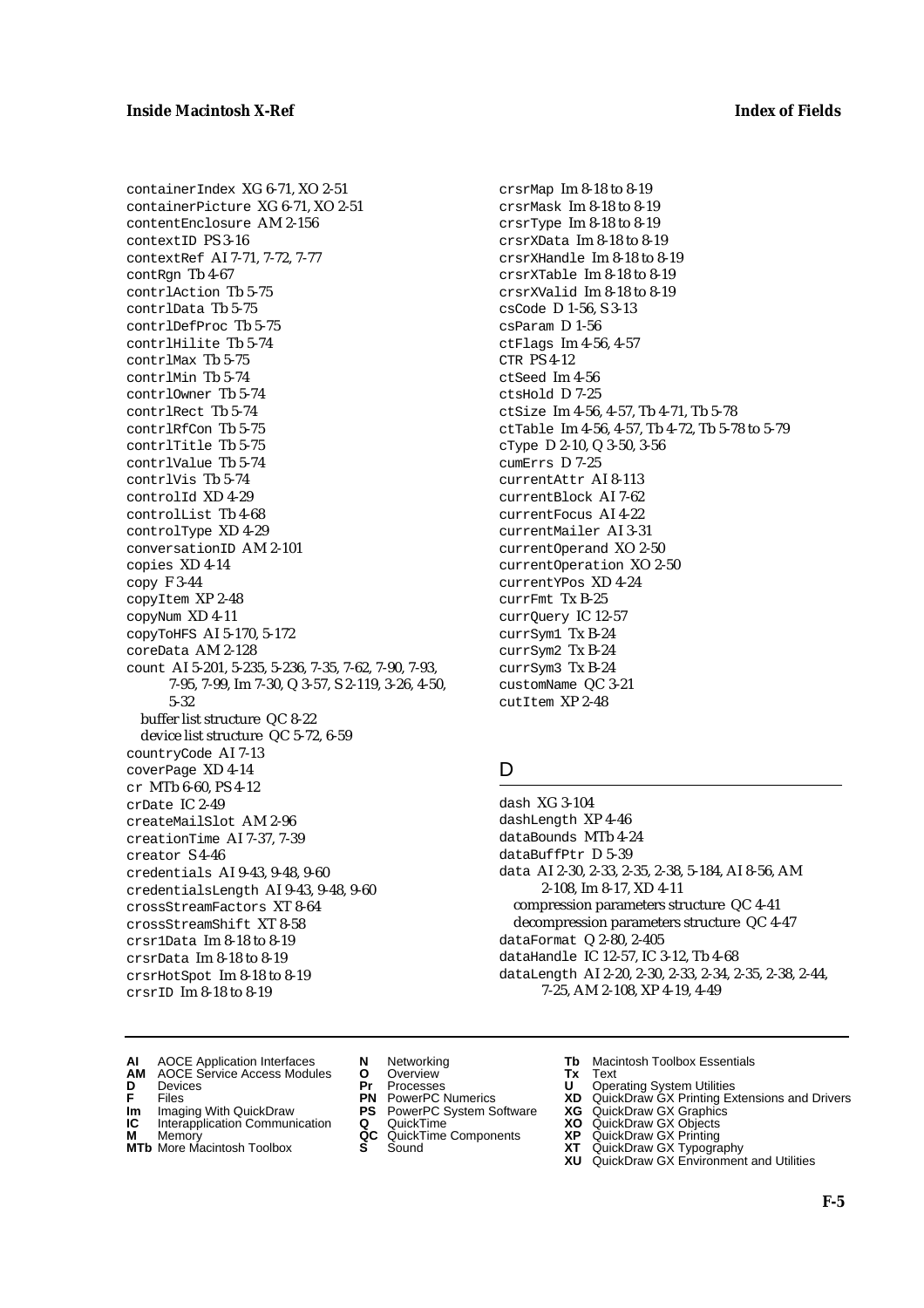dataOffset AI 5-182, 5-184, AM 2-160 dataOverrun Q 3-127 dataProc Q 3-149 dataProcRecord QC 4-51 dataRate Q 3-127, QC 3-19 dataRateParams QC 4-45 dataRefCon Q 3-149 dataRefIndex Q 2-81, 3-50 dataSize AM 2-96, Q 3-51 dataType XD 4-29 dateOrder Tx B-25 dateSep Tx B-26 day U 4-23, 4-26 dayLeading0 Tx B-30 dayOfWeek U 4-23, 4-26 dayOfYear U 4-26 days Tx B-29 dbDataAreaAddr D 5-38 dbFlags S 2-113 dbhBufferPtr S 2-112 dbhCompressionID S 2-112 dbhDoubleBack S 2-112 dbhFormat S 2-112 dbhNumChannels S 2-111 dbhPacketSize S 2-112 dbhSampleRate S 2-112 dbhSampleSize S 2-112 dbNumFrames S 2-113 dbServiceRtPtr D 5-38 dbSoundData S 2-113 dbUserInfo S 2-113 dCtlCurTicks D 1-58 dCtlDelay D 1-58 dCtlDevBase D 1-58, 2-17 dCtlDriver D 1-57 dCtlEMask D 1-58 dCtlExtDev D 1-58 dCtlFlags D 1-57 dCtlMenu D 1-58 dCtlOwner D 1-58 dCtlPosition D 1-57 dCtlOHdr D 1-57 dCtlRefNum D 1-57 dCtlSlot D 1-58 dCtlSlotID D 1-58, 2-17 dCtlStorage D1-57 dCtlWindow D 1-58 ddBlock D 3-24

ddevName IC 12-57 ddevRef IC 12-56 ddPad D 3-24 ddSize D 3-24 ddType D 3-24 decCProfile XD 4-27 decCSpace XD 4-26 decimalCode Tx 6-74 decimalPt Tx B-24 decompositionAdjustmentFactor XT 8-59, 9-25 decompressFlags Q 3-53 decompressionAccuracy Q 3-54 decompressionSpeed Q 3-54 decompressPipelineLatency Q 3-55 defaultAttributeAccMask AI 8-161, 8-162 defaultRecordAccMask AI 8-161 defaultStyle Q 2-291 defaultTextBox Q 2-291 defPartsLength Tx B-52 defPartsOffset Tx B-52 deleteMsg AI 7-104 deliveryNotification AI 7-66, AM 2-184 deltas XT 9-59, 9-64 depth Im 7-32, 7-34, Q 3-51, QC 3-16, XD 4-21, 6-9 descContent IC 3-16 descent Tx 4-69 desc S 5-31 descKey IC 3-16 descriptor AI 8-70 descriptorType IC 3-12 descSize Q 2-80, 2-405 des AI 9-20 dest QC 8-23 destinationType AI 5-170, 5-172 devHRes XD 4-14 device Im 2-31, 2-32, 4-49, 4-50 deviceMatrix XO 5-52 deviceMaximum XO 5-54 deviceMinimum XO 5-54 devKind XD 4-14 devPage XD 4-14 devRes XD 4-32 devTransform XD 4-33 devType D 5-37, XD 4-13 devVRes XD 4-14 dialogCItem Tb 4-74 dialogResult XD 4-39, XP 4-42

- digits PN 9-14 to 9-15, 9-18, 9-20
- **AI** AOCE Application Interfaces **N** Networking **Tb** Macintosh Toolbox Essentials<br> **AM** AOCE Service Access Modules **O** Overview **Tx** Text<br> **D** Devices **Pr** Processes **U** Operating System Utilities
- **AM** AOCE Service Access Modules **O** Overview **Tx** Text
- 
- 
- **Im** Imaging With QuickDraw **PS** PowerPC System Software **XG** QuickDraw GX Graphics **Im** Imaging With QuickDraw **PS** PowerPC System Software<br> **IC** Interapplication Communication **Q** QuickTime<br> **M** Memorv **GC** QuickTime Components
- 
- **M** Memory **Manual Components QC** QuickTime Components **MTb** More Macintosh Toolbox **S** Sound **MTb** More Macintosh Toolbox **S** Sound **XT** QuickDraw GX Typography
- 
- **D** Devices **Pr** Processes **U** Operating System Utilities
	-
	-
	-
	-
- 
- 
- **F** Files **PN** PowerPC Numerics **XD** QuickDraw GX Printing Extensions and Drivers
	-
	-
	-
	- **XU** QuickDraw GX Environment and Utilities

**F-6**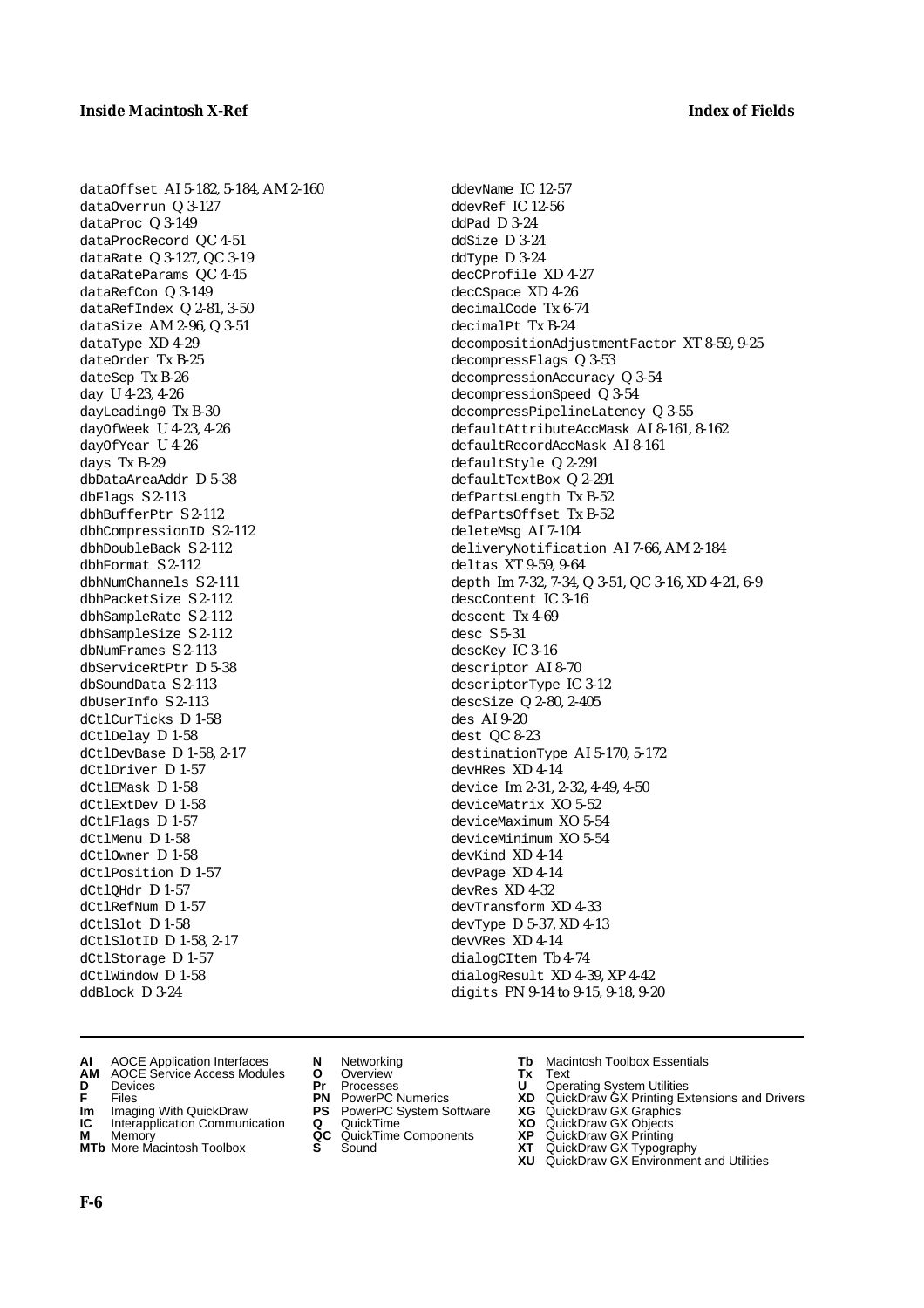### **Inside Macintosh X-Ref Index of Fields**

dirBkDat F 2-73 dirCrDat F 2-73 dirDirID F 2-73 directoryKind AI 8-39 directoryName AI 2-32, 8-45, 8-47, 8-49, 8-51, 8-66, 8-68, 8-72, 8-74, 8-160, 9-62, AM 3-34 directoryRecordCID AI 8-72, 8-74, 8-80, 9-64, 9-65, 9-67, AM 3-34 dirFlags F 2-73 dirFndrInfo F 2-73 dirMdDat F 2-73 dirName AI 8-153 dirResrv F 2-73 dirtyRec XD 4-23 dirUsrInfo F 2-73 dirVal F 2-73 discriminator AI 2-32, 8-45, 8-47, 8-49, 8-51, 8-66, 8-68, 8-72, 8-74, 8-153, 8-160, 9-62, AM 3-34 displayCompressProc QC 5-101 displayFlags Q 2-291 displayProc QC 5-100 distance XO 2-51 ditherPix Im 6-14, 6-15 dlg Im 9-50 dnodeIdentifier AI 8-36 dNodeNumber AI 2-32, 8-66, 8-68 doAlphanumeric Tx 6-74, 6-94 doAppend Tx 6-74, 6-93 doBackup Tx B-45 docPageNum XD 4-11 done AM 2-98 doNest Tx 6-74, 6-94 dontMatchSeeds Im 5-18 to 5-19 doString Tx 6-74, 6-93 dotColor XO 7-66 dQDrive F 2-85 dQDrvSz2 F 2-85 dQDrvSz F 2-85 dQFSID F 2-85 dQRefNum F 2-85 drAlBlkSiz F 2-61 drAlBlSt F 2-61 drAllocPtr F 2-61 drAtrb F 2-61 drawImageProc AI 3-29, 3-39 drCExtRec F 2-62 drClpSiz F 2-61

drCTClpSiz F 2-61 drCTFlSize F 2-62 drCtlCSiz F 2-61 drDirCnt F 2-61 drFilCnt F 2-61 drFndrInfo F 2-61 drFreeBks F 2-61 DrHW D 2-10 drLsMod F 2-61 drNmAlBlks F 2-61 drNmFls F 2-61 drNmRtDirs F 2-61 drNxtCNID F 2-61 drSigWord F 2-60 DrSW D 2-10 drVBMCSiz F 2-61 drVBMSt F 2-61 drVCSize F 2-61 drVN F 2-61 drVolBkUp F 2-61 drVSeqNum F 2-61 drWrCnt F 2-61 drXExtRec F 2-62 drXTClpSiz F 2-61 drXTFlSize F 2-62 dsamAuthProc AM 3-30 dsamData AM 3-30, 3-37 dsamDirParseProc AM 3-30 dsamDirProc AM 3-30 dsamKind AM 3-30, 3-32 dsamName AM 3-30, 3-32 dsamRecordCID AM 3-31, 3-34, 3-36 ds AI 5-202, 5-204 dsObj AI 8-161, 8-162, 8-163 dsRefNum AI 8-33, 8-86, 9-18 dsSpec AI 5-143, 5-180, 5-202, 5-204, 5-209, 5-210 dstPixMap QC 4-52 dtAddr Pr 6-7, 6-11 dtFlags Pr 6-7, 6-11 dtParm Pr 6-7, 6-12 dtReserved Pr 6-7, 6-12 dynamicParams AM 2-117

### E

eachADAPDirectory AI 8-78

- **AI** AOCE Application Interfaces **N** Networking **Tb** Macintosh Toolbox Essentials<br> **AM** AOCE Service Access Modules **O** Overview **Tx** Text<br> **D** Devices **Pr** Processes **U** Operating System Utilities
- AOCE Service Access Modules **O** Overview **Tx** Text<br>Devices **Devices Devices Devices**
- 

drCrDate F 2-60

- 
- **Im** Imaging With QuickDraw **PS** PowerPC System Software<br> **IC** Interapplication Communication **Q** QuickTime<br> **M** Memorv **GC** QuickTime Components
- **M** Memory **M** Memory **QC** QuickTime Components<br>**MTb** More Macintosh Toolbox **S** Sound
- **MTb** More Macintosh Toolbox **S** Sound **XT** QuickDraw GX Typography
- 
- **D** Devices **Pr** Processes **U** Operating System Utilities
	-
	-
	-
	-
- 
- 
- **F** Files **PN** PowerPC Numerics **XD** QuickDraw GX Printing Extensions and Drivers
- **Im** Imaging With QuickDraw **PS** PowerPC System Software **XG** QuickDraw GX Graphics
	-
	-
	-
	- **XU** QuickDraw GX Environment and Utilities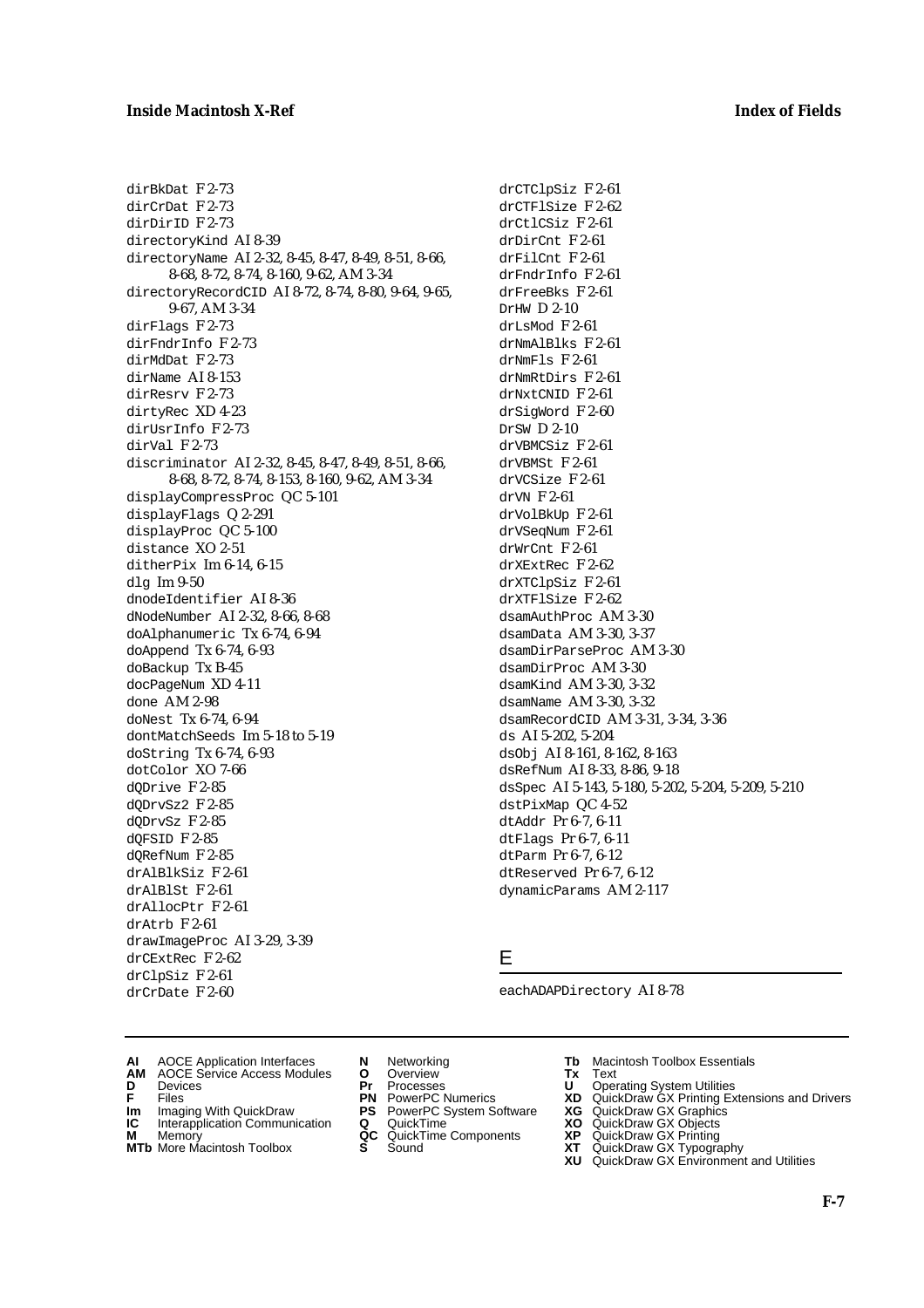eachAttrType AI 8-123, 8-130 eachAttrValue AI 8-123 eachDirectory AI 8-42 eachEnumSpec AI 8-62 eachObject AI 8-137, 8-141, 8-147 eachRecordID AI 8-105, 8-123 editField Tb 6-102 editMenuID XP 2-48 editOpen Tb 6-102 effectiveRate QC 10-16 element XO 4-53 elementType AI 5-182, 5-184 enable AI 5-194 enabled AI 4-21, 4-22, XD 2-18 enableFlags Tb 3-96 enclosure AM 2-191 enclosureName AM 2-112 enclosures AI 3-29, 3-39 encode S 2-107, 2-109 endCap XG 3-100 endDate AI 6-25 endDelimiter S 4-54 endOfBlock AM 2-160 endOfContent AM 2-152 endOfEnclosures AM 2-156 endOfFile AM 2-156 endOfScript AM 2-152 endOfSegment AM 2-152 endSeqNum AI 7-106 endString XD 6-12 EnteringSIM D 4-37 entitySpecifier AI 2-37, 7-24, AM 2-107 entnType AI 8-55 entry QC 5-72, 6-59 enumBuffer AI 7-81 enumCount AI 7-81 enumFlag AI 8-36 enumFlags AI 8-58 enumSpec AI 8-157 environsVersion U 1-28 eraAlt U 4-26 era U 4-26 errorCode AM 2-129 error S 3-27 errorResource AM 2-129 errorString AI 5-168 errorStringId XD 4-36, XP 3-99 errorType AM 2-129

- **AI** AOCE Application Interfaces **N** Networking **Tb** Macintosh Toolbox Essentials
- **AM** AOCE Service Access Modules **O** Overview **Tx** Text
- 
- 
- **Im** Imaging With QuickDraw **PS** PowerPC System Software **XG IC** Interapplication Communication **Q** QuickTime **COVIC**
- **IC** Interapplication Communication **Q** QuickTime **XO M** Memory **XP C** QuickTime Components **XP M** Memory **CONTAGONAL MANUSICAL CONTRACT MEMORY AND MEMORY OF A MEMORY CONTRACT MEMORY CONTRACT OF A VIDEO CONTRACT CONTRACT CONTRACT CONTRACT CONTRACT CONTRACT CONTRACT CONTRACT CONTRACT CONTRACT CONTRACT CONTRACT CONTRA**
- **MTb** More Macintosh Toolbox **S** Sound **XT** QuickDraw GX Typography
- 
- 
- 
- 
- 
- -

ExitingSIM D 4-37 expectedBatteryTime D 6-28 exp PN 9-13 to 9-14, 9-15, 9-17, 9-18 expiry AI 9-43, 9-46, 9-48, 9-60 exponent PN 10-27 to 10-28 extendHeight QC 4-36 extendWidth QC 4-36 extensionSize AI 2-37, 7-24, AM 2-107 extensionType AI 2-37, 7-13, 7-24, AM 2-107 extensionValue AI 2-37, 7-12, 7-13, 7-24, AM 2-107 extra AI 5-182, 5-184

# F

errs D 7-22

evts D 7-22

exactMatch AI 7-83 exampleStr S 4-52

escapeCode Tx 6-74, 6-94 eventRefCon Pr 2-21 eveStr Tx B-27

evtAction XD 4-36, XP 3-99

f3 Im B-25 f4 Im B-25 f5 Im B-25 f6 Im B-25 f7 Im B-25 faceLayers XT 6-36 family AI 7-35, 7-37, 7-39 fcbBfAdr F 2-82 fcbBTCBPtr F 2-82 fcbCatPos F 2-83 fcbClmpSize F 2-82 fcbCName F 2-83 fcbCrPs F 2-82 fcbDirID F 2-83 fcbEOF F 2-82 fcbExtRec F 2-82 fcbFlags F 2-82 fcbFlNum F 2-82 fcbFlPos F 2-82 fcbFType F 2-83 fcbPLen F 2-82 fcbSBlk F 2-82  $f$ chVPtr  $F$  2-82 fCTS D 7-22

- 
- **D** Devices **Pr** Processes **U** Operating System Utilities
- **FILENCE CONSISTENTS AND CONSIST OF A THE PROCESSES**<br> **F** Files **PN** PowerPC Numerics **XD** QuickDraw GX Printing Extensions and Drivers<br> **F** Files **PN** PowerPC System Software **XG** QuickDraw GX Graphics
	-
	-
	-
	- **XU** QuickDraw GX Environment and Utilities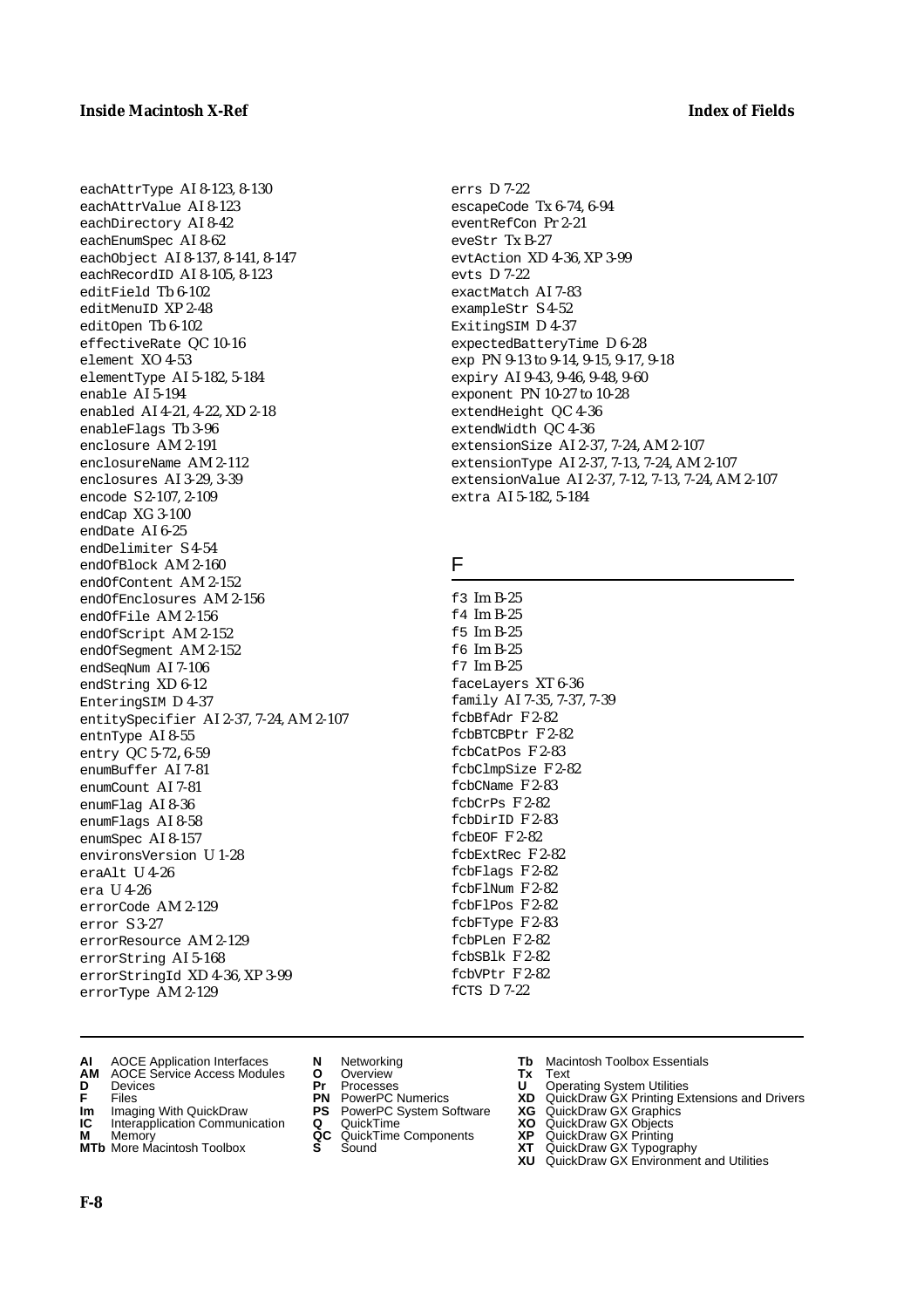fdComment Tb 7-49 fdCreator AI 8-83, IC 2-49, Tb 7-47 fdFlags AI 5-203, Tb 7-33, 7-47 fdFldr Tb 7-47 to 7-49 fdIconID Tb 7-49 fdLocation Tb 7-33, 7-47 to 7-49 fDoIt Im 9-50, 9-51 fDone Im 9-50, 9-51 fdPutAway Tb 7-49, 7-50 to 7-51 fdReserved Tb 7-49 fdScript Tb 7-49 fDTR D 7-22 fdType AI 8-83, IC 2-49, Tb 7-33, 7-47 fdUnused Tb 7-49 features AI 8-49, 8-84, 8-153, 8-160, AM 3-34 featureSelector XT 8-65 featureType XT 8-65 feed Im 9-48, XD 4-14 fEnd Tx 7-70 fetchOffset Tx B-52 ffAscent Tx 4-92 ffDescent Tx 4-92 ffFamID Tx 4-92 ffFirstChar Tx 4-92 ffFlags Tx 4-92 ffKernOff Tx 4-93 ffLastChar Tx 4-92 ffLeading Tx 4-93 ffnumAssoc Tx 4-95 ffProperty Tx 4-93 fFromUsr Im 9-47 ffStyleOff Tx 4-93 ffTabOff Tx 4-93 ffWidMax Tx 4-93 fgColor Im 2-31, 2-34, 4-49, 4-53 fhByteLanes D 2-26 fhCRC D 2-26 fhDirOffset D 2-26 fhFormat D 2-26 fHiliteStyle Tx 7-70 fhLength D 2-26 fhReserved D 2-26 fhROMRev D 2-26 fhTstPat D 2-26 fieldSelector AI 7-89 filBkDat F 2-74 filClpSize F 2-74 filCrDat F 2-74

fileCreator AI 3-26, 5-203 fileFormat XD 4-10 fileInfo XD 2-18 fileOffset XG 5-65 fileSpec AI 3-26, 3-27, PS 3-17, 3-18, S 4-48 fileType AI 3-27, 5-203 fileVers XD 4-15 fileVol XD 4-15 filExtRec F 2-74 filFlags F 2-74 filFlNum F 2-74 filFndrInfo F 2-74 fill1 Im 8-21 fill2 Im 8-21 filLgLen F 2-74 fillN Im 8-21 fillPat Im 2-31, 2-32 fillPixPat Im 4-49, 4-52 filMdDat F 2-74 filPyLen F 2-74 filResrv F 2-74 filRExtRec F 2-74 filRLgLen F 2-74 filRPyLen F 2-74 filRStBlk F 2-74 filStBlk F 2-74 filter AI 7-72, 7-75, 7-81, S 5-31 filterProc QC 3-21 filTyp F 2-74 filUsrWds F 2-74 fImaging Im 9-49 fInX D 7-22 firstBin XD 4-14 firstChar Tx 4-68 firstGlyph XT 8-63 firstMod S 2-103 firstPage XD 4-14 firstPartialDist XT 10-43 firstValid AI 9-46 flagMask AM 2-124 flags D 6-27, F 2-111, IC 12-42, 12-59, MTb 6-55, 6-78, 7-47, S 2-103, 5-29, XO 5-52, 5-54, XP 4-45, XT 5-29, 6-37, 8-58 compressor capability structure QC 4-36 device name structure QC 5-73, 6-59 flags1 Tx B-45 flags2 Tx B-45 flagValues AM 2-124

- **AI** AOCE Application Interfaces **N** Networking **Tb** Macintosh Toolbox Essentials<br> **AM** AOCE Service Access Modules **O** Overview **Tx** Text<br> **D** Devices **Pr** Processes **U** Operating System Utilities
- AOCE Service Access Modules **O** Overview **Tx** Text<br>Devices **Devices Devices Devices**
- 
- **Im** Imaging With QuickDraw **PS** PowerPC System Software **XG** QuickDraw GX Graphics
- **Im** Imaging With QuickDraw **PS** PowerPC System Software<br> **IC** Interapplication Communication **Q** QuickTime<br> **M** Memorv **GC** QuickTime Components
- **M** Memory **M** Memory **QC** QuickTime Components<br>**MTb** More Macintosh Toolbox **S** Sound
- 
- 
- **D** Devices **Pr** Processes **U** Operating System Utilities
	-
	-
	-
	-
- 
- 
- **F** Files **PN** PowerPC Numerics **XD** QuickDraw GX Printing Extensions and Drivers
	-
	-
	-
- **MTb** More Macintosh Toolbox **S** Sound **XT** QuickDraw GX Typography
	- **XU** QuickDraw GX Environment and Utilities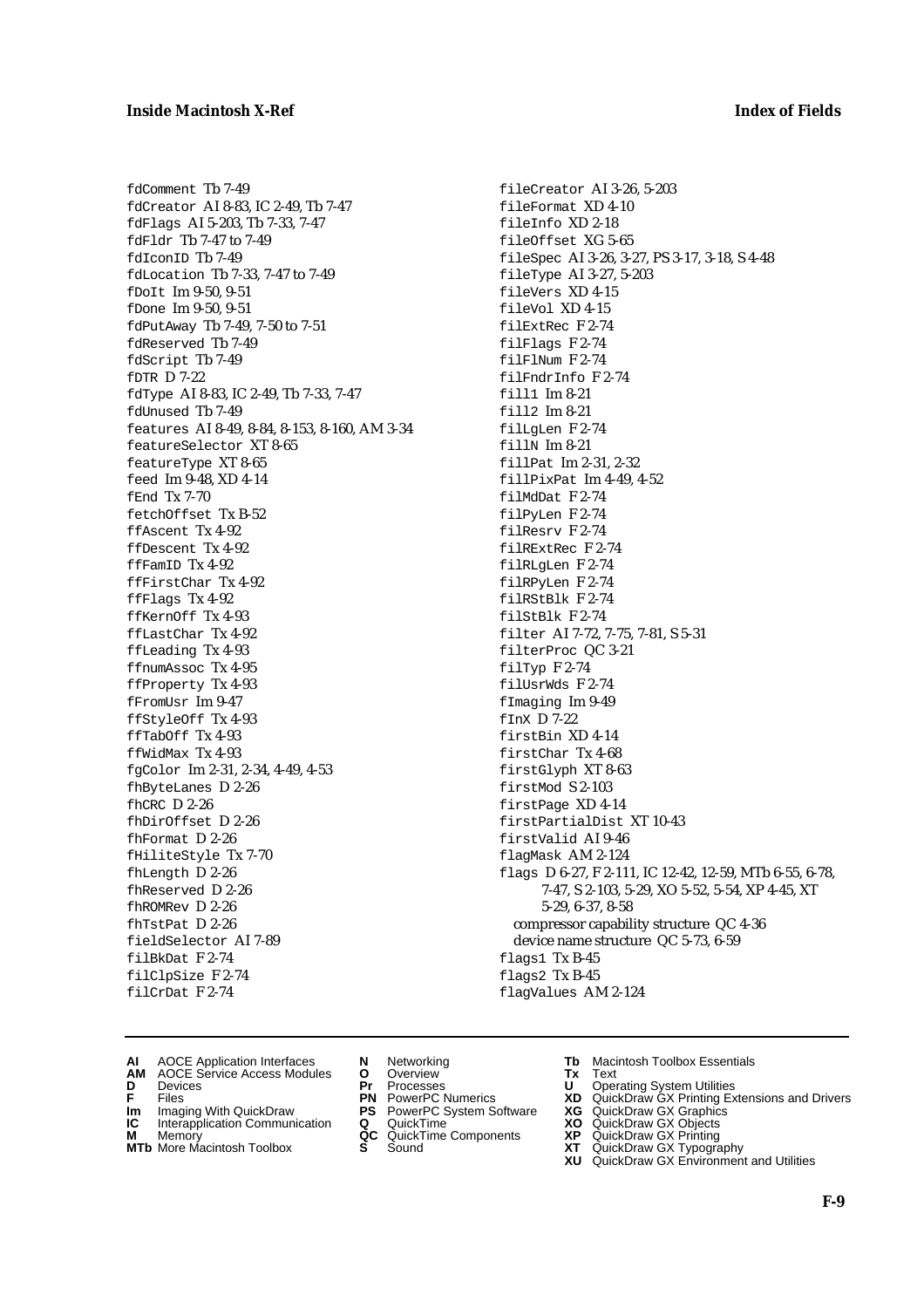fLandscape Im 9-56 fLanguage Tx 7-43 Fldr Tb 7-33 fLength Tx 5-45 flush XT 5-29 flushProc Q 3-151 flushProcRecord QC 4-44 flushRefCon Q 3-151 fName F 1-41, 3-44 focused AI 4-21 fOffset Tx 7-71 fontClass Tx 4-100 font U 7-5, 7-9 fontHandle Im 7-33, 7-36 fontID Tx 4-96 fontNamesHandle Im 7-33, 7-36 fonts XP 4-41 fontSize Tx 4-96 fontStyle Tx 4-96 fontType Tx 4-68, 4-70, XD 4-27 forCurrentUserOnly AI 8-134, 8-137, 8-139, 8-141, 8-144, 8-147 formatChanged XD 4-11 format AI 7-28, MTb 7-47, 7-49, S 2-109, 5-29 formatFlags Q 3-53, QC 8-44 formatsMask IC 2-38 formFeedStringID XD 6-11 formType S 2-114 forwarded AM 2-105 forwarders AI 5-155 forwardLineFeed XD 6-11 forwardMax XD 6-11 forwdTableOff Tx B-45 fOurBits Im 9-51 fOurPtr Im 9-51 fPgDirty Im 9-49 fPolyClose Im B-25 fPolyFill Im B-25 to B-26 fPolyFrame Im B-25 to B-26 FPSCR PS 4-15 FPUImage PS 4-16 fraction PN 2-3 fragLocator PS 3-16 frame1 Im 8-21 frame2 Im 8-21 frameChannel QC 5-23, 6-85 frameCount Q 3-51 frameDuration Q 3-127, QC 3-19

frameN Im 8-21 frameNumber compression parameters structure QC 4-41 decompression parameters structure QC 4-47 frameOffset QC 5-23, 6-85 frameRate QC 3-18 frameRefCon QC 5-23, 6-85 frameSize QC 5-23, 6-85, XD 4-31 frameTime QC 5-23, 6-85 frComment Tb 7-50 to 7-51 fRectHeight Tx 4-68 fRectWidth Tx 4-68 frequency AM 2-119, XO 7-66 frFlags Tb 7-50 frLocation Tb 7-50 from AM 2-101 fromFSSpec AI 8-87 frOpenChain Tb 7-50 to 7-51 frRect Tb 7-50 frReserved Tb 7-50 frScript Tb 7-50 to 7-51 frScroll Tb 7-50 frView Tb 7-50 fScript Tx 7-43 fScriptLanguageArray Tx 7-43 fScriptLanguageCount Tx 7-43 fsInfo AI 5-202 fSpec XD 4-10 fsSpec AI 5-203, 5-206, 8-83, 8-84, AM 3-32 fStart Tx 7-70 fthdCName F 2-74 fthdParID F 2-74 fthdResrv F 2-74 ftnNumber MTb 6-51 fType F 1-41, 3-44 func MTb 6-63 futureUse1 S 2-107 futureUse2 S 2-107, 2-110 futureUse3 S 2-107 futureUse4 S 2-108 fVersion Tx 5-45 fXOn D 7-22

G

gatewayTypeDescription AM 2-135

- **AI** AOCE Application Interfaces **N** Networking **Tb** Macintosh Toolbox Essentials
- **AM** AOCE Service Access Modules **O** Overview **Tx** Text
- 
- 
- **Im** Imaging With QuickDraw **PS** PowerPC System Software<br> **IC** Interapplication Communication **Q** QuickTime<br> **M** Memorv **GC** QuickTime Components
- 
- **M** Memory **Markt Communication**<br> **M** Memory **QC** QuickTime Components<br> **MTb** More Macintosh Toolbox **S** Sound **MTb** More Macintosh Toolbox **S** Sound **XT** QuickDraw GX Typography
- 
- 
- 
- 
- -
- 
- **D** Devices **Pr** Processes **U** Operating System Utilities
- **F** Files **PN** PowerPC Numerics **XD** QuickDraw GX Printing Extensions and Drivers
- **Im** Imaging With QuickDraw **PS** PowerPC System Software **XG** QuickDraw GX Graphics
	-
	-
	- **XU** QuickDraw GX Environment and Utilities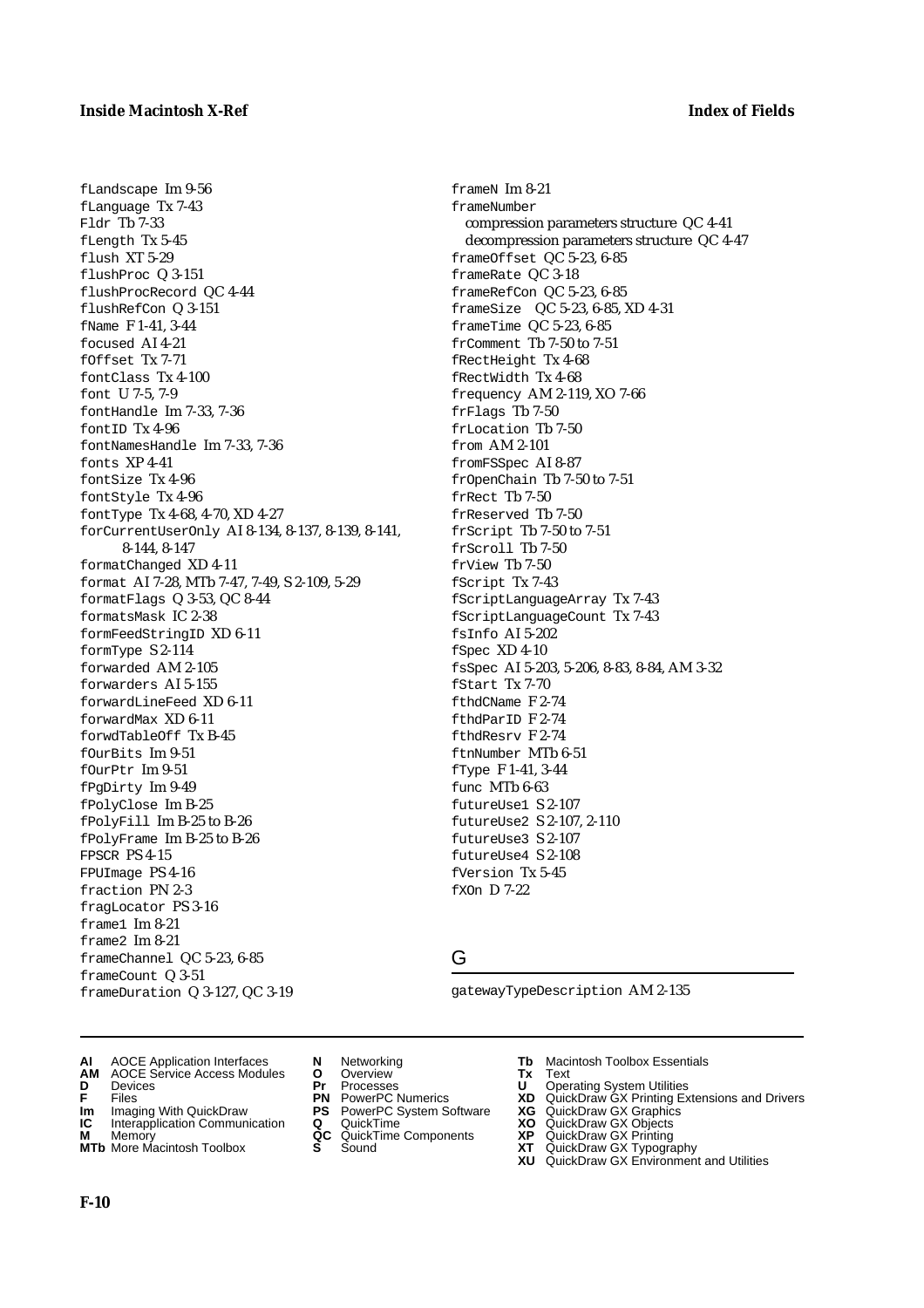gatewayType AM 2-135 gdCCBytes Im 5-16, 5-18 gdCCDepth Im 5-16, 5-18 gdCCXData Im 5-16, 5-18 gdCCXMask Im 5-16, 5-18 gdCompProc Im 5-16, 5-17 gdFlags Im 5-16, 5-17 gdh QC 8-21 gdID Im 5-15, 5-16 gdITable Im 5-15, 5-16 gdMode Im 5-16, 5-18, 5-33 gdNextGD Im 5-16, 5-17 gdPMap Im 5-16, 5-17 gdRect Im 5-16, 5-18 gdRefCon Im 5-16, 5-17 gdRefNum Im 5-15, 5-16 gdReserved Im 5-16, 5-18 gdResPref Im 5-15, 5-17 gdSearchProc Im 5-16, 5-17 gdType Im 5-15, 5-16 gender S 4-47 getBuffer AI 8-40, 8-42, 8-45, 8-47, 8-59, 8-62, 8-77, 8-78, 8-103, 8-105, 8-120, 8-123, 8-128, 8-130, 8-134, 8-137, 8-139, 8-142, 8-144, 8-147 getBufferSize AI 8-40, 8-42, 8-45, 8-47, 8-59, 8-62, 8-77, 8-78, 8-103, 8-105, 8-120, 8-123, 8-128, 8-130, 8-134, 8-137, 8-139, 8-142, 8-144, 8-147 getMsgType AI 7-81 getPicProc Im 3-40, 4-60, 4-61 getProcHint AI 7-81 global MTb 6-58 glyphBits XD 4-28 glyph XT 9-64 gmtDelta U 4-29 goAwayFlag Tb 4-67 goMixedModeTrap PS 2-38 good F 3-44 gPort Im 9-51 gProcs Im 9-51, 9-52 grabCompleteProc QC 5-100 grabCompressCompleteProc QC 5-101 grabProc QC 5-100 grafProcs Im 2-31, 2-35, 4-50, 4-54, Tx 3-62 grafVars Im 4-49, 4-50 graya XO 4-54 gray XO 4-54 green Im 4-55, 4-57, Tb 5-79 gReserved1 AI 8-33

gReserved2 AI 8-33 gReserved3 AI 8-33 group1DstCount MTb 7-48, 7-50 group1DstEntrySize MTb 7-49, 7-50 group1DstTypes MTb 7-49, 7-50 group1SrcCount MTb 7-50 group1SrcEntrySize MTb 7-48, 7-50 group1SrcTypes MTb 7-48, 7-50 groupCount MTb 7-48, 7-50 growFlags XT 9-62 grp1SrcCount MTb 7-48 gsaveLimit XD 4-27 gwFlagErr Im 6-14 gWorldFlag4 Im 6-13 gWorldFlag5 Im 6-13 gWorldFlag8 Im 6-13 gWorldFlag9 Im 6-13 gWorldFlag10 Im 6-13 gWorldFlag11 Im 6-13 gWorldFlag12 Im 6-13 gWorldFlag13 Im 6-13 gWorldFlag14 Im 6-13 gWorldFlag15 Im 6-13 gWorldFlag21 Im 6-14 gWorldFlag22 Im 6-14 gWorldFlag23 Im 6-14 gWorldFlag24 Im 6-14 gWorldFlag25 Im 6-14 gWorldFlag26 Im 6-14 gWorldFlag27 Im 6-14

### H

halftoneComps XD 4-30 halftoneInfo XD 4-33 halftoneSpace XD 4-30 handle S 5-32 hangingInhibitFactor XT 8-59 hasBeenReceived AI 3-31 hasColorQD U 1-29 hasContent AM 2-104 hasFPU U 1-29 hasImageContent AM 2-104 hasIntermediary AI 9-60 hasMailSlot AI 8-55 hasNativeContent AM 2-104

- **AI** AOCE Application Interfaces **N** Networking **Tb** Macintosh Toolbox Essentials
- **AM** AOCE Service Access Modules **O** Overview **Tx** Text
- 
- **Im** Files<br> **Im** Imaging With QuickDraw **PS** PowerPC System Software **XG**<br> **IC** Interapplication Communication **Q** QuickTime **XO**
- **IC** Interapplication Communication **Q** QuickTime **XO M** Memory **XP QC** QuickTime Components **XP**
- 
- **M** Memory **CC** QuickTime Components **XP**<br> **MTb** More Macintosh Toolbox **S** Sound **XT MTb** More Macintosh Toolbox **S** Sound **XT** QuickDraw GX Typography
- 
- **D** Devices **Pr** Processes **U** Operating System Utilities
	-
	-
	-
	-
- 
- 
- **F** Files **PN** PowerPC Numerics **XD** QuickDraw GX Printing Extensions and Drivers
	-
	-
	-
	-
	- **XU** QuickDraw GX Environment and Utilities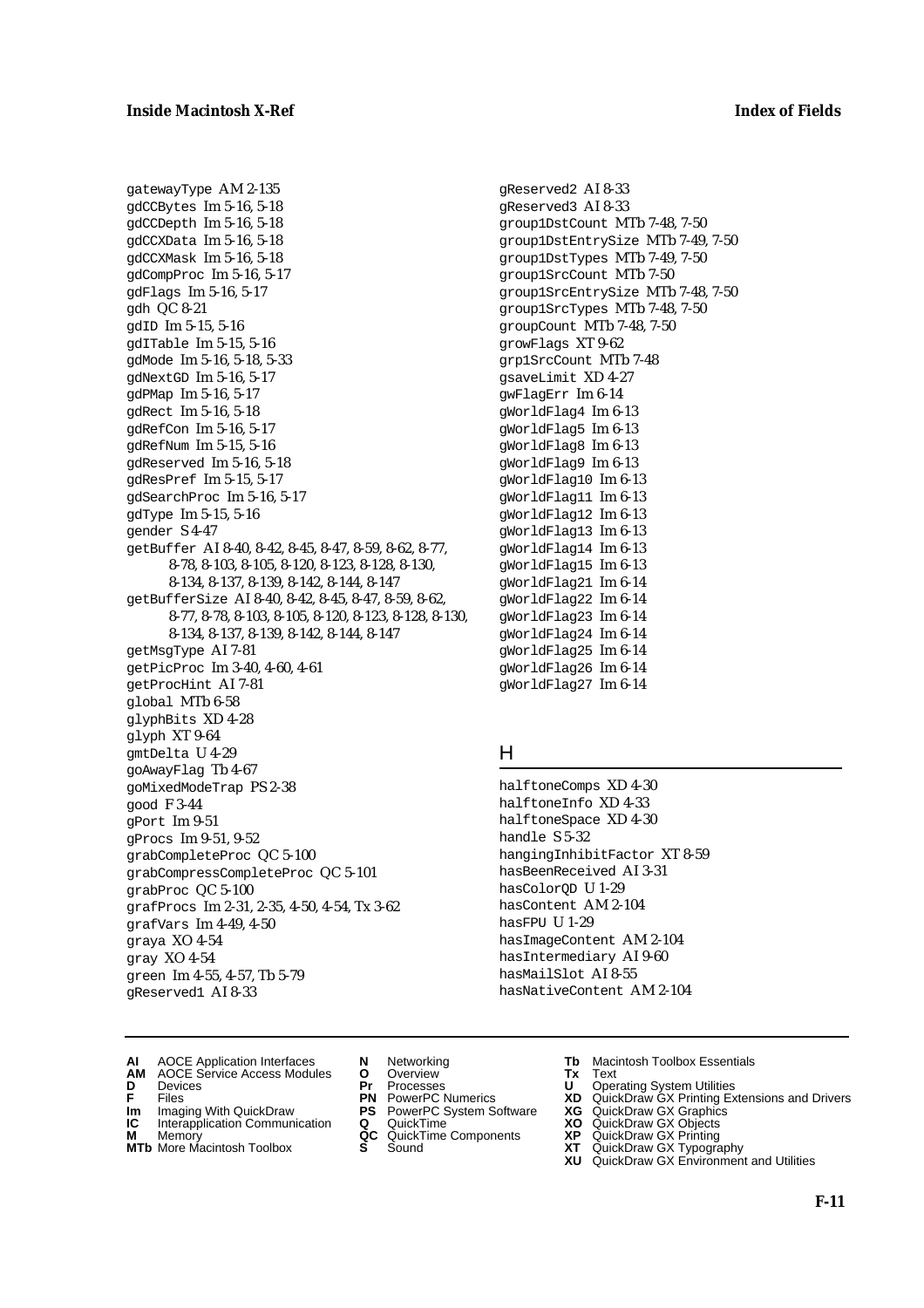hasSignature AM 2-104 hasStandardContent AM 2-104 haveFileInfo XD 2-18 hdFlags D 6-27 hdProc D 6-27 hdQLink D 6-27 hdQType D 6-27 hdUser D 6-27 header AM 2-95 headHeight XD 4-25, 6-10 headMotion XD 4-14 height Q 3-51, QC 10-17, XG 5-62 h Im 2-27 hfs AM 2-190 hfsPath AI 7-48, 7-85 hi Q 2-78, XU 8-35 HighLevelEventMsgHeaderLength Tb 2-72, 2-82 highLongOfPSN Pr 2-16 hilited Tb 4-67 hiliteEnd S 4-52 hiliteStart S 4-52 hImageRes XD 4-23, 6-9 hint AI 7-35, MTb 7-47, 7-49 hitSideOffset XT 10-43 hls XO 4-53 hmmHelpType MTb 3-76 to 3-79, 3-95 to 3-96 hmmIndex MTb 3-78, 3-97 hmmPicHandle MTb 3-96 hmmPict MTb 3-76 to 3-77, 3-95 to 3-96 hmmPictHandle MTb 3-76 to 3-78 hmmResID MTb 3-78, 3-97 hmmString MTb 3-76 to 3-77, 3-95 to 3-96 hmmStringRes MTb 3-76, 3-79, 3-96 hmmSTRRes MTb 3-76, 3-96 to 3-97 hmmTEHandle MTb 3-76, 3-96 hmmTERes MTb 3-76, 3-96 to 3-97 hookProc QC 3-21 horizontalResolution XD 6-7 host IC 12-57 hotspot Im 8-17 hour U 4-23, 4-26 hPenTable XD 4-33  $hpic$  Im 9-49 hPrint Im 9-49, 9-54 to 9-56 hPrintUsr Im 9-50, 9-51 hRes Im 4-46, 4-47, 7-29, 7-32, 7-34, Q 3-51 hScroll MTb 4-24 hsv XO 4-53

kbdPrint U 7-6, 7-10 keyboardType U 1-30

### I

iconBMap MTb 5-18 iconBuffer AI 8-53 iconData MTb 5-18 icon AM 2-112, QC 5-73, 6-59 iconMaskData MTb 5-18 iconMask MTb 5-18 iconPMap MTb 5-18 iconType AI 8-53 iCopies Im 9-47 iCurBand Im 9-49 iCurCopy Im 9-49 iCurPage Im 9-49 identity AI 4-21, 4-23, 5-175, 5-176, 5-178, 5-180, 5-202, 5-204, 5-209, 7-45, 7-48, 7-57, 7-69, 7-72, 7-79, 8-33, 9-18 ID AI 7-32, IC 12-56, Im 7-30, S 4-46 iDev Im 9-46 idSize Q 3-50 iError Im 9-52 to 9-56 iFileVol Im 9-47, 9-48 iFstPage Im 9-47 iHRes Im 9-46 iLstPage Im 9-47 imageDescription compression parameters structure QC 4-41 decompression parameters structure QC 4-47 image XG 5-62 imageRefCon AI 3-29, 3-39 iMax Im 9-53 iMin Im 9-53 imposedWidth XT 8-58 includeFonts XD 4-10 includeStartingPoint AI 8-40, 8-59, 8-103, 8-119, 8-128, 8-134, 8-137, 8-139, 8-141, 8-144, 8-147 indent MTb 4-24 indexed XO 4-54 indexes Tx 4-101 index AI 7-97, AM 2-108, Im 8-21, Tx B-54, XO 2-51 indications AM 2-101 info AI 7-88 infoPageTemplateCount AI 5-205

- **AI** AOCE Application Interfaces **N** Networking **Tb** Macintosh Toolbox Essentials
- **AM** AOCE Service Access Modules **O** Overview **Tx** Text
- 
- 
- **Im** Imaging With QuickDraw **PS** PowerPC System Software **XG IC** Interapplication Communication **Q** QuickTime **COVIC**
- **IC** Interapplication Communication **Q** QuickTime **XO M** Memory **XP C** QuickTime Components **XP**
- **M** Memory **CONTAGONAL MANUSICAL CONTRACT MEMORY AND MEMORY OF A MEMORY CONTRACT MEMORY CONTRACT OF A MANUSICAL CONTRACT CONTRACT CONTRACT CONTRACT CONTRACT CONTRACT CONTRACT CONTRACT CONTRACT CONTRACT CONTRACT CONTRACT CO**
- 
- **D** Devices **Pr** Processes **U** Operating System Utilities
	-
	-
	-
	-
- 
- 
- **FILENCE CONSIGNATION**<br> **F** Files **PN** PowerPC Numerics **XD** QuickDraw GX Printing Extensions and Drivers<br> **F** Files **PN** PowerPC System Software **XG** QuickDraw GX Graphics<br> **Im** Imaging With QuickDraw **PS** PowerPC System
	-
	-
	-
- **MTb** More Macintosh Toolbox **S** Sound **XT** QuickDraw GX Typography
	- **XU** QuickDraw GX Environment and Utilities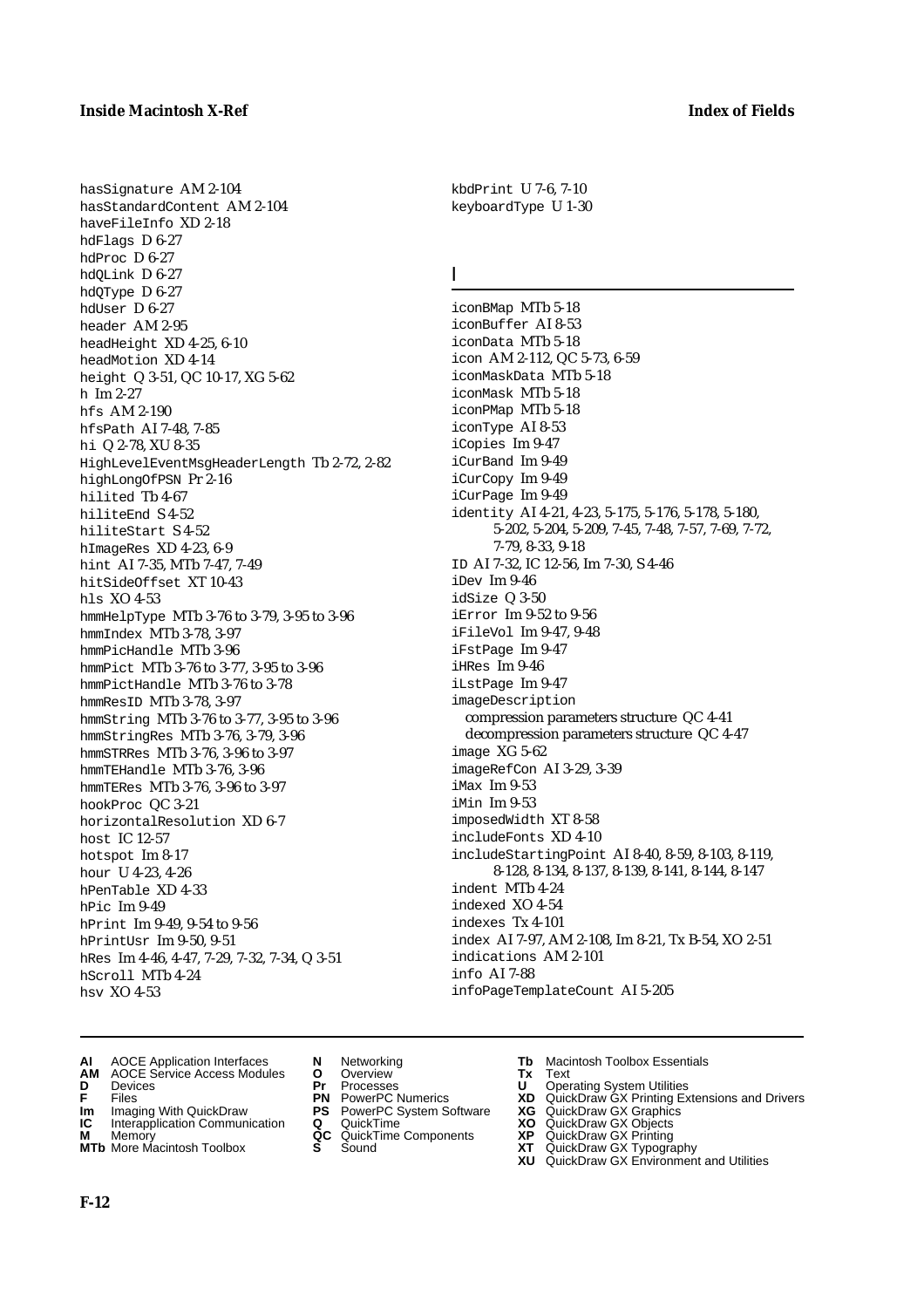initialize F 2-41, 2-104 initiatorRecord AI 9-60 inLoose XT 10-43 inMem PS 3-16 inPlace PS 3-17 inputBytesLeft S 4-49 inputCapabilityFlags QC 8-21 inputCurrentFlags QC 8-21 inQueueRef AM 2-133 inRefNum S 3-26 inSegs PS 3-16 instancePrivate AI 5-147 instrumentChunks S 2-107 intensity XD 2-18 intermediary AI 9-46, 9-60 interruptRoutine S 3-10, 3-27 intervals Im B-33 intl0Vers Tx B-27 intl1Vers Tx B-31 ioACAccess F 2-97 ioACOwnerID F 2-97 ioActCount D 1-55, F 2-89, 2-95, S 3-16 ioActMatchCount F 2-99 ioACUser F 2-97, 2-103 ioACUserID F 2-97 ioAlBlSt F 2-91, 2-96 ioAllocPtr F 2-96 ioAPPLParTD MTh 9-7 ioBuffer D 1-55, F 2-89, 2-95, S 3-15 ioCatPosition F 2-99 ioCmdAddr D 1-54, F 2-88, 2-94, 2-101, 2-105, 2-106, 2-108, MTb 9-7 ioCompletion AI 7-40, 8-33, 9-18, AM 2-94, D 1-54, F 2-89, 2-94, 2-101, 2-105, 2-106, 2-108, MTb 9-7 ioCopyName F 2-98 ioCRefNum D 1-56 ioDenyModes F 2-97 ioDestDirID F 2-98 ioDestNamePtr F 2-98 ioDirID F 2-96, 2-103, 2-106, MTb 9-7 ioDrBkDat F 2-104 ioDrCrDat F 2-104 ioDrDirID F 2-104 ioDrFndrInfo F 2-104 ioDrMdDat F 2-104 ioDrNmFls F 2-104 ioDrParID F 2-104 ioDrUserWds F 2-104

ioDrvInfo F 2-97 ioDstVRefNum F 2-98 ioDTActCount MTb 9-7 ioDTBuffer MTb 9-7 ioDTLgLen MTb 9-7 ioDTPyLen MTb 9-7 ioDTRefNum MTb 9-7 ioDTReqCount MTb 9-7 ioFCBClpSiz F 2-109 ioFCBCrPs F 2-109 ioFCBEOF F 2-109 ioFCBFlags F 2-108 ioFCBFlNm F 2-108 ioFCBIndx F 2-108 ioFCBParID F 2-109 ioFCBPLen F 2-109 ioFCBStBlk F 2-109 ioFCBVRefNum F 2-109 ioFDirIndex F 2-90, 2-96, 2-102 ioFileCreator MTb 9-7 ioFileID F 2-98 ioFileType MTb 9-7 ioFiller3 MTb 9-7 ioFiller4 MTb 9-7 ioFlAttrib F 2-90, 2-96, 2-102 ioFlBkDat F 2-103 ioFlClpSiz F 2-103 ioFlCrDat F 2-90, 2-96, 2-103 ioFlFndrInfo F 2-90, 2-96, 2-103 ioFlLgLen F 2-90, 2-96, 2-103 ioFlMdDat F 2-90, 2-96, 2-103 ioFlNum F 2-90 ioFlParID F 2-103 ioFlPyLen F 2-90, 2-96, 2-103 ioFlRLgLen F 2-90, 2-96, 2-103 ioFlRPyLen F 2-90, 2-96, 2-103 ioFlRStBlk F 2-90, 2-96, 2-103 ioFlStBlk F 2-90, 2-96, 2-103 ioFlVersNum F 2-90, 2-96 ioFlXFndrInfo F 2-103 ioForeignPrivActCount F 2-100 ioForeignPrivBuffer F 2-99 ioForeignPrivDirID F 2-100 ioForeignPrivInfo1 F 2-100 ioForeignPrivInfo2 F 2-100 ioForeignPrivInfo3 F 2-100 ioForeignPrivInfo4 F 2-100 ioForeignPrivReqCount F 2-100

- **AI** AOCE Application Interfaces **N** Networking **Tb** Macintosh Toolbox Essentials<br> **AM** AOCE Service Access Modules **O** Overview **Tx** Text<br> **D** Devices **Pr** Processes **U** Operating System Utilities
- AOCE Service Access Modules **O** Overview **Tx** Text<br>Devices **Devices Devices Devices**
- 
- **Im** Imaging With QuickDraw **PS** PowerPC System Software **XG** QuickDraw GX Graphics
- **Im** Imaging With QuickDraw **PS** PowerPC System Software<br> **IC** Interapplication Communication **Q** QuickTime<br> **M** Memorv **GC** QuickTime Components
- **M** Memory **M** Memory **QC** QuickTime Components<br>**MTb** More Macintosh Toolbox **S** Sound
- **MTb** More Macintosh Toolbox **S** Sound **XT** QuickDraw GX Typography
- 
- **D** Devices **Pr** Processes **U** Operating System Utilities
	-
	-
	-
	-
- 
- 
- **F** Files **PN** PowerPC Numerics **XD** QuickDraw GX Printing Extensions and Drivers
	-
	-
	-
	-
	- **XU** QuickDraw GX Environment and Utilities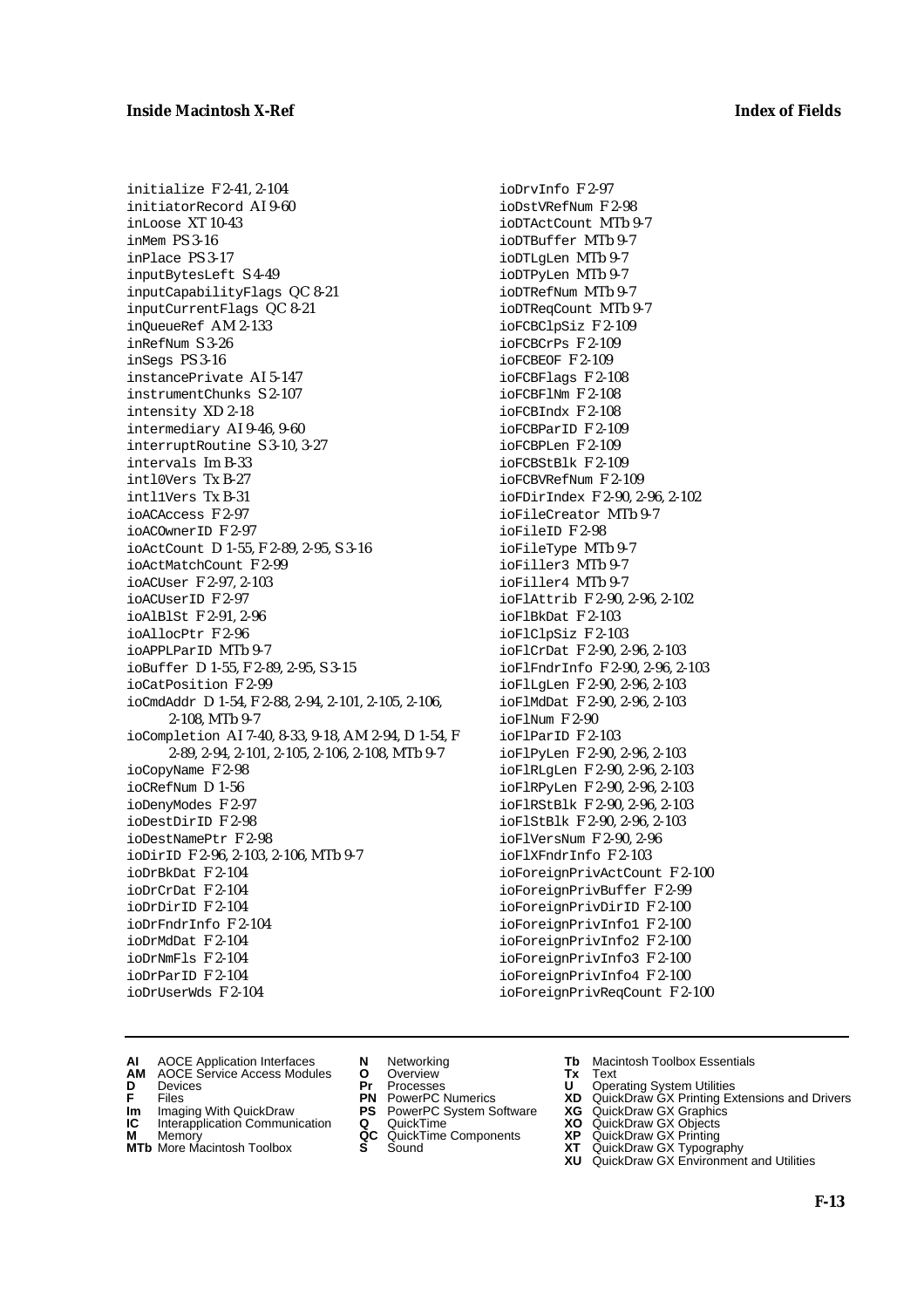ioFRefNum F 2-90, 2-95, 2-102 ioFVersNum F 2-90, 2-95, 2-102 ioIconType MTb 9-7 ioIndex MTb 9-7 ioMatchPtr F 2-98 ioMisc D 1-55, F 2-89, 2-95, S 3-15 ioNamePtr D 1-55, F 2-89, 2-94, 2-102, 2-105, 2-107, 2-108, MTb 9-7 ioNewDirID F 2-98, 2-106 ioNewName F 2-98, 2-106 ioObjID F 2-98 ioObjNamePtr F 2-98 ioObjType F 2-98 ioOptBuffer F 2-99 ioOptBufSize F 2-99 ioPBSize D 4-37 iOpCode Im 9-52 to 9-56 ioPermssn D 1-55, F 2-89, 2-95 ioPosMode D 1-55, F 2-89, 2-95 ioPosOffset D 1-56, F 2-90, 2-95 ioRefNum D 1-55, F 2-89, 2-95, 2-108 ioReqCount D 1-55, F 2-89, 2-95 ioReqMatchCount F 2-98 ioResult AI 7-41, 8-33, 8-86, 9-18, AM 2-94, D 1-54, F 2-89, 2-94, 2-101, 2-105, 2-107, 2-108, MTb 9-7 ioSearchBits F 2-40, 2-99 ioSearchInfo1 F 2-38, 2-99 ioSearchInfo2 F 2-38, 2-99 ioSearchTime F 2-99 ioSrcDirID F 2-98 ioTagInfo MTb 9-7 ioTrap D 1-54, F 2-88, 2-94, 2-101, 2-105, 2-106, 2-108, MTb 9-7 ioVAlBlkSiz F 2-91, 2-96 ioVAtrb F 2-91, 2-96 ioVBitMap F 2-96 ioVBkUp F 2-97 ioVBlLn F 2-91 ioVClpSiz F 2-91, 2-96 ioVCrDate F 2-91, 2-96 ioVDirCnt F 2-97 ioVDirSt F 2-91 ioVDRefNum F 2-97 ioVersNum D 1-55, F 2-89, 2-95 ioVFilCnt F 2-97 ioVFndrInfo F 2-97 ioVFrBlk F 2-91, 2-96 ioVFSID F 2-97

ioVLsBkUp F 2-91  $i$ oVLsMod  $F$  2-96 ioVNmAlBlks F 2-91, 2-96 ioVNmFls F 2-91, 2-96 ioVNxtCNID F 2-96 ioVNxtFNum F 2-91 ioVolIndex F 2-91, 2-96 ioVRefNum D 1-55, F 2-89, 2-95, 2-102, 2-105, 2-107, 2-108, MTb 9-7 ioVSeqNum F 2-97 ioVSigWord F 2-97 ioVWrCnt F 2-97 ioWDDirID F 2-98, 2-107 ioWDIndex F 2-98, 2-107 ioWDProcID F 2-98, 2-107 ioWDVRefNum F 2-98, 2-107 iPageH Im 9-48 iPages AI 3-28, AM 2-113 iPageV Im 9-48 iPgPos AI 3-28, AM 2-113 iPrVersion Im 9-45 iRgType Im 9-53 iRslRecCnt Im 9-53, 9-54 ISA PS 2-37 isAlias AI 5-209 isBandDirty XD 4-23 isChangeable AI 5-224 isExpanded AI 3-31 isRecordRef AI 5-209 isReport AM 2-104 isReportWithOriginal AM 2-105 issuerAttributeCount AI 6-25 issueTime AI 9-60 isTarget AI 3-31 item AI 5-202 itemCount XD 4-36, XP 3-98 itemHit XD 4-36, XP 3-98 itemName Tx 7-59 itemNumber AI 5-143, 5-202 itemParameter AI 5-241 items Tb 6-102 itemToRemove AI 5-240 itemType AI 5-202 itlbAliasStyle Tx B-21 itlbAppFond Tx B-21 itlbAppSize Tx B-21 itlbDate Tx B-18 itlbDateRep Tx B-19

- **AI** AOCE Application Interfaces **N** Networking **Tb** Macintosh Toolbox Essentials<br> **AM** AOCE Service Access Modules **O** Overview **Tx** Text<br> **D** Devices **Pr** Processes **U** Operating System Utilities
- **AM** AOCE Service Access Modules **O** Overview **Tx** Text
- 
- 
- **Im** Imaging With QuickDraw **PS** PowerPC System Software<br> **IC** Interapplication Communication **Q** QuickTime<br> **M** Memorv **GC** QuickTime Components
- **M** Memory **Manual Components QC** QuickTime Components **MTb** More Macintosh Toolbox **S** Sound
- **MTb** More Macintosh Toolbox **S** Sound **XT** QuickDraw GX Typography
- 
- **D** Devices **Pr** Processes **U** Operating System Utilities
	-
	-
	-
	-
- 
- 
- **F** Files **PN** PowerPC Numerics **XD** QuickDraw GX Printing Extensions and Drivers
- **Im** Imaging With QuickDraw **PS** PowerPC System Software **XG** QuickDraw GX Graphics
	-
	-
	-
	- **XU** QuickDraw GX Environment and Utilities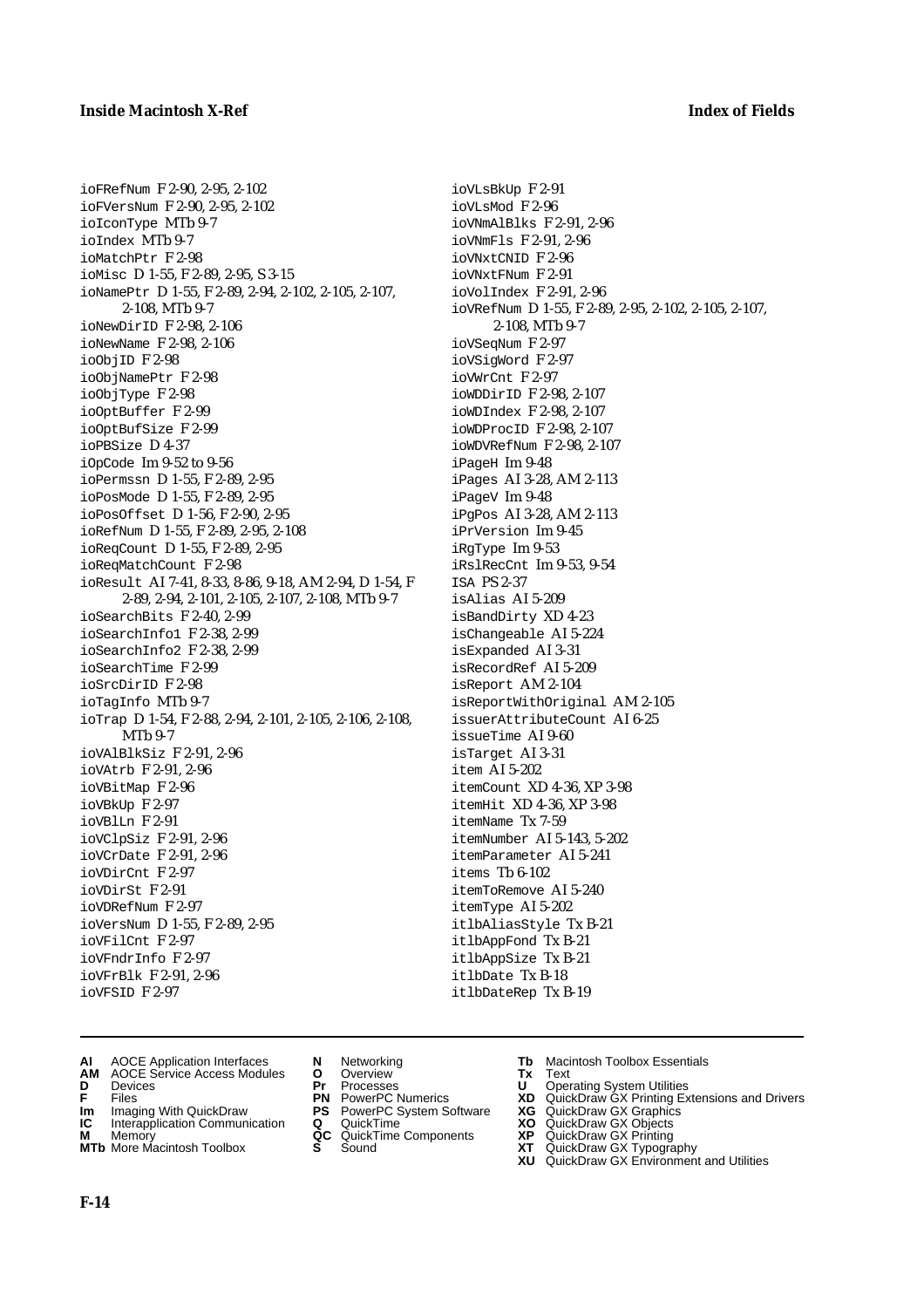itlbEncoding Tx B-19 itlbFlags Tx B-18 itlbHelpFond Tx B-21 itlbHelpSize Tx B-21 itlbIcon Tx B-19 itlbKeys Tx B-19 itlbLang Tx B-19 itlbLocalSize Tx B-20 itlbMonoFond Tx B-20 itlbMonoSize Tx B-20 itlbNumber Tx B-18 itlbNumRep Tx B-19 itlbSmallFond Tx B-21 itlbSmallSize Tx B-21 itlbSort Tx B-18 itlbSysFond Tx B-21 itlbSysSize Tx B-21 itlbToken Tx B-19 itlbValidStyles Tx B-21 itlcFlags Tx B-11 itlcFontForce Tx B-10 itlcIntlForce Tx B-10 itlcOldKybd Tx B-11 itlcRegionCode Tx B-11 itlcSysFlags Tx B-11 itlcSystem Tx B-10 itlResource Tx 6-74 iTotBands Im 9-49 iTotCopies Im 9-49 iTotPages Im 9-49 iVRes Im 9-46 iXRsl Im 9-54, 9-55 iYRsl Im 9-54, 9-55

# J

join XG 3-102 just XT 5-29

# K

keepLocal Im 6-13, 6-14 kernFirst Tx 4-107 kerningInhibitFactor XT 8-59

- 
- **D** Devices **Pr** Processes **U** Operating System Utilities
- 
- **Im** Files<br> **Im** Imaging With QuickDraw **PS** PowerPC System Software **XG**<br> **IC** Interapplication Communication **Q** QuickTime **XO**
- **IC** Interapplication Communication **Q** QuickTime **XO M** Memory **XP QC** QuickTime Components **XP**
- **M** Memory **CONSISTENT COMPONENT MEMORY MEMORY MEMORY AND MEMORY OF A VIDEO MEMORY CONSISTENT CONSISTENT CONSISTENT CONSISTENT CONSISTENT CONSISTENT CONSISTENT CONSISTENT CONSISTENT CONSISTENT CONSISTENT CONSISTENT CONSIST MTb** More Macintosh Toolbox **S** Sound **XT** QuickDraw GX Typography
- **AM** AOCE Service Access Modules **O** Overview **Tx** Text
	-
	-
	-
	-
	-

kernLength Tx 4-107 kernMax Tx 4-68 kernSecond Tx 4-107 kernStyle Tx 4-107 kernWidth Tx 4-107 key AI 9-22, 9-55, 9-56, 9-58 keyFrameRate Q 3-128, QC 3-18 keyType AI 9-20 kind IC 2-17, 2-72

### L

lab XO 4-54 lActive MTb 4-24 language AI 8-37, S 4-48, XD 4-28 languageLevel XD 4-26 lastAttribute AI 8-124 lastAttributeIndex AI 8-124 lastChar Tx 4-68 lastClick MTb 4-24 lastPage XD 4-14 lastPartialDist XT 10-43 lastRecordIndex AI 8-123 lastSeqNum AI 7-106 lastToken Tx B-54 lastTypeOpcode XO 2-50 latitude U 4-29 launchAppParameters Pr 2-20 launchAppSpec Pr 2-9, 2-20 launchAvailableSize Pr 2-9, 2-20 launchBlockID Pr 2-8, 2-19 launchControlFlags Pr 2-9, 2-19 launchEPBLength Pr 2-9, 2-19 launchFileFlags Pr 2-9, 2-19 launchMinimumSize Pr 2-9, 2-20 launchPreferredSize Pr 2-9, 2-20 launchProcessSN Pr 2-9, 2-20 lClikLoop MTb 4-25 leadingEdge XT 10-43 leading Tx 4-69 leftComment Tx 6-74, 6-94 leftDelims Tx 6-74, 6-94 left Im 2-28, Q 2-79 leftOverSamples S 2-110 leftVolume S 5-31 len IC 12-42, 12-59, Tx B-54

- **AI** AOCE Application Interfaces **N** Networking **Tb** Macintosh Toolbox Essentials
	-
- **F** Files **PN** PowerPC Numerics **XD** QuickDraw GX Printing Extensions and Drivers
	-
	-
	-
	-
	- **XU** QuickDraw GX Environment and Utilities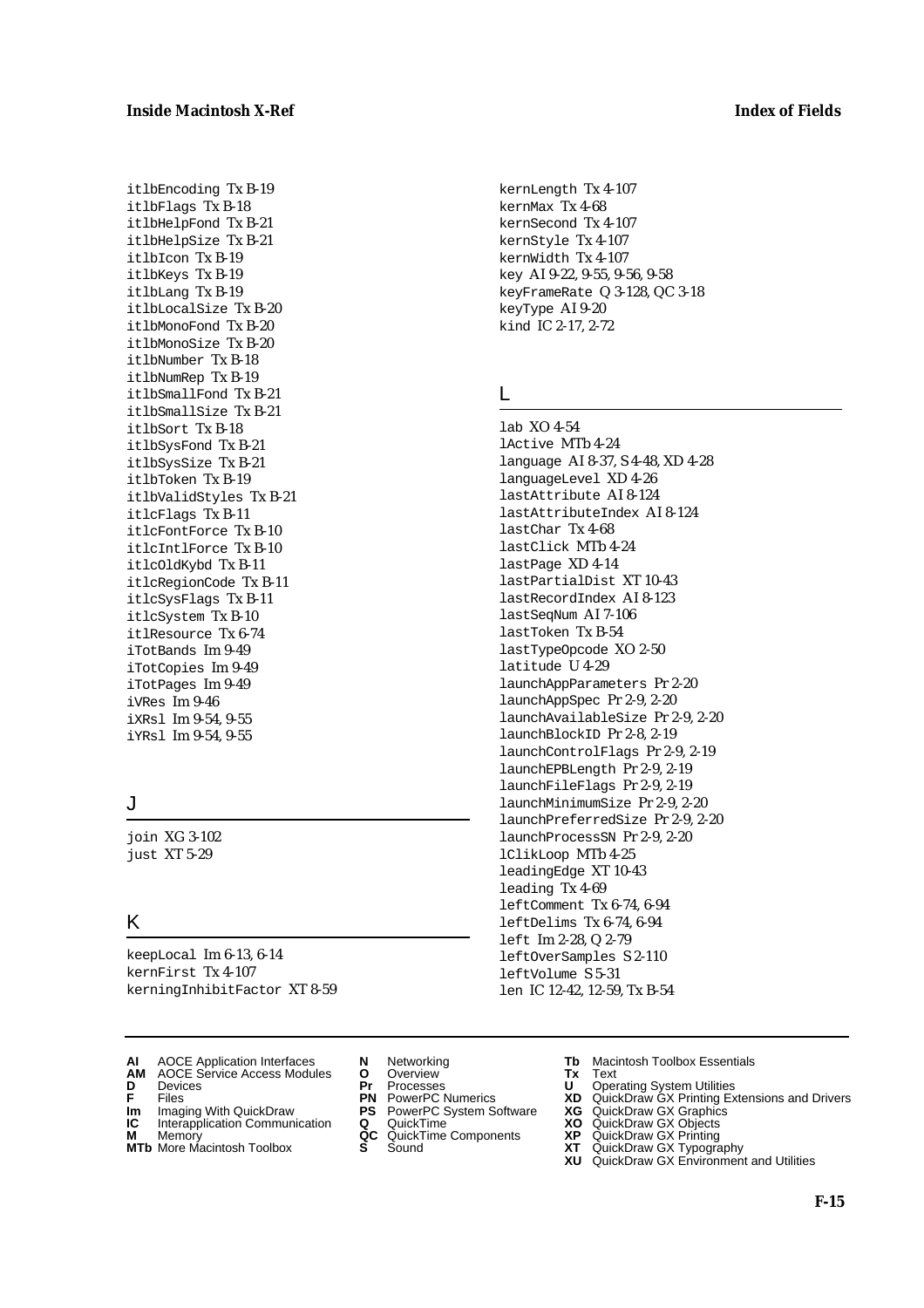length AI 8-56, F 2-110, 2-111, PS 3-17, 3-18, S 2-104, 4-47, Tx 6-75, 6-95, 6-96 lengthOfPathName AI 8-66 letterCreator AI 3-27 letterFlags AM 2-101 letterID AM 2-101 letterIndications AM 2-126 letterType AI 3-28 lGParam1 Im 9-51 lGParam2 Im 9-51 lGParam3 Im 9-51 lGParam4 Im 9-51 lHigh U 4-25 libName PS 3-16 limitRect Tb 5-114 lineCount Im 7-32, 7-34 lineProc Im 3-39, 4-60, 4-61 listDefProc MTb 4-25 list Q 3-57, QC 8-22, U 4-26 listFlags MTb 4-24 listRect AI 4-21 listSep Tx B-24 lLow U 4-25 lngDateFmt Tx B-30 local AI 2-34 localRtn Tx B-31 location AM 2-116, QC 8-23, Tb 2-72, 2-82, 2-83 locationInfo AM 2-114 lo Q 2-78, XU 8-35 logEntry AM 2-204 longitude U 4-29 looking MTb 6-42 loopEnd S 2-105, 2-107, 2-109 loopStart S 2-105, 2-107, 2-109 lowLongOfPSN Pr 2-16 lReserved Im 9-52 to 9-56, MTb 4-23 LR PS 4-12 ltrSpec AI 5-202 LUN D 4-20 lUser1 Im 9-50, 9-51 lUser2 Im 9-50, 9-51 lUser3 Im 9-50, 9-51 lUser4 Im 9-50, 9-51

### M

machineState PS 4-16 machineType U 1-29 mailboxRef AM 2-213 mailboxSpec AI 3-27 mailerCount AI 3-31 mailMsgRef AM 2-141 mailSlotID AM 2-218 majorRev S 2-118 MakeCallback D 4-37 map XU 8-36 mapOffset Tx B-52 mapPix Im 6-13, 6-15 markerChunk S 2-107, 2-109 maskBits QC 4-52 mask Im 8-17, QC 8-22 maskgdh QC 8-21 masterData AM 2-128 matchData Im 4-57 matchingData AI 8-117 matchNameHow AI 8-45, 8-47, 8-59 matchSize AI 8-117 matchTypeHow AI 8-45, 8-47 matrix Q 2-407 buffer list structure QC 8-22 decompression parameters structure QC 4-52 mattePixMap QC 4-52 maxBandSize XD 4-23, 6-9 maxDestHeight QC 8-21 maxDestWidth QC 8-21 maxHeight XD 4-21 maximumBatteryTime D 6-28 maxIndex MTb 4-23 maxPolyPoints XD 4-31 maxSize AI 5-166 mctID Tb 3-99 mctItem Tb 3-99 mctRGB1 Tb 3-99 mctRGB2 Tb 3-99 mctRGB3 Tb 3-99 mctRGB4 Tb 3-99 mdDate IC 2-17, 2-49, 2-73 media F 2-110, 2-111 mediaDuration QC 10-16 mediaScale QC 10-16 memoryInfo PS 4-16 menuData Tb 3-96

**AI** AOCE Application Interfaces **N** Networking **Tb** Macintosh Toolbox Essentials<br> **AM** AOCE Service Access Modules **O** Overview **Tx** Text<br> **D** Devices **Pr** Processes **U** Operating System Utilities

- **AOCE Service Access Modules <b>O** Overview **Tx** Text<br> **Devices Devices D** Oper
- 

luv XO 4-54

- 
- **Im** Imaging With QuickDraw **PS** PowerPC System Software **XG** QuickDraw GX Graphics
- **Im** Imaging With QuickDraw **PS** PowerPC System Software<br> **IC** Interapplication Communication **Q** QuickTime<br> **M** Memory **GC** QuickTime Components
- **M** Memory **COMPONENTS COMPONENTS COMPONENTS NEWSLA**<br> **M** More Macintosh Toolbox **S** Sound
- 
- 
- 
- 
- -
- 
- **D** Devices **Pr** Processes **U** Operating System Utilities
- **F** Files **PN** PowerPC Numerics **XD** QuickDraw GX Printing Extensions and Drivers
	-
	-
	-
- **MTb** More Macintosh Toolbox **S** Sound **XT** QuickDraw GX Typography
	- **XU** QuickDraw GX Environment and Utilities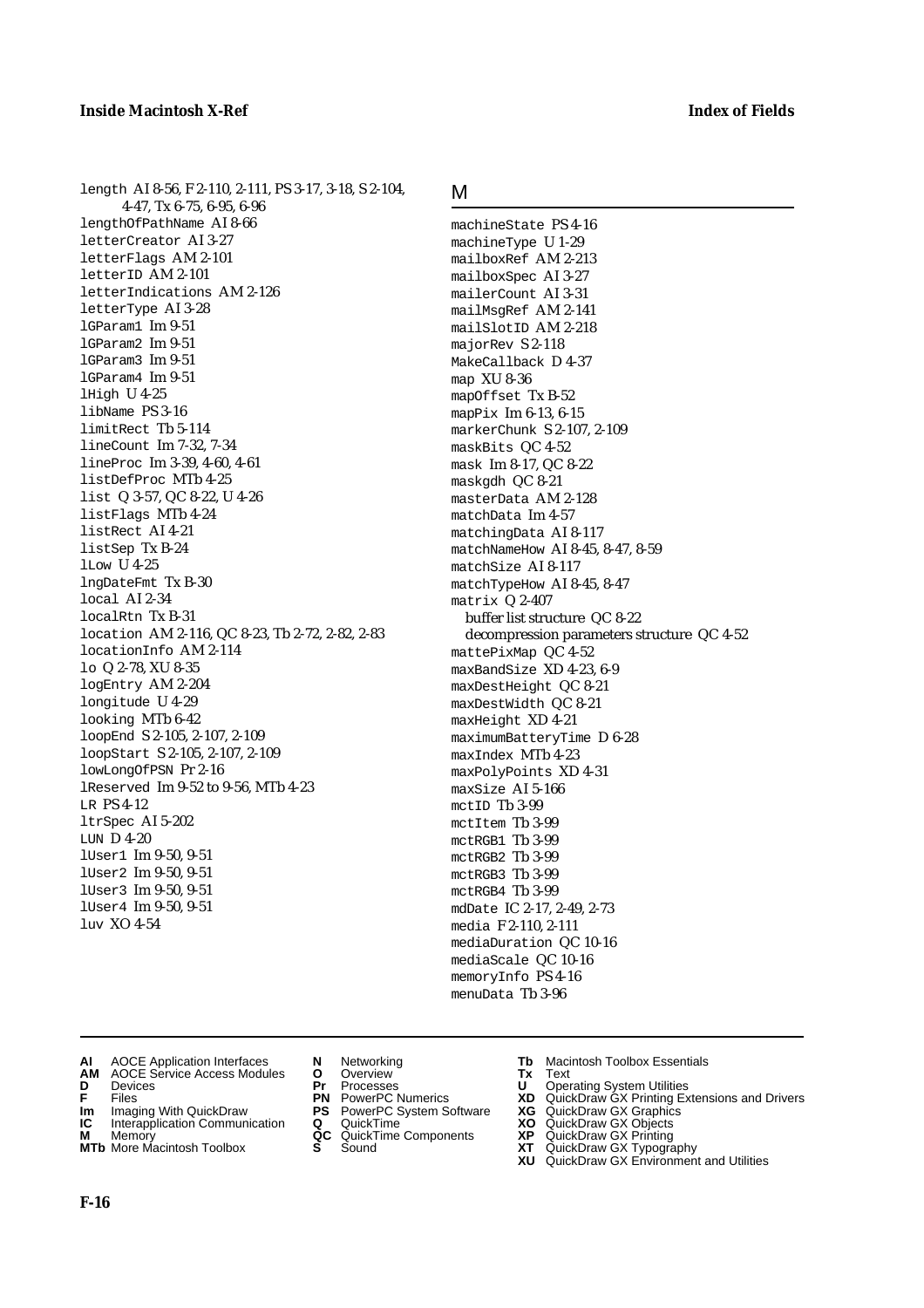menuHeight Tb 3-96  $men$  $ID$  Th  $3-96$ menuProc Tb 3-96 menuTableParameter AI 5-194, 5-195 menuWidth Tb 3-96 messageBuffer Pr 2-21 messageFamily AM 2-126 message AM 2-33, MTb 8-37, Tb 2-80 messageID AM 2-125 messageLength Pr 2-21 messageSize AM 2-126 metaInfo AI 8-64, 8-93 method XO 7-66 metricSys Tx B-27 mHandle Tb 5-77 mID Tb 5-77 milliseconds S 3-26 minBandSize XD 4-23, 6-9 minDestHeight QC 8-21 minDestWidth QC 8-21 minHeight XD 4-21 minimumBatteryTime D 6-28 minimumHeight Q 3-55 minimumWidth Q 3-55 minorAndBugRev S 2-118 minSpatialQuality Q 3-128, QC 3-19 minTemporalQuality Q 3-128, QC 3-19 minute U 4-23, 4-26 minWidth XD 6-12 misc AI 2-31, U 7-6, 7-10 miter XG 3-102 modDate MTb 7-48, 7-50 preview resource QC 12-14 preview resource item structure QC 12-15 mode AI 7-62, 7-99, AM 2-194, IC 2-17, 2-72, XO 5-54 modemType AI 7-13 modes XD 5-14, XP 4-39 modifier MTb 8-37 modifiers AI 5-158, 5-164, 5-170, 5-172, AM 2-34, Tb 2-80 modifyMailSlot AM 2-96 month U 4-26 months Tx B-29 more AM 2-143 moreRtn S 5-31 mornStr Tx B-27 mouseLoc MTb 4-25 moveToTrash AI 3-30

movieDuration QC 10-16 movieGD QC 10-17 moviePort QC 10-17 movieScale QC 10-16 mPrivate Tb 5-77 msamBeginNested AM 2-95 msamCID AM 2-132 msamClose AM 2-95 msamCreate AM 2-95 msamCreateReport AM 2-95 msamDelete AM 2-95 msamEndNested AM 2-95 msamEnumerateBlocks AM 2-95 msamEnumerate AM 2-95 msamGetAttributes AM 2-95 msamGetBlock AM 2-95 msamGetContent AM 2-95 msamGetEnclosure AM 2-95 msamGetMsgHeader AM 2-95 msamGetRecipients AM 2-95 msamIdentity AM 2-136 msamMarkRecipients AM 2-95 msamnMarkRecipients AM 2-95 msamOpen AM 2-95 msamOpenNested AM 2-95 msamPutAttribute AM 2-95 msamPutBlock AM 2-95 msamPutContent AM 2-95 msamPutEnclosure AM 2-95 msamPutMsgHeader AM 2-95 msamPutRecipient AM 2-95 msamPutRecipientReport AM 2-95 msamSlotID AM 2-133 msamSubmit AM 2-95 msgCached AM 2-99 msgCreator AI 3-28, 7-27 msgDeleted AM 2-99 msgFamily AM 2-98 msgHint AM 2-115, 2-212 msgID AI 7-33, 7-37, 7-39, 7-66 msgLength Tb 2-72, 2-82 msgOnly AM 2-202 msgOSType AI 7-28 msgRef AI 7-50, 7-52, 7-54, 7-56, 7-59, 7-62, 7-66, 7-86, 7-88, 7-89, 7-92, 7-95, 7-97, 7-99, 7-102, 7-104 msgSize AI 7-36, 7-39 msgStrType AI 7-28 msgSummary AM 2-169

- **AI** AOCE Application Interfaces **N** Networking **Tb** Macintosh Toolbox Essentials
- **AM** AOCE Service Access Modules **O** Overview **Tx** Text
- 
- 
- **Im** Files<br> **Im** Imaging With QuickDraw **PS** PowerPC System Software **XG**<br> **IC** Interapplication Communication **Q** QuickTime **XO IC** Interapplication Communication **Q** QuickTime **XO M** Memory **XP QC** QuickTime Components **XP**
- **M** Memory **Manufacture Communication**<br> **M** Memory **QC** QuickTime Components **XP**<br> **MTb** More Macintosh Toolbox **S** Sound **XT**
- **MTb** More Macintosh Toolbox **S** Sound **XT** QuickDraw GX Typography
- 
- **D** Devices **Pr** Processes **U** Operating System Utilities
	-
	-
	-
	-
- 
- 
- **F** Files **PN** PowerPC Numerics **XD** QuickDraw GX Printing Extensions and Drivers
	-
	-
	-
	-
	- **XU** QuickDraw GX Environment and Utilities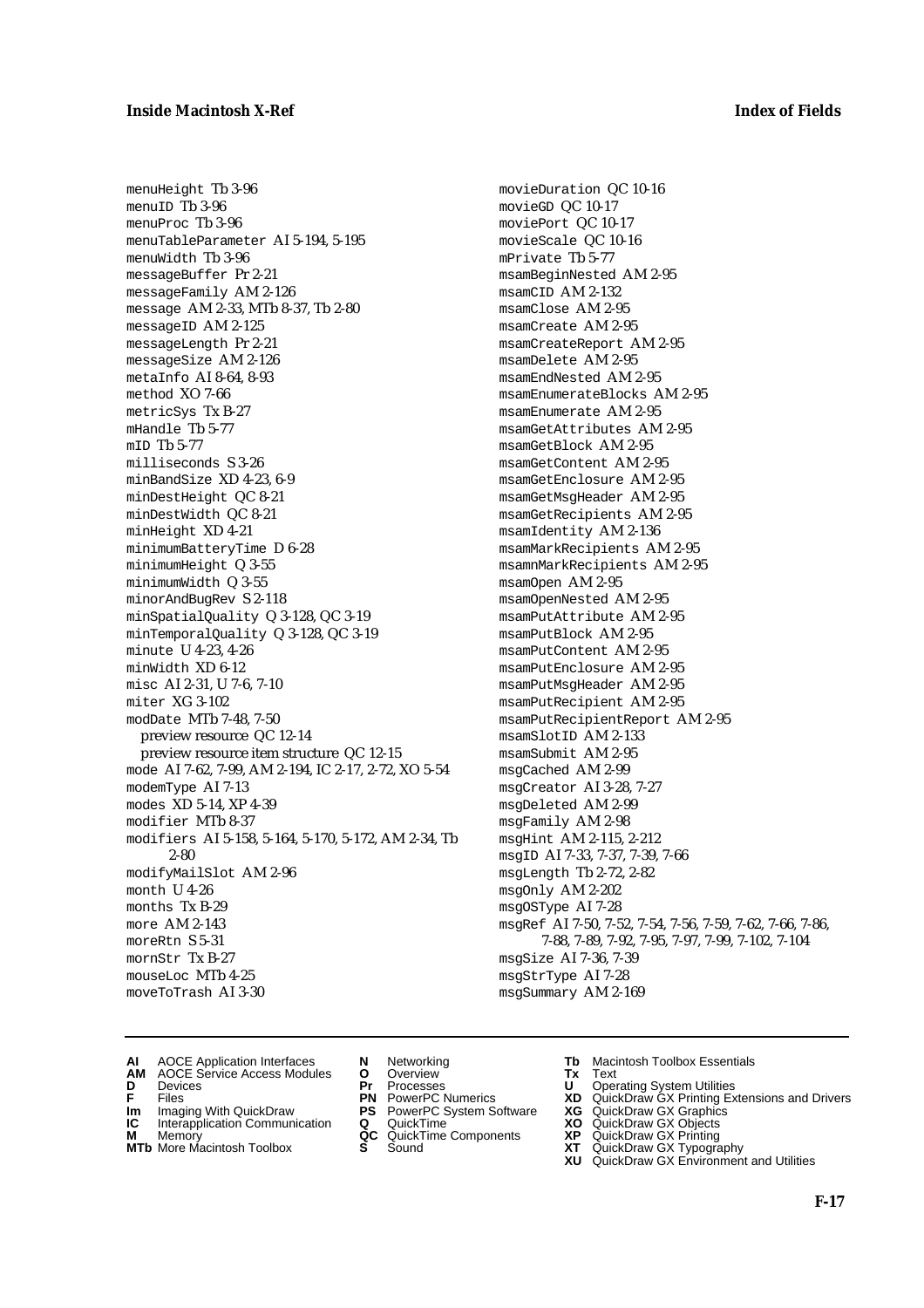### **Inside Macintosh X-Ref Index of Fields**

msgSummaryOffset AM 2-172 msgTitle AI 7-66 msgToNest AI 7-60 msgType AI 3-28, 7-27, 7-35, 7-37, 7-44, 7-48, 7-57, AM 2-98 msgUpdated AM 2-99 **MSR PS 4-12** myAttrAccMask AI 8-155

### N

n Im 8-21 name AI 5-238, F 1-39, 2-87, Q 3-51, 3-56, QC 5-73, 6-59 8-44, S 4-47, Tb 2-72, 2-81, XT 7-23 nameChange AM 2-117 nameID XT 7-25 nameMatchString AI 8-44, 8-47 nameOffset Im 7-31 nativeName AI 9-62 nbpInterval F 2-111 ndBLink F 2-65 nDescent Tx 4-68 ndFLink F 2-65 ndNHeight F 2-65 ndNRecs F 2-65 ndRerv2 F 2-65 ndType F 2-65 nestedRef AM 2-162 nestingLevel AM 2-101 networkSpec AI 8-51, 8-70 newAttr AI 8-113 newCallFors AI 5-150, 5-198 newDepth Im 6-13, 6-15 newest S 4-50 newMsgRef AI 7-45, 7-48, 7-57, 7-83, 7-85, 7-86 newName AI 8-96 NewOldCall D 4-37 newPassword AI 9-34, 9-65 newPos S 4-50 newProc1 Im 4-60 newProc2 Im 4-60 newProc3 Im 4-61 newProc4 Im 4-61 newProc5 Im 4-61 newProc6 Im 4-61 newQueueRef AI 7-73

- newRef AM 2-177 newRowBytes Im 6-13, 6-15 newType AI 5-225, 8-96 newValue AI 5-227, 5-228, 5-229 newValueSize AI 5-229 next AI 3-26 nextChan S 2-103 nextControl Tb 5-74 nextHop AM 2-98 nextIndex AM 2-145 nextSeqNum AM 2-139 nextWindow Tb 4-68 nGlyphs XD 4-28 nmFlags Pr 5-7 nmIcon Pr 5-7, 5-9 nmMark Pr 5-7, 5-9 nmPrivate Pr 5-7 nmRefCon Pr 5-8, 5-9 nmReserved Pr 5-7 nmResp Pr 5-8, 5-9 nmSound Pr 5-8 nmStr Pr 5-8 noNewDevice Im 6-13, 6-14 nonHandyDialString AI 7-14 nonHitSideOffset XT 10-43 nonReceiptReports AM 2-105 nonRelRev S 2-118 notification AI 7-39 notificationProc AI 7-73 notifyFlags AI 9-30 notifyProc AI 9-30, 9-31 nowFinding AI 4-22 npbCount F 2-111 numberOfPlanes XD 4-19 numberOfRows AI 4-21 numberOfRules Tx B-72 numberPasses XD 4-25, 6-10 numberType XD 6-12 numBuffers XD 6-6 numChannels Q 2-81, S 2-107, 2-109, 2-115, 2-116, 5-30 numCols IC 12-41, 12-58 numFonts XP 4-41 numFrames S 2-107, 2-109 numGotten AI 7-81 numKerns Tx 4-107 numModes XD 5-14, XP 4-39 numOfOffsets Tx 7-71
- numPens XD 4-34, XP 4-44

- 
- 
- **AM** AOCE Service Access Modules **O** Overview **Tx** Text **D** Devices **Pr** Processes **U** Operating System Utilities
- 
- **Im** Imaging With QuickDraw **PS** PowerPC System Software **XG** QuickDraw GX Graphics **Im** Imaging With QuickDraw **PS** PowerPC System Software<br> **IC** Interapplication Communication **Q** QuickTime<br> **M** Memorv **GC** QuickTime Components
- 
- **M** Memory **Manufacturing Manufacturing Manufacturing Manufacturing Manufacturing Components<br><b>MTb** More Macintosh Toolbox **S** Sound **MTb** More Macintosh Toolbox **S** Sound **XT** QuickDraw GX Typography
- 
- 
- 
- 
- -
- **AI** AOCE Application Interfaces **N** Networking **Tb** Macintosh Toolbox Essentials<br> **AM** AOCE Service Access Modules **O** Overview **Tx** Text<br> **D** Devices **Pr** Processes **U** Operating System Utilities
	-
- **F** Files **PN** PowerPC Numerics **XD** QuickDraw GX Printing Extensions and Drivers
	-
	-
	-
	-
	- **XU** QuickDraw GX Environment and Utilities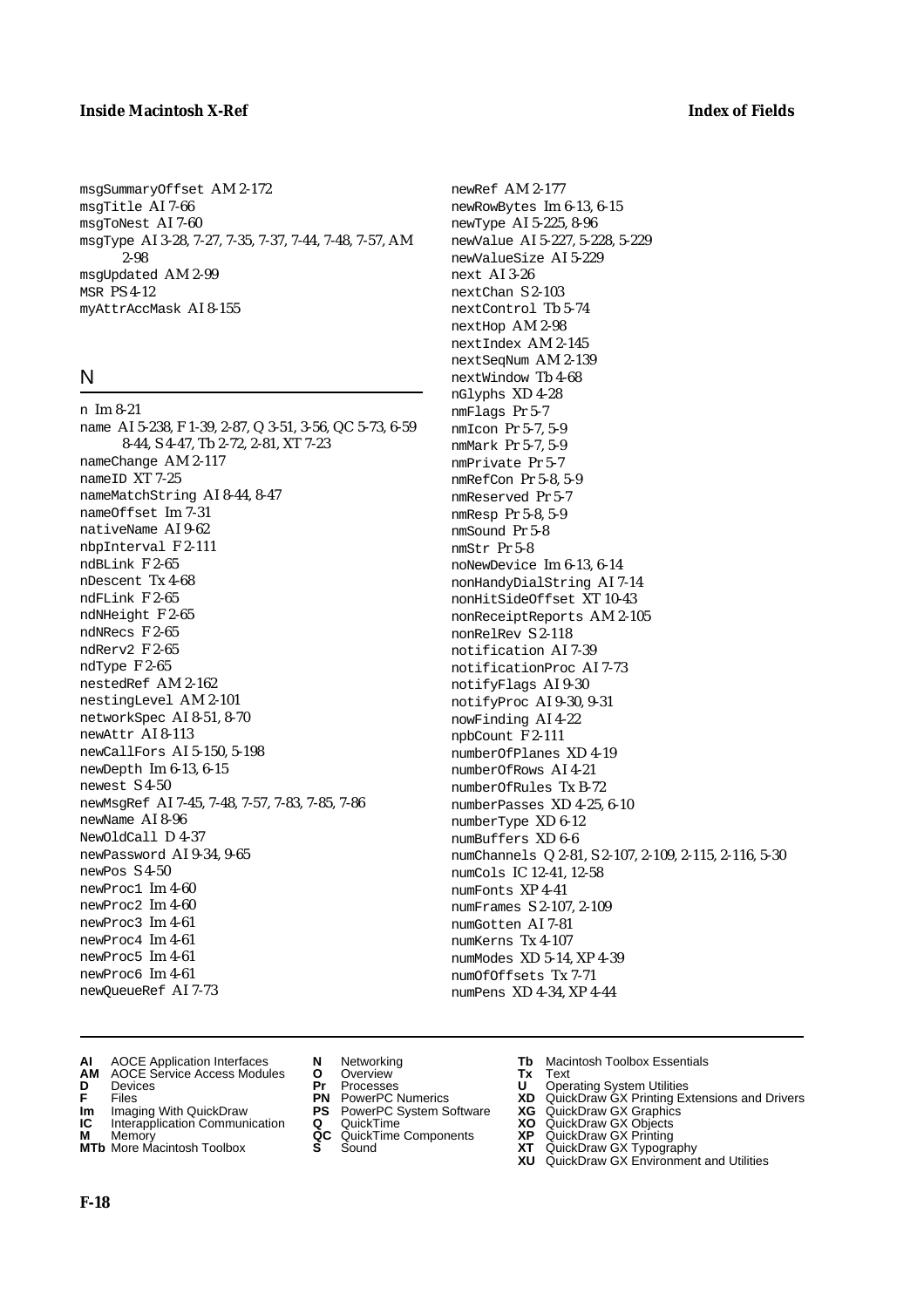### **Inside Macintosh X-Ref Index of Fields**

numPlanes XD 6-9 numQueries IC 12-57 numReqBlocks XD 6-6 numRes IC 12-57 numResItems QC 12-15 numRows IC 12-41, 12-58 numSampleFrames S 2-115, 2-116 numSizes XP 4-41 numStyleNames XP 4-41 numTables Tx B-52 numToGet AI 7-81 numVolumeSteps S 6-9 nxFreeFN F 5-14

# O

objectName AI 7-12 OCERecipientOffsetFlags AI 7-93 oceSetupRecordCID AI 8-81 offFirst Tx 5-44 offScreenStorage XD 4-19 offSecond Tx 5-44 offset AI 3-112, 7-62, 7-90, 7-93, 7-95, 7-99, AM 2-99, 2-148, PS 3-18, S 2-117, Tx 4-101, XP 4-41 oldCallCapable D 4-37 oldDate U 4-26 oldest S 4-50 oldPos S 4-50 onDisk AI 3-27, PS 3-16 onNewLevel AI 6-26 opCode S 4-52 opcodeProc Im 4-60 opDataAreaPtr D 5-39 OpenCloseTimeout XD 6-6 operand XO 5-54 operationOffset XO 2-50 operationSize XO 2-49 opServiceRtPtr D 5-39 opStackLimit XD 4-27 options XD 4-14, XP 4-19, 4-49 optionsValid XD 4-24 orientation XD 4-14 origADBAddr D 5-38 originalGlyph XT 8-64 originalIndex AI 7-93 originalInReport AM 2-105

originalParams MTb 6-74 originalRcptCount AI 7-37, 7-39 outlineFill XT 6-37 outlineStyle XT 6-37 outlineTransform XT 6-37 outputBusy S 4-49 outputCapabilityFlags QC 8-21 outputCurrentFlags QC 8-21 outputPaused S 4-49 outQueueRef AM 2-133 ovalCount Im 7-32, 7-35 ovalProc Im 3-39, 4-60, 4-61 override XT 9-64 owner AI 7-69, 7-79 owTLoc Tx 4-68, Tx 4-71

### P

pabMode AI 4-22 packageControls XD 4-24 packageOptions XD 4-25, 6-10 packagingInfo XD 4-24 packetSize Q 2-81, S 2-110 packSize Im 4-46, 4-47 packType Im 4-46, 4-47 pad QC 4-36 padChar XD 6-12 pageChanged XD 4-12 pageH XD 4-14 pageRect XD 4-33 pageSize XD 4-23 pageV XD 4-14 panelEvt XD 4-36, XP 3-98 panelKind XD 5-15, XP 3-101 panelResId XD 4-36, 5-15, XP 3-98, 3-101 param1 S 2-100 param2 S 2-100 parameter AI 5-159, 5-238, 5-245 params MTb 6-55 paramSize MTb 6-55 parent AI 5-175, 5-176, 5-178 parID F 1-39, 2-87 partIdentifier Tb 5-78 to 5-79 partRGB Tb 5-79 passOffset XD 4-25, 6-10 passwordChange AM 2-117

- **AI** AOCE Application Interfaces **N** Networking **Tb** Macintosh Toolbox Essentials
- **AM** AOCE Service Access Modules **O** Overview **Tx** Text **D** Devices **Pr** Processes **U** Operating System Utilities
- 
- 
- **Im** Files<br> **Im** Imaging With QuickDraw **PS** PowerPC System Software **XG**<br> **IC** Interapplication Communication **Q** QuickTime **XO IC** Interapplication Communication **Q** QuickTime **XO M** Memory **XP QC** QuickTime Components **XP**
- **M** Memory **Manufacture Communication**<br> **M** Memory **QC** QuickTime Components **XP**<br> **MTb** More Macintosh Toolbox **S** Sound **XT**
- **MTb** More Macintosh Toolbox **S** Sound **XT** QuickDraw GX Typography
- 
- 
- 
- 
- 
- 
- 
- 
- **F** Files **PN** PowerPC Numerics **XD** QuickDraw GX Printing Extensions and Drivers
	-
	-
	-
	- **XU** QuickDraw GX Environment and Utilities
		- **F-19**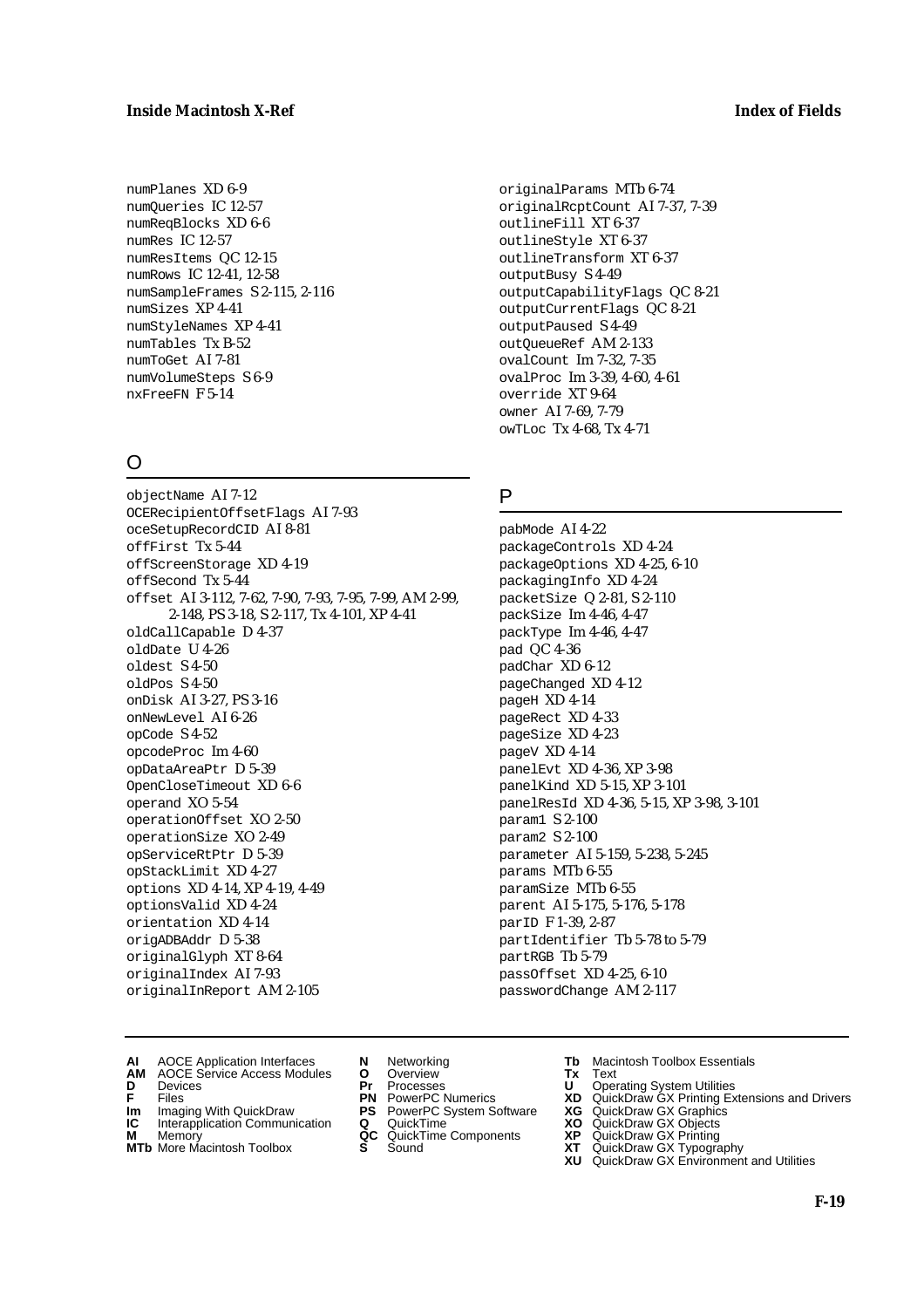password AI 9-22, 9-23, 9-25, 9-32, 9-34, 9-36, 9-38, 9-62, 9-64, 9-65, AM 2-135, IC 12-57 pasteItem XP 2-48 pat1Data Im 4-58 patData Im 4-58 path AI 2-32, 8-66, 8-68 pathLimit XD 4-27 patMap Im 4-58 patStretch Im 2-31, 2-35, 4-50, 4-53 pattern XG 3-106 patternStretch XD 6-7 patternType XP 4-48 patType Im 4-58, 4-59 to 4-60 patXData Im 4-58 patXMap Im 4-58 patXValid Im 4-58 pb AI 8-149 PC PS 4-12 pDlg XD 4-36, XP 3-98 peMinus Tx B-56 peMinusPlus Tx B-57 penColor XD 4-34, XP 4-44 penIndex XD 4-31 penIndexForBw XD 4-30 penName XD 4-34, XP 4-44 penPosition XD 4-34, XP 4-44 pens XD 4-34, XP 4-44 penThickness XD 4-34, XP 4-44 penUnits XD 4-34, XP 4-44 pePlus Tx B-56 pFileName Im 9-47, 9-48, XD 4-15 pFltrProc Im 9-50 phase XG 3-104, XP 4-41 phone AI 7-14 phonemeCode S 4-49 phonemeCount S 4-53 phoneNumber AI 7-13 phStr S 4-52 picFrame Im 7-28 picSave Im 2-31, 2-35, 4-50, 4-54 picSize Im 7-28 pictFontID Im 7-31 pIdleProc Im 9-47, 9-48, XD 4-15 pItemProc Im 9-50 pixel16 XO 4-54 pixel32 XO 4-54 pixelSize Im 4-46, 4-47, XG 5-62 pixelsLocked Im 6-13, 6-15

pixelsPurgeable Im 6-13, 6-14 pixelType Im 4-46, 4-47 pixMapCount Im 7-33, 7-35 pixPurge Im 6-13, 6-14 places IC 12-42, 12-59 planeBytes Im 4-46, 4-48 planeHalftone XD 4-21 planeOptions XD 4-21 planeProfile XD 4-22 planeSet XD 4-22 planeSetup XD 4-21, 6-9 planes XD 4-21 planeSpace XD 4-21 platform XD 4-28 pm U 4-26 pmBkColor Im 4-62 pmBkIndex Im 4-62 pmBootAddr2 D 3-27 pmBootAddr D 3-27 pmBootCksum D 3-27 pmBootEntry2 D 3-27 pmBootEntry D 3-27 pmBootSize D 3-26 pmChars U 4-30 pmDataCnt D 3-26 pmFgColor Im 4-62 pmFgIndex Im 4-62 pmFlags Im 4-62 pmLgBootStart D 3-26 pmLgDataStart D 3-26 pmMapBlkCnt D 3-25 pmPad D 3-27 pmPartBlkCnt D 3-25 pmPartName D 3-25 pmPartStatus D 3-26 pmParType D 3-26 pmProcessor D 3-27 pmPyPartStart D 3-25 pmReserved Im 4-46, 4-48 pmsamCid AM 2-214 pmsamCreateMsgSummary AM 2-95 pmsamGetMSAMRecord AM 2-95 pmsamGetMsgSummary AM 2-95 pmsamLogError AM 2-95 pmsamOpenQueues AM 2-95 pmsamPutMsgSummary AM 2-95 pmsamSetStatus AM 2-95 pmSig D 3-25

- **AI** AOCE Application Interfaces **N** Networking **Tb** Macintosh Toolbox Essentials
- **AM** AOCE Service Access Modules **O** Overview **Tx** Text
- 
- 
- **Im** Imaging With QuickDraw **PS** PowerPC System Software<br> **IC** Interapplication Communication **Q** QuickTime<br> **M** Memorv **GC** QuickTime Components
- 
- **M** Memory **QC** QuickTime Components<br>**MTb** More Macintosh Toolbox **S** Sound **MTb** More Macintosh Toolbox **S** Sound **XT** QuickDraw GX Typography
- 
- **D** Devices **Pr** Processes **U** Operating System Utilities
	-
	-
	-
	-
- 
- 
- **F** Files **PN** PowerPC Numerics **XD** QuickDraw GX Printing Extensions and Drivers
- **Im** Imaging With QuickDraw **PS** PowerPC System Software **XG** QuickDraw GX Graphics
	-
	-
	-
	- **XU** QuickDraw GX Environment and Utilities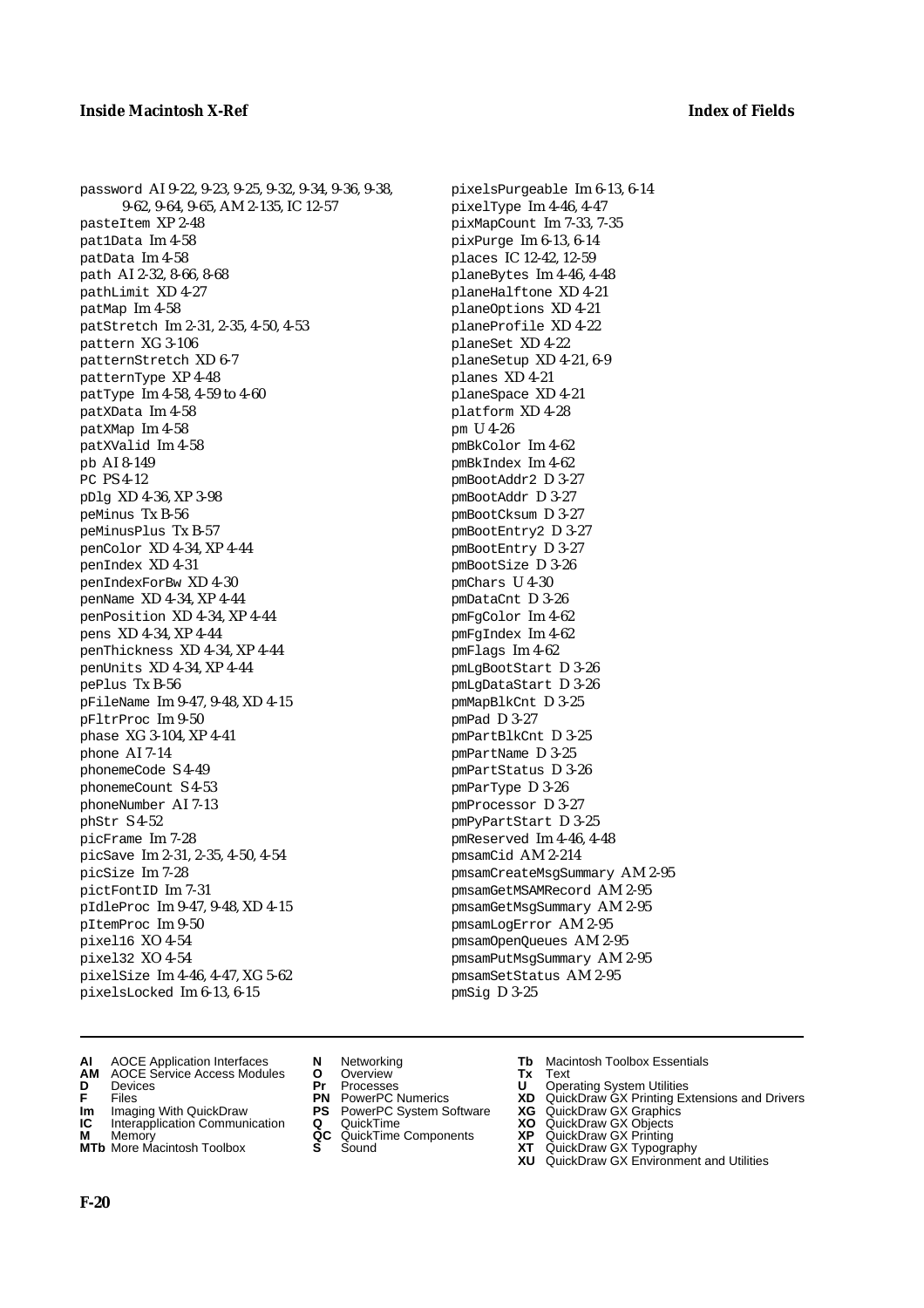pmSigPad D 3-25 pmTable Im 4-46, 4-48 pmVersion Im 4-46, 4-47 pnLoc Im 2-31, 2-33, 3-38, 4-49, 4-52, Tx 3-42, 3-46 pnLocHFrac Im 4-49, 4-50 pnMode Im 2-31, 2-33, 3-38, 4-49, 4-52 pnotResItem QC 12-15 pnPat Im 2-31, 2-33, 3-38 pnPixPat Im 4-49, 4-52 pnSize Im 2-31, 2-33, 3-38, 4-49, 4-52 pnVis Im 2-31, 2-33, 4-49, 4-52 polyBBox Im 3-37 polyCount Im 7-33, 7-35 polyPoints Im 3-37 polyProc Im 3-39, 4-60, 4-61 polySave Im 2-31, 2-35, 4-50, 4-54 polySize Im 3-37 popupRect AI 4-21 portA U 7-5, 7-9 portB U 7-5, 7-9 portBits Im 2-31 port MTb 4-23, QC 4-52, Tb 4-66 portPixMap Im 4-49, 4-50 portRect Im 2-32, 4-49 portVersion Im 4-49, 4-50 position Tx 6-75, 6-95, 6-96 postFix AI 7-14 postingOptions Tb 2-72, 2-82 pPrPort Im 9-49 preview IC 2-30 previewFormat IC 2-30 prevPixMap QC 4-45 principal AI 9-48 prInfo Im 9-45 prInfoPT Im 9-45 printerVM XD 4-27 printToFile XD 4-10 printX Im 9-45 priority AI 3-34, 7-34, 7-36, 7-39, 7-66, AM 2-98 privateData Q 3-55 private QC 8-22 priv F 2-104 prJob Im 9-45 pRLIBufferSize AI 8-87 pRLI AI 8-53, 8-55, 8-64, 8-70, 8-87, 8-134, 8-136, 8-141, 9-53 pRLISize AI 8-87 procCount QC 5-100

procDescriptor PS 2-37 processActiveTime Pr 2-18 processAppSpec Pr 2-18 processFreeMem Pr 2-18 processInfoLength Pr 2-17 processLaunchDate Pr 2-18 processLauncher Pr 2-18 processLocation Pr 2-18 processMode Pr 2-18 processName Pr 2-17 processNumber Pr 2-17 processor U 1-29 processSignature Pr 2-17 processSize Pr 2-18 processType Pr 2-17 procHint AI 7-37, AI 7-44, 7-48, 7-57 procInfo PS 2-36 profile XG 5-63, XO 4-53, 5-52 progressProc Q 3-152 progressProcRecord compression parameters structure QC 4-43 decompression parameters structure QC 4-50 progressRefCon Q 3-152 property AI 5-147 propertyBinarySize AI 5-218 propertyChanged AI 5-221, 5-231 propertyEditable AI 5-222, 5-232 propertyFlag Tx B-72 propertyNumber AI 5-156 propertyType AI 5-214 propertyValue AI 5-216, 5-217, 5-219 proxy AI 9-46, 9-48 proxyLength AI 9-46, 9-48 prStl Im 9-45 prVersion XD 4-13 prXInfo Im 9-45 pseudonymName AI 8-98, 8-100 pseudonymType AI 8-98, 8-100 putPicProc Im 3-40, 4-60, 4-61

# Q

qFlags Pr 4-8, U 6-13 qHead S 2-103, U 6-5 qLength S 2-103

- **AI** AOCE Application Interfaces **N** Networking **Tb** Macintosh Toolbox Essentials<br> **AM** AOCE Service Access Modules **O** Overview **Tx** Text<br> **D** Devices **Pr** Processes **U** Operating System Utilities
- AOCE Service Access Modules **O** Overview **Tx** Text<br>Devices **Devices Devices Devices**
- 
- **Im** Files<br> **Im** Imaging With QuickDraw **PS** PowerPC System Software **XG**<br> **IC** Interapplication Communication **Q** QuickTime **XO**
- **IC** Interapplication Communication **Q** QuickTime **XO M** Memory **XP QC** QuickTime Components **XP**
- 
- 
- 
- **M** Memory **CC** QuickTime Components **XP**<br> **MTb** More Macintosh Toolbox **S** Sound **XT**
- 
- **D** Devices **Pr** Processes **U** Operating System Utilities
	-
	-
	-
	-
- 
- 
- **F** Files **PN** PowerPC Numerics **XD** QuickDraw GX Printing Extensions and Drivers
	-
	-
	-
- **MTb** More Macintosh Toolbox **S** Sound **XT** QuickDraw GX Typography
	- **XU** QuickDraw GX Environment and Utilities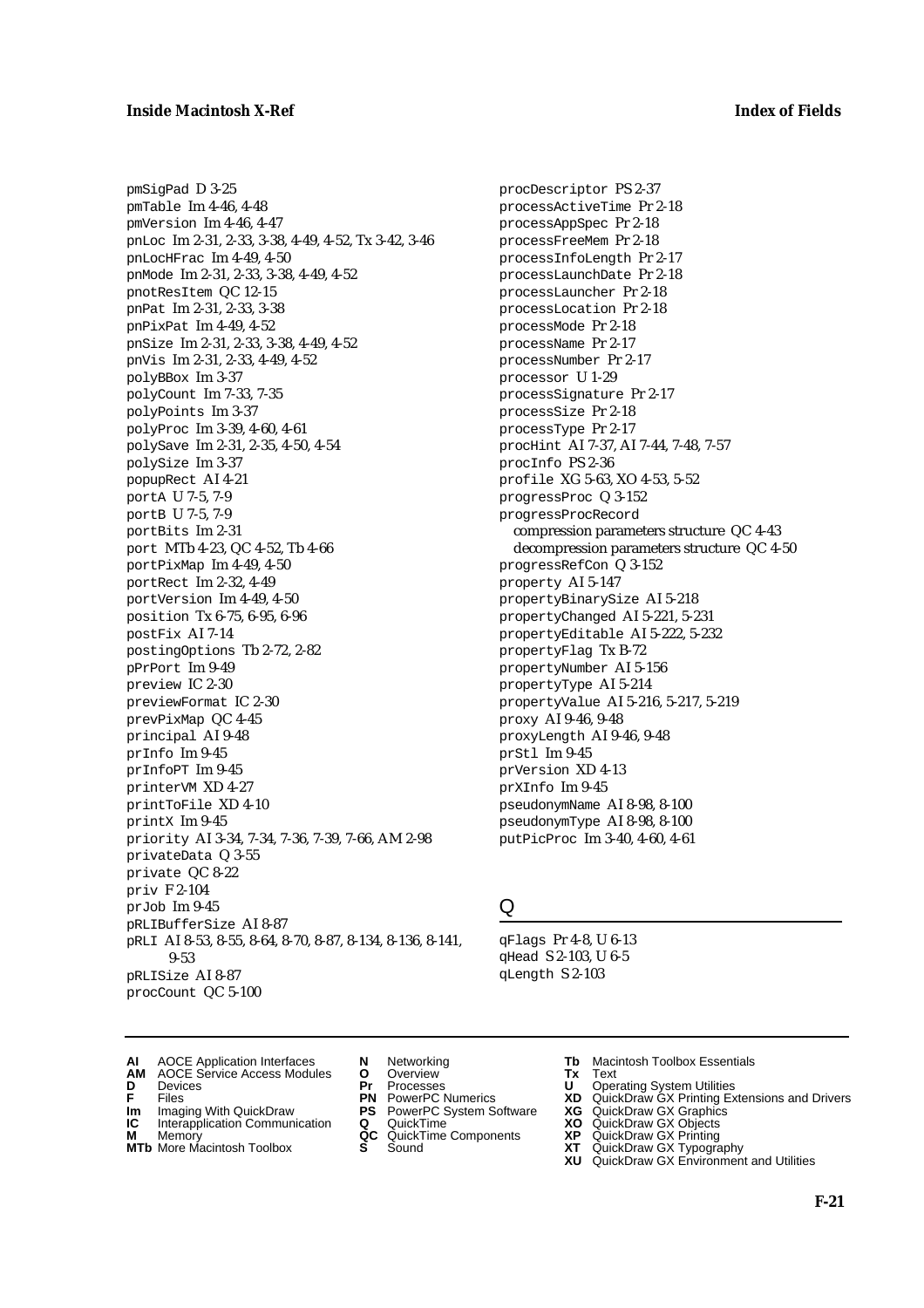$\frac{1}{2}$   $\frac{1}{2}$   $\frac{1}{2}$   $\frac{1}{2}$   $\frac{1}{2}$   $\frac{1}{2}$   $\frac{1}{2}$   $\frac{1}{2}$   $\frac{1}{2}$   $\frac{1}{2}$   $\frac{1}{2}$   $\frac{1}{2}$   $\frac{1}{2}$   $\frac{1}{2}$   $\frac{1}{2}$   $\frac{1}{2}$   $\frac{1}{2}$   $\frac{1}{2}$   $\frac{1}{2}$   $\frac{1}{2}$   $\frac{1}{2}$   $\frac{1}{2}$ 

R

| RO PS 4-13                                    |                         |
|-----------------------------------------------|-------------------------|
| R1 PS 4-13                                    |                         |
| R <sub>2</sub> P <sub>S</sub> 4-13            |                         |
| R <sub>3</sub> P <sub>S</sub> <sub>4-13</sub> |                         |
| R <sub>4</sub> P <sub>S</sub> <sub>4-13</sub> |                         |
| R <sub>5</sub> P <sub>S</sub> 4-13            |                         |
| R6 PS 4-14                                    |                         |
| R7 PS 4-14                                    |                         |
| R8 PS 4-14                                    |                         |
| R9 PS 4-14                                    |                         |
|                                               | R <sub>10</sub> PS 4-14 |
|                                               | R11 PS 4-14             |
|                                               | R <sub>12</sub> PS 4-14 |
|                                               | R13 PS 4-14             |
|                                               | R14 PS 4-14             |
|                                               | R15 PS 4-14             |
|                                               | R16 PS 4-14             |
|                                               | R <sub>17</sub> PS 4-14 |
|                                               | R <sub>18</sub> PS 4-14 |
|                                               | R19 PS 4-14             |
|                                               | R <sub>20</sub> PS 4-14 |
|                                               | R21 PS 4-14             |
|                                               | R22 PS 4-14             |
|                                               | R23 PS 4-14             |
|                                               | R24 PS 4-14             |
|                                               | R25 PS 4-14             |
|                                               | R <sub>26</sub> PS 4-14 |
|                                               |                         |

R27 PS 4-14 R28 PS 4-14 R29 PS 4-14 R30 PS 4-14 R31 PS 4-14 radius XU 8-35 ramPercentage XD 4-21, 6-9 ramSlop XD 4-21, 6-9 rangeType XD 6-8 rAngle Im B-30 rAngleFixed Im B-30 rateMultiplier S 5-31 rc4 AI 9-20 rcptIndex AI 7-33, 7-92 rdPend D 7-25 readWriteTimeout XD 6-6 reallocPix Im 6-14, 6-15 RealName AI 8-55 receiptReports AM 2-105 receive AM 2-121 receiveTimeKind AM 2-121 recipient AI 3-26, 7-44, 7-48, 7-51, 7-56, 9-43, 9-46, 9-48, AM 2-181 recipientFlags AM 2-109 recipientIndex AM 2-208 recordFound AI 8-117 recordIDCount AI 8-119, 8-123 recordIdentifier AI 8-36 recordID AI 8-151, 8-154, AI 9-62, 9-64, 9-65 recordName AI 2-28, 8-58 recordSize S 5-30 recordType AI 2-28 rectCount Im 7-32, 7-35 rectProc Im 3-39, 4-60, 4-61 recvrName Tb 2-72, 2-82, 2-83 red Im 4-55, 4-57, Tb 5-79 reduction XD 4-14 refCon AI 4-21, 4-23, 7-45, 7-48, 7-54, 7-57, 7-39, 7-60, AM 2-177, F 3-26, IC 2-18, 2-73, 12-57, MTb 4-25, QC 3-21, 5-73, 6-59, S 5-31, Tb 4-68, XD 4-36, 5-15, XP 3-99, 3-101 refnum AI 5-175, 5-176, 5-178, 5-180, 5-202, 5-204, 5-209, MTb 6-73 regionCode AI 8-37 regionCount Im 7-33, 7-35 region S 4-48 registerImage PS 4-16

Registers PS 4-15

- 
- AM ANCE Service Access Modules **O** Overview **Tx** Text<br>Devices **Pr** Processes **U** Oper
- **D** Devices **Pr** Processes **U** Operating System Utilities
- 
- **Im** Imaging With QuickDraw **PS** PowerPC System Software **XG** QuickDraw GX Graphics
- **Im** Imaging With QuickDraw **PS** PowerPC System Software<br> **IC** Interapplication Communication **Q** QuickTime<br> **M** Memory **GC** QuickTime Components
- 
- **M** Memory **COMPONENTS COMPONENTS COMPONENTS COMPONENTS <b>XP** QC QuickT<br> **MTb** More Macintosh Toolbox **S** Sound
- 
- 
- 
- 
- -
- **AI** AOCE Application Interfaces **N** Networking **Tb** Macintosh Toolbox Essentials<br> **AM** AOCE Service Access Modules **O** Overview **Tx** Text<br> **D** Devices **Pr** Processes **U** Operating System Utilities
	-
- **F** Files **PN** PowerPC Numerics **XD** QuickDraw GX Printing Extensions and Drivers
	-
	-
	-
- **MTb** More Macintosh Toolbox **S** Sound **XT** QuickDraw GX Typography
	- **XU** QuickDraw GX Environment and Utilities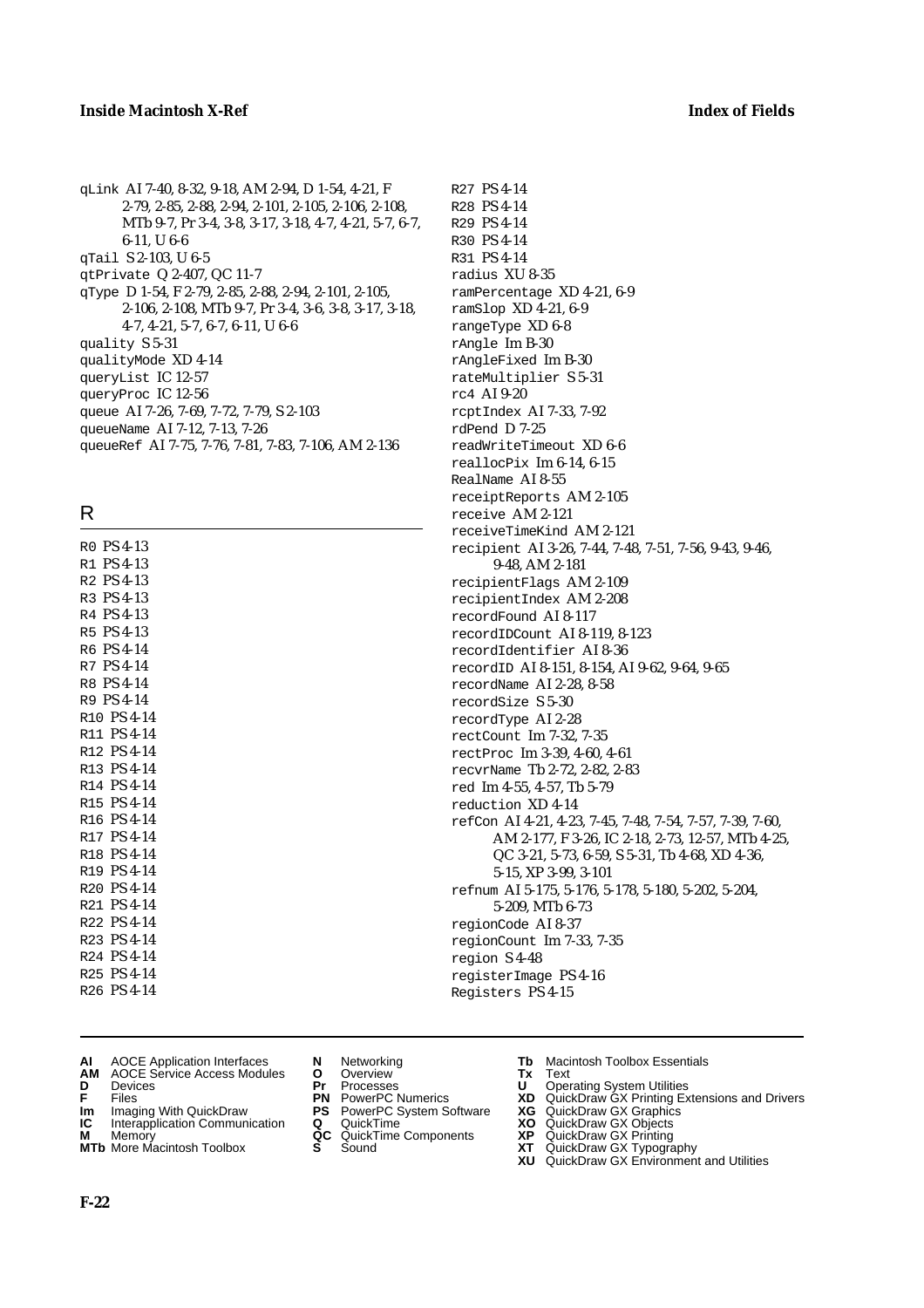remainingBin XD 4-14 remaining AI 7-90, 7-93, 7-95, 7-99, AM 2-149 renderOptions XD 4-23, 4-27, 4-32, 6-9 replacing IC 2-30 reply AI 9-56, 9-58 replyBufferLength AI 9-56 replyID AM 2-101 replyLength AI 9-56, 9-58 replyQueue AI 7-44, 7-48, 7-52, 7-57, AM 2-184 reportingMSAMSlot AM 2-129 reportingPMSAM AM 2-129 reqCode AI 7-41, 8-33, 9-18, AM 2-94, 3-11 reqFunction AI 5-146 requestMask AM 2-142 resID MTb 6-82, QC 12-14, S 4-48 resList IC 12-57 resolutionCount XD 6-8 resolutions XD 6-8 resourceID AI 5-156 resourceNum Tx B-52 resourceRefNum XD 5-15, XP 3-101 resourceType AI 5-156, 5-207, Tx B-52 respIndex AI 7-36 responseMask AM 2-143 responseScriptCode AI 8-59 responsible AM 2-109 resRefNum MTb 6-61 resType MTb 6-82 preview resource QC 12-14 preview resource item structure QC 12-15 result AI 3-26, 3-29, 7-33, AM 2-114, 2-202, IC 12-55, S 5-31 resultMatrix XO 5-52 reverseLineFeed XD 6-12 reverseMax XD 6-12 revisionLevel Q 3-51, 3-53 revLevel Q 2-81 rFlip Im B-30 rgb Im 4-55, 4-56, Tb 4-72, XO 4-53 rgba XO 4-53 rgbBkColor Im 4-49, 4-51 rgbFgColor Im 4-49, 4-51 rgbHiliteColor Im 4-62 rgbOpColor Im 4-62 rgnBox Im 2-29 rgnCode QC 12-15 rgnProc Im 3-40, 4-60, 4-61 rgnSave Im 2-31, 2-35, 4-50, 4-54

rgnSize Im 2-29 rgRslRec Im 9-53, 9-54 rid AI 7-40 rightComment Tx 6-74 rightDelims Tx 6-74 right Im 2-28, Q 2-79 rightVolume S 5-31 rli AI 2-34, 2-36 routineCount PS 2-38 routineFlags PS 2-37 routineRecords PS 2-38 rowBytes Im 2-29 to 2-30, 4-46, 4-47, XG 5-62 rowHeight AI 4-21 rowWords Tx 4-69 rPage Im 9-46 rPaper Im 9-45 rRectCount Im 7-32, 7-35 rRectProc Im 3-39, 4-60, 4-61 rsrcID PS 3-18 rsrcType PS 3-18 rString AI 5-241, 7-40 RStringHeader AI 2-20, 2-21, 2-22, 2-23, 2-40 rView MTb 4-23

### S

sampleArea S 2-105, 2-108, 2-111, 2-119 sampleCount S 5-30 samplePtr S 2-104, 2-107, 2-109 sampleRate Q 2-81, S 2-104, 2-107, 2-109, 2-115, 2-116, 5-30 sampleSize Q 2-81, S 2-107, 2-110, 2-115, 2-116, 5-30 saveA5 AI 7-41, 8-33, 9-18, AM 2-94 saveFile XD 4-14 sbBlockCount D 3-24 sbBlockSize D 3-24 sbData D 3-24 sbDevId D 3-24 sbDevType D 3-24 sbDrvrCount D 3-24 sbSig D 3-24 scale Q 2-78, XG 3-104 scaleFactor XT 8-63 scChannelAttributes S 2-102 scChannelBusy S 2-101 scChannelDisposed S 2-101

- **AI** AOCE Application Interfaces **N** Networking **Tb** Macintosh Toolbox Essentials
- **D** Devices **Pr** Processes **U** Operating System Utilities
- 
- **Im** Imaging With QuickDraw **PS** PowerPC System Software **XG** QuickDraw GX Graphics **Im** Imaging With QuickDraw **PS** PowerPC System Software<br> **IC** Interapplication Communication **Q** QuickTime<br> **M** Memorv **GC** QuickTime Components
- 
- **M** Memory **Manual Components**<br>**MTb** More Macintosh Toolbox **S** Sound
- **AM** AOCE Service Access Modules **O** Overview **Tx** Text
	-
	-
	-
	-
- **MTb** More Macintosh Toolbox **S** Sound **XT** QuickDraw GX Typography
- 
- 
- **F** Files **PN** PowerPC Numerics **XD** QuickDraw GX Printing Extensions and Drivers
	-
	-
	-
	- **XU** QuickDraw GX Environment and Utilities
		- **F-23**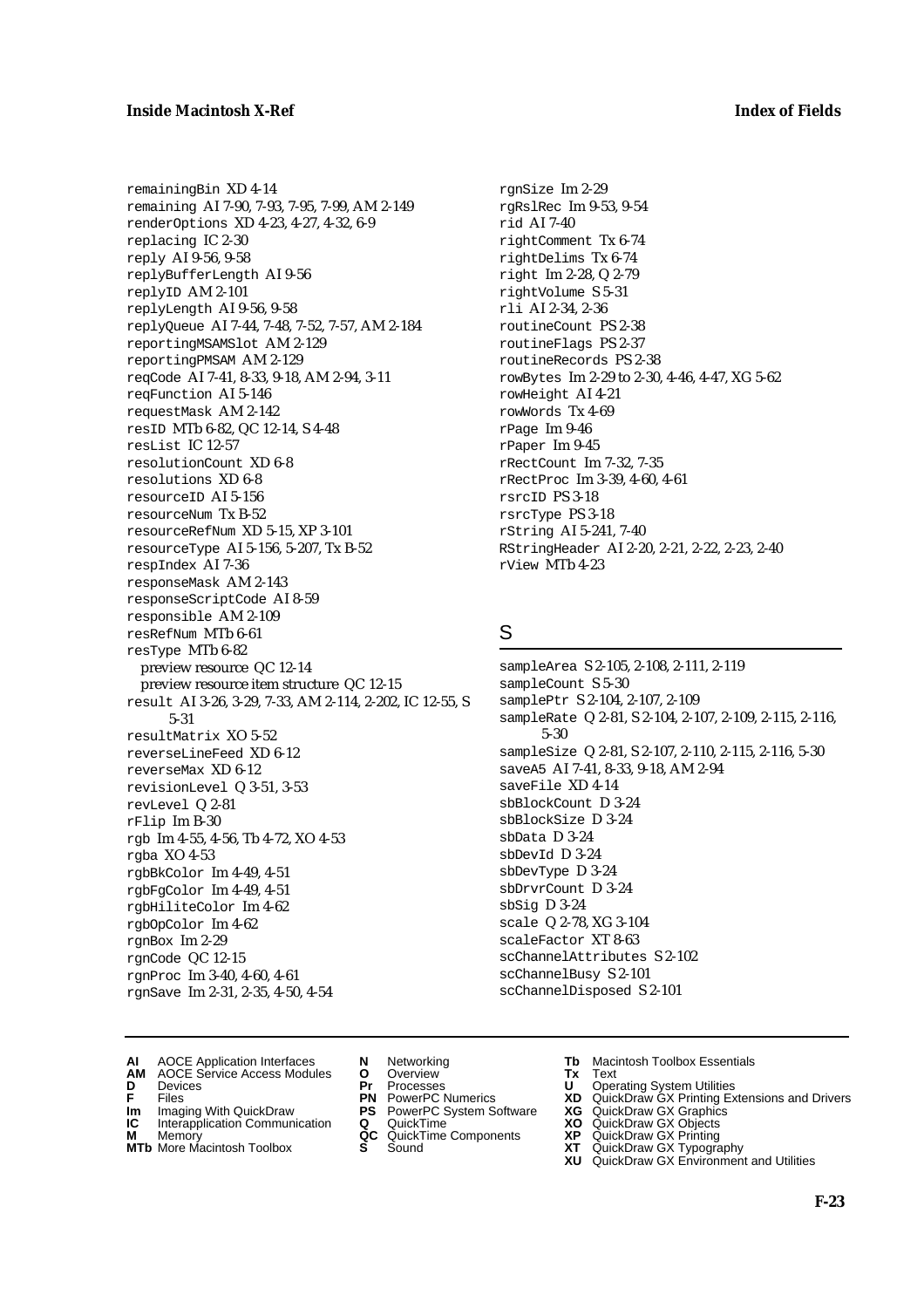scChannelPaused S 2-101

 $sec$ CPULoad  $S$  2-102 scCurrentTime S 2-101 scEndTime S 2-101 scOpcode D 3-27 scParam1 D 3-27 scParam2 D 3-27 scrapCount MTb 2-32 scrapHandle MTb 2-32 scrapName MTb 2-32 scrapSize MTb 2-32 scrapState MTb 2-32 script AI 3-29, 3-38, 7-35, 8-37, AM 2-152, S 4-48, Tx 5-47, XD 4-28 scsiAdditionalLength D 4-33 scsiAsyncFlags D 4-31 scsiCDB D 4-25 scsiCDBLength D 4-25 scsiCommandLink D 4-27 scsiCompletion D 4-22 scsiControllerFamily D 4-32 scsiControllerType D 4-32 scsiCurrentPhase D 4-28 scsiDataLength D 4-25 scsiDataPtr D 4-25 scsiDataResidual D 4-25 scsiDataType D 4-27 scsiDataTypes D 4-30 scsiDevice D 4-22 scsiDiskLoadFailed D 4-35 scsiDriver D 4-35 scsiDriverFlags D 4-35 scsiDriverStorage D 4-23 scsiEngineCount D 4-29 scsiExists D 4-34 scsiFeatureFlags D 4-30 scsiFlags D 4-22 scsiFlagsSupported D 4-31 scsiFunctionCode D 4-21 scsiHandshake D 4-27 scsiHBAInquiry D 4-31 scsiHBAslotNumber D 4-33 scsiHBAslotType D 4-32 scsiHBAVendor D 4-32 scsiHBAversion D 4-32 scsiHiBusID D 4-31 scsiInitiatorID D 4-31 scsiIOFlags D 4-25

scsiIOFlagsSupported D 4-31 scsiIOpbSize D 4-30 scsiIOptr D 4-33, 4-34 scsiLoadedRefNum D 4-34 scsiMaxIOpbSize D 4-30 scsiMaxLUN D 4-32 scsiMaxTarget D 4-32 scsiMaxTransferType D 4-29 scsiNextDevice D 4-35 scsiOldCallID D 4-34 scsiOldCallResult D 4-28 scsiPBLength D 4-21 scsiResult D 4-21 scsiResultFlags D 4-24 scsiScanFlags D 4-31 scsiSCSIstatus D 4-25 scsiSelector D 4-28 scsiSelectTimeout D 4-26 scsiSenseLength D 4-25 scsiSensePtr D 4-25 scsiSenseResidual D 4-25 scsiSGListCount D 4-25 scsiSIMPrivatesPtr D 4-31 scsiSIMPrivatesSize D 4-31 scsiSIMpublics D 4-27 scsiSIMsRsrcI D 4-33 scsiSIMVendor D 4-32 scsiSIMversion D 4-32 scsiTagAction D 4-26 scsiTargetModeFlags D 4-31 scsiTimeout D 4-25 scsiTransferType D 4-27 scsiVersionNumber D 4-30 scsiWeirdStuff D 4-31 scsiXPTversion D 4-32 scStartTime S 2-101 scUnused S 2-101 sdExtDevID U 9-19 sdOSType U 9-20 sdPartition U 9-19 sdRefNum U 9-19 sdSlot U 9-19 sdSlotNum U 9-19 sdSResource U 9-19 sdSRsrcID U 9-19 seBootState D 2-28 second U 4-23, 4-26 secondGlyph XT 8-63

- **AI** AOCE Application Interfaces **N** Networking **Tb** Macintosh Toolbox Essentials<br> **AM** AOCE Service Access Modules **O** Overview **Tx** Text<br> **D** Devices **Pr** Processes **U** Operating System Utilities
- **AM** AOCE Service Access Modules **O** Overview **Tx** Text
- 
- 
- **Im** Imaging With QuickDraw **PS** PowerPC System Software<br> **IC** Interapplication Communication **Q** QuickTime<br> **M** Memorv **GC** QuickTime Components
- **M** Memory **Manual Components QC** QuickTime Components **MTb** More Macintosh Toolbox **S** Sound
- **MTb** More Macintosh Toolbox **S** Sound **XT** QuickDraw GX Typography
- 
- **D** Devices **Pr** Processes **U** Operating System Utilities
	-
- **Im** Imaging With QuickDraw **PS** PowerPC System Software **XG** QuickDraw GX Graphics
	-
	-
- 
- 
- **F** Files **PN** PowerPC Numerics **XD** QuickDraw GX Printing Extensions and Drivers
	-
	-
	-
	-
	- **XU** QuickDraw GX Environment and Utilities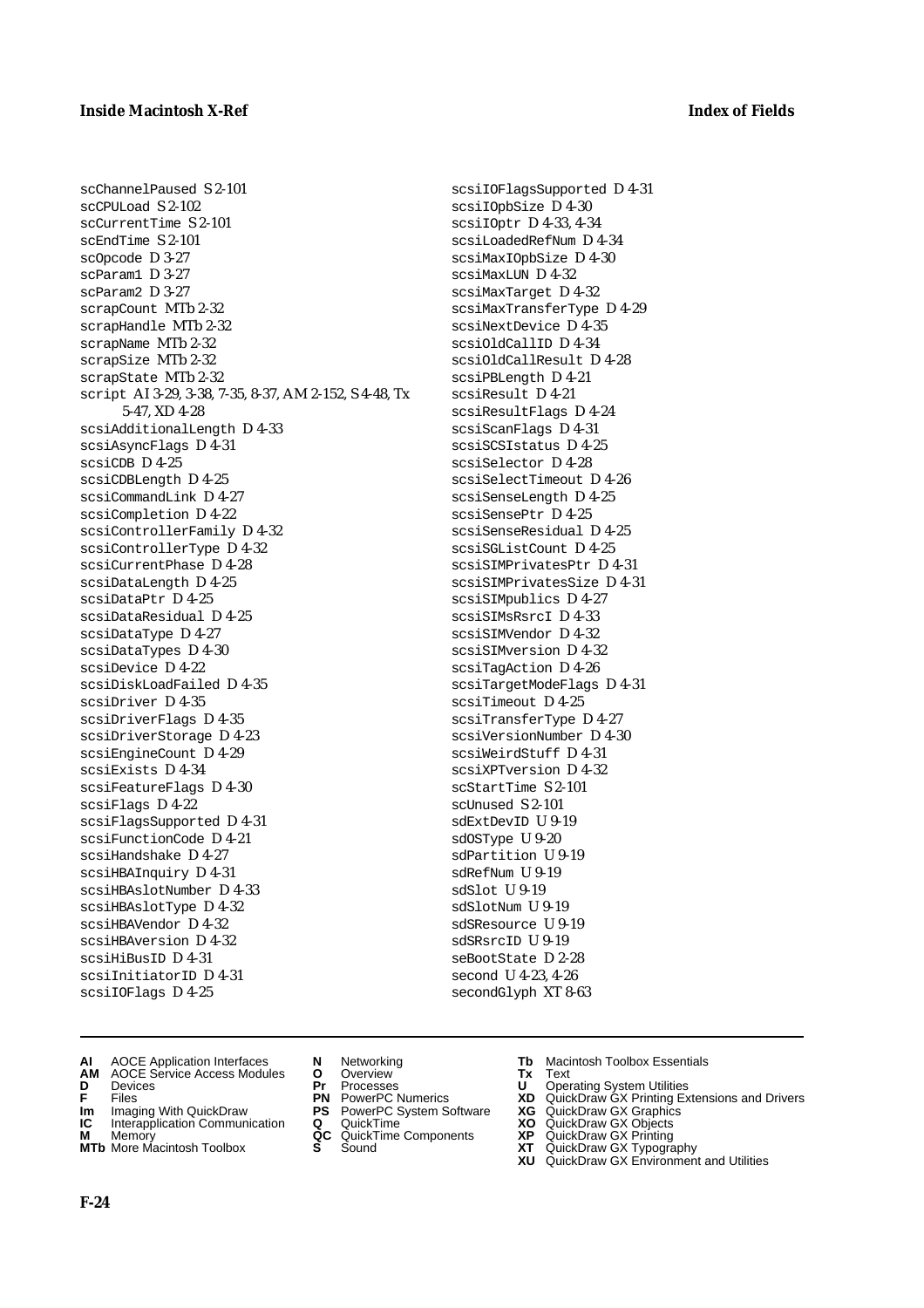sectionH IC 2-45 sectionID IC 2-18, 2-73 seDevice D 2-27 seFiller0 D 2-27 seFiller1 D 2-27 seFiller2 D 2-27 seFlags D 2-27 segmentID AM 2-152 segmentLength AM 2-152 segmentMask AM 2-151 segmentType AM 2-152 seIOFileName D 2-27 selectedIndex QC 5-72, 6-59 selector AI 5-143, AM 2-148, PS 2-37 selectorInfo PS 2-38 selEnd S 2-100 selFlags MTb 4-24 selStart S 2-100 send AM 2-121 sendAs AI 3-29, 3-39 sender AI 3-28, 7-45, 7-48, 7-57, AM 2-126 senderIdentity AI 3-29, 3-38 sendReceiveTimer AM 2-121 sendTag AI 7-40 sendTime AM 2-126 sendTimeKind AM 2-120 sendTimeStamp AM 2-101 sent AM 2-104 seNumDevices D 2-28 seOSType D 2-27 sePartition D 2-27 seqNum AM 2-98 sequenceID QC 4-41, 4-47 sequenceNumber AM 2-114 sequenceNum AI 7-36, 7-83 seRefNum D 2-27 seReserved D 2-27 seResult D 2-27 serialNumber AI 6-25 serverHint AI 8-33, 9-18, AM 2-118 serverMSAM AM 2-135 serverNameOffset F 2-111 services Tx 7-59 seSlot D 2-27 sesRsrcID D 2-27 sessionID Tb 2-72, 2-81 sessionKey AI 9-43, 9-48, 9-60 seStatus D 2-27

set XO 5-52 setting XT 7-25 setupChange AM 2-117 sfFile F 1-40, 3-14, 3-43 sfFlags F 1-41, 3-43 sfGood F 1-40, 3-14, 3-42 sFilters AI 7-35 sfIsFolder F 1-41, 3-43 sfIsVolume F 1-41, 3-43 sfReplacing F 1-40, 3-14, 3-42 sfReserved1 F 1-41, 3-43 sfReserved2 F 1-41, 3-43 sfScript F 1-40, 3-43 sfType F 1-40, 3-42 SGAddr D 4-20 SGCount D 4-20 sqn PN 9-13 to 9-14, 9-15 shapeData XD 4-33 shapeError XD 4-31 shapeOptions XD 4-31 shouldSync AI 5-185 shrinkFlags XT 9-62 shrtDateFmt Tx B-26 siCPUByteLanes D 2-25 siDataAreaAddr D 5-38 siDirPtr D 2-25 sig PN 9-14, 9-16 to 9-17, 9-18, 9-20 signatureContext AI 7-66, 7-102 signatureEnclosed AI 7-39 signature AI 2-31, AI 7-66 signatureSize AI 7-66 signatureStatus AI 6-24 signingTime AI 6-24 signWhenSent AI 3-34 sigWord F 5-14 siInitStatusA D 2-25 siInitStatusV D 2-25 similarity compression information structure QC 5-23 compression parameters structure QC 4-45 SIM\_ISR D 4-36 SIMAction D 4-36 simInfoUnused1 D 4-37 SIMInit D 4-36 simInternalUse D 4-37 SIMInterruptPoll D 4-36 SIMstaticPtr D 4-36 simultaneousSearchCount AI 4-23

- **AI** AOCE Application Interfaces **N** Networking **Tb** Macintosh Toolbox Essentials
- **AM** AOCE Service Access Modules **O** Overview **Tx** Text
- 
- **Im** Imaging With QuickDraw **PS** PowerPC System Software **XG** QuickDraw GX Graphics
- **Im** Imaging With QuickDraw **PS** PowerPC System Software<br> **IC** Interapplication Communication **Q** QuickTime<br> **M** Memorv **GC** QuickTime Components
- **M** Memory **M** Memory **QC** QuickTime Components<br>**MTb** More Macintosh Toolbox **S** Sound
- **MTb** More Macintosh Toolbox **S** Sound **XT** QuickDraw GX Typography
- 
- **D** Devices **Pr** Processes **U** Operating System Utilities
	-
	-
	-
	-
- 
- 
- **F** Files **PN** PowerPC Numerics **XD** QuickDraw GX Printing Extensions and Drivers
	-
	-
	-
	-
	- **XU** QuickDraw GX Environment and Utilities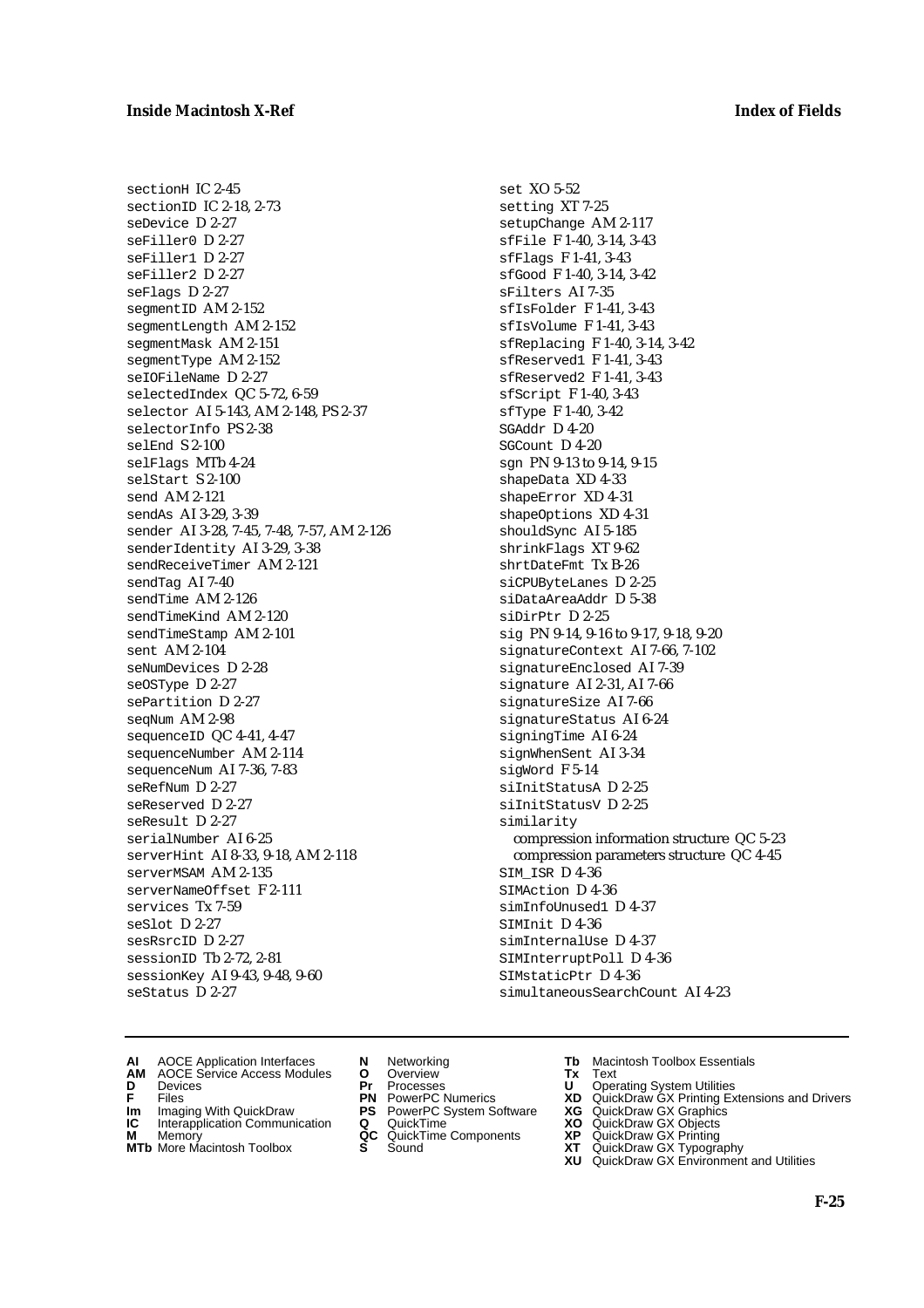singleDevices Im 5-18 to 5-19 siPadding D 2-25 siReserved D 2-25 siROMAddr D 2-25 siServiceRtPtr D 5-38 siSlot D 2-25 siState D 2-25 siStatusFlags D 2-25 siTOConstant D 2-25 siTopOfRom D 2-25 size AI 3-26, Im 7-31, Q 2-291, XD 4-11, XP 4-46 sizes XP 4-41 sleepQFlags D 6-27 sleepQLink D 6-27 sleepQProc D 6-27 sleepQType D 6-27 slopRect Tb 5-114 slot QC 8-21 slotCID AM 2-115 smca AM 2-214 smcaLength AM 2-114 smCurCPULoad S 2-102 smMaxCPULoad S 2-102 smNumChannels S 2-102 smsamSetup AM 2-95 smsamShutdown AM 2-95 smsamStartup AM 2-95 snthID S 2-110 sortBy AI 8-58 sortDirection AI 8-58, 8-117 source Tx 6-74, 6-93 sourceLength Tx 6-74, 6-93 sourceMatrix XO 5-52 sourceMaximum XO 5-54 sourceMinimum XO 5-54 sourceRect Im 7-32, 7-34 sourceType Tx B-72 space XG 5-62, XO 4-53, 5-52 spacing XP 4-48 spareFlag Tb 4-67 spatialQuality Q 3-51 compression parameters structure QC 4-45 spatial settings structure QC 3-16 spByteLanes D 2-23, 2-24 spCategory D 2-23, 2-24 spCType D 2-23, 2-24 spDrvrHW D 2-23, 2-24 spDrvrSW D 2-23, 2-24

spec AI 3-35 specificAttribute AI 7-26 spExecPBlk D 2-24 spExtDev D 2-23, 2-24 spExtra Im 2-31, 2-34, 4-49, 4-53, Tx 3-19 spFlags D 2-23, 2-24 spHWDev D 2-23, 2-24 spID D 2-23, 2-24 spIOFileName D 2-23 spIOReserved D 2-23, 2-24 spKey D 2-23, 2-24 spMisc D 2-23, 2-24 spOffsetData D 2-23 spoolProcedure XO 2-49 spParamData D 2-23, 2-24 spPointer D 2-23 spRefNum D 2-23, 2-24 spReserved D 2-23, 2-24 spResult D 2-23 spsExecPBlk D 2-23 spSize D 2-23 spSlot D 2-23, 2-24 spsPointer D 2-23 spTBMask D 2-23, 2-24 sqAddr D 2-29 sqLink D 2-29 sqParm D 2-29 sqPrio D 2-29 sqType D 2-29 srcPixMap QC 4-44 srcRect Im 7-29, QC 4-52, XP 4-19, 4-49 st0 Tx B-30 st1 Tx B-30 st2 Tx B-30 st3 Tx B-30 st4 Tx B-31 stage S 2-118 startCap XG 3-100 startDate AI 6-25 startDelimiter S 4-54 startIndex AM 2-145 startingAttribute AI 8-117, 8-120 startingAttrType AI 8-128 startingAttrTypeIndex AI 8-120 startingDirDiscriminator AI 8-40 startingDirectoryName AI 8-39 startingFrom AI 7-97 startingName AI 8-102

- **AI** AOCE Application Interfaces **N** Networking **Tb** Macintosh Toolbox Essentials<br> **AM** AOCE Service Access Modules **O** Overview **Tx** Text<br> **D** Devices **Pr** Processes **U** Operating System Utilities
- **AM** AOCE Service Access Modules **O** Overview **Tx** Text
- 
- 
- **Im** Imaging With QuickDraw **PS** PowerPC System Software<br> **IC** Interapplication Communication **Q** QuickTime<br> **M** Memory **GC** QuickTime Components
- 
- **M** Memory **COMPONENTS COMPONENTS COMPONENTS NEWSLA**<br> **M** More Macintosh Toolbox **S** Sound **MTb** More Macintosh Toolbox **S** Sound **XT** QuickDraw GX Typography
- 
- **D** Devices **Pr** Processes **U** Operating System Utilities
	-
	-
	-
	-
- 
- 
- **F** Files **PN** PowerPC Numerics **XD** QuickDraw GX Printing Extensions and Drivers
- **Im** Imaging With QuickDraw **PS** PowerPC System Software **XG** QuickDraw GX Graphics
	-
	-
	-
	- **XU** QuickDraw GX Environment and Utilities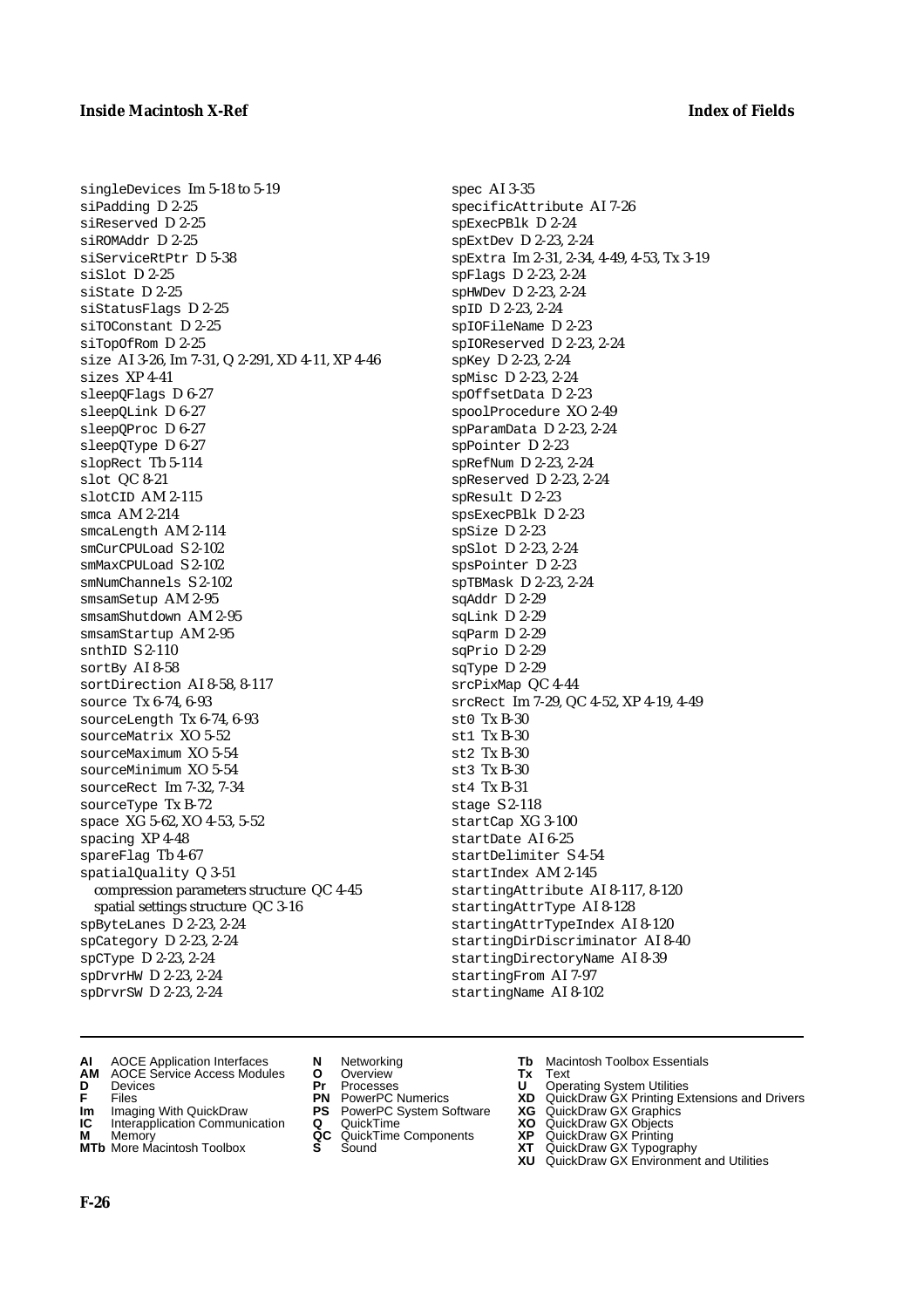startingOffset AI 7-54, 7-57, 7-60 startingPoint AI 8-44, 8-47, 8-58, 8-134, 8-137, 8-139, 8-141, 8-144, 8-147 startingRecord AI 8-117 startingRecordIndex AI 8-120 startingType AI 8-102 startLine compression parameters structure QC 4-41 decompression parameters structure QC 4-47 startNewScript AM 2-187 startPageStringID XD 6-11 startRaster XD 4-23 startSeqNum AI 7-81, 7-106, AM 2-138 startString XD 6-12 stateVar S 2-119 stateVars S 2-110 staticSize D 4-36 statResId XD 4-39, XP 4-42 statResIndex XD 4-39, XP 4-42 statusAlertId XD 4-39, XP 4-42 statusBuffer XD 4-40, XP 4-42 status AM 2-212 statusId XD 4-39, XP 4-42 statusOwner XD 4-39, XP 4-42 statusType XD 4-39, XP 4-42 stdState Tb 4-70 stopLine compression parameters structure QC 4-41 decompression parameters structure QC 4-48 storage MTb 6-64 stretchPix Im 6-14, 6-15 stringCount Tx 4-102, 6-74, 6-93 stringLength Tx 6-74, 6-93 stringList Tx 6-74, 6-93 stringPosition Tx 6-75, 6-95, 6-96 strOffset Tx B-52 strucRgn Tb 4-67 style Im 7-31, PN 9-14 to 9-15 styleNames XP 4-41 styleStretch XP 4-19, 4-49 subExtensionType AI 7-26 subject AI 3-28, 3-29, 3-38, AM 2-101, 2-126 submitFlag AM 2-200 substituteGlyph XT 8-64 subType AI 7-13 supportsColor AI 3-29, 3-39 suppressDay Tx B-29 synthCreator S 4-53

synthData S 4-54 synthFlags S 4-51 synthManufacturer S 4-51 synthSubType S 4-50 synthType S 4-50 synthVersion S 4-52 sysFlags AM 2-123 sysFontID Im 7-31 systemVersion U 1-29 sysVRefNum U 1-30

### T

tableDirectory Tx B-59 tables Tx B-45 tableSignature Tx B-59 tableSize Tx B-59 tableStartOffset Tx B-59 tag AI 2-43, 3-30 tAngle Im B-19, B-20 tAngleFixed Im B-19, B-20 target AI 5-147, MTb 6-77 targetComponent AI 3-31 targetID D 4-20 targetIsMainAspect AI 5-147 targetType Tx B-72 tCmnt Im B-19 templatePrivate AI 5-147 temporalQuality Q 3-51 compression parameters structure QC 4-45 temporal settings structure QC 3-18 textBuffer AI 3-29, 3-38 textCount Im 7-32, 7-34 textH Tb 6-102 textJustification Q 2-291 textProc Im 3-39, 4-60, 4-61 textScrap AM 2-151 textServiceCount Tx 7-59 textSize AI 3-29, 3-38, XD 4-31 tFlip Im B-19, B-19 thdCName F 2-74 thdParID F 2-74 thdResrv F 2-74 theA5 MTb 6-68 theAddress AI 3-26, PS 4-15 theArea PS 4-15

- **AI** AOCE Application Interfaces **N** Networking **Tb** Macintosh Toolbox Essentials
- **AM** AOCE Service Access Modules **O** Overview **Tx** Text
- 
- **Im** Files<br> **Im** Imaging With QuickDraw **PS** PowerPC System Software **XG**<br> **IC** Interapplication Communication **Q** QuickTime **XO**
- **IC** Interapplication Communication **Q** QuickTime **XO M** Memory **XP QC** QuickTime Components **XP**
- **M** Memory **CC** QuickTime Components **XP**<br> **MTb** More Macintosh Toolbox **S** Sound **XT**
- 
- 
- **D** Devices **Pr** Processes **U** Operating System Utilities
	-
	-
	-
	-
- 
- 
- **F** Files **PN** PowerPC Numerics **XD** QuickDraw GX Printing Extensions and Drivers
	-
	-
	-
- **MTb** More Macintosh Toolbox **S** Sound **XT** QuickDraw GX Typography
	- **XU** QuickDraw GX Environment and Utilities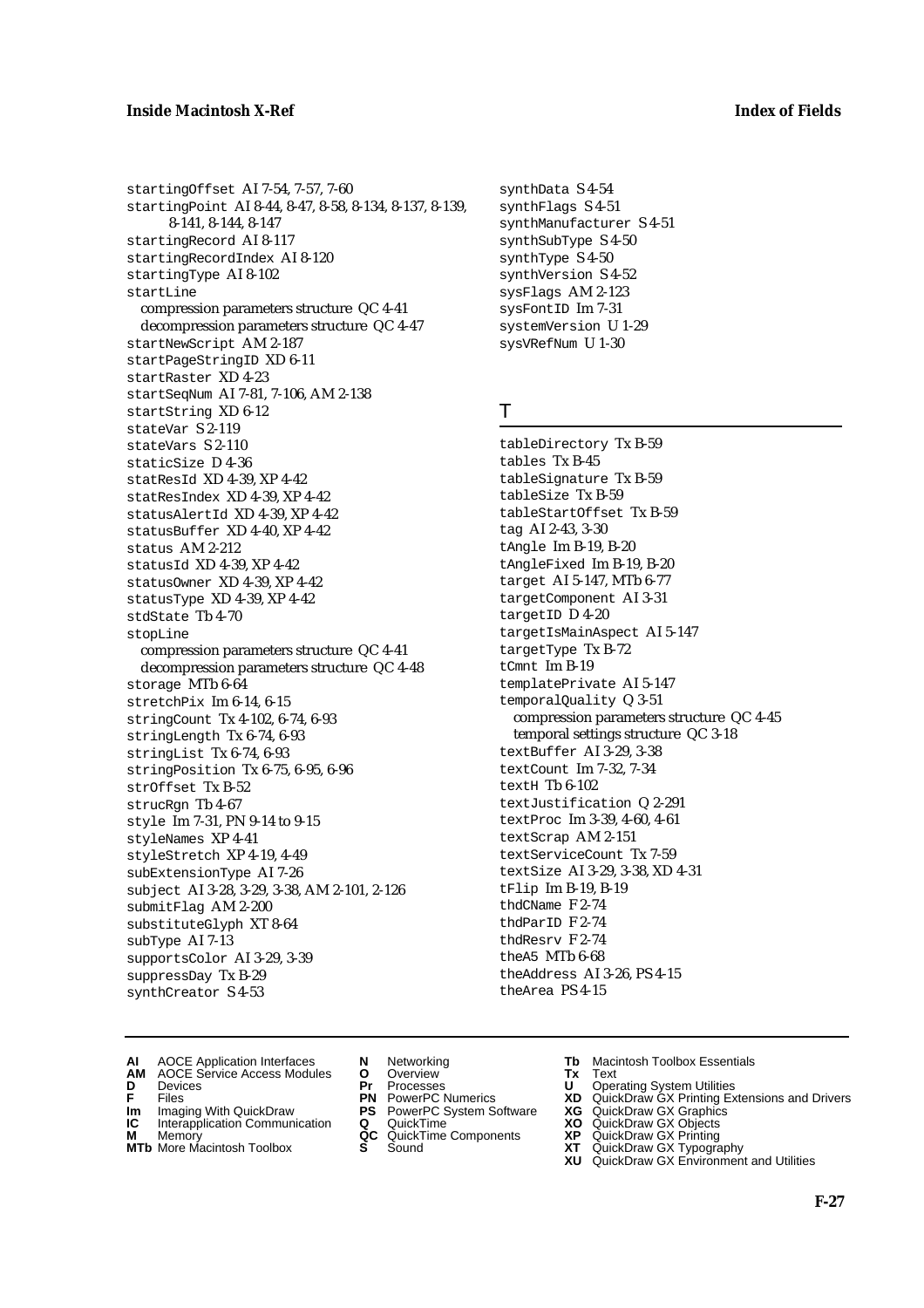theBitmap XD 4-20

theBits XD 4-20 theColorTable Im 7-32, 7-34 theDevice XD 4-20 theError MTb 6-70, PS 4-15 theEvent AI 5-163, 5-193, XD 4-36, XP 3-98 theFont XD 4-28 theFormat XD 4-36, XP 3-99 theKind PS 4-16 theLocalIdentity AI 9-29, 9-35, 9-36 theMedia QC 10-16 theMovie QC 10-15 theMsgEvent Pr 2-21, Tb 2-72, 2-82 thePalette Im 7-32, 7-33 thePhonemes S 4-53 thePlanes XD 4-19 theRefCon MTb 6-71 theReference PS 4-15 theResource AI 5-156, 5-207 theRID AI 3-26 theSetup XD 4-24 theSMCA AM 2-114 theStorage MTb 6-66 theToken Tx 6-75, 6-95, 6-96 theTrack QC 10-16 theType AI 7-28 theUTCOffset AI 9-53 theUTCTime AI 9-53 theValue AI 5-188, 5-189, 5-190, 5-191 theViewGroup XD 4-20 theViewPort XD 4-20 thickness XP 4-48 thousSep Tx B-24 time AI 3-112, AM 2-99, QC 4-36 time1Suff Tx B-27 time2Suff Tx B-27 time3Suff Tx B-27 time4Suff Tx B-27 time5Suff Tx B-27 time6Suff Tx B-27 time7Suff Tx B-27 time8Suff Tx B-27 timeBase QC 10-16 timeCycle Tx B-26 timeFmt Tx B-26 timeOccurred AM 2-129 timeout AM 2-213 timeSep Tx B-27

timestamp S 2-114 timeUntilCharged D 6-28 tinting XO 7-66 tintSpace XO 7-66 titleHandle Tb 4-68 titleWidth Tb 4-68 tJus Im B-19, B-19 tLine Im B-19 tmAddr Pr 3-4, 3-5, 3-8, 3-17, 3-18 tmCount Pr 3-4, 3-6, 3-8, 3-17, 3-18 tmReserved Pr 3-8, 3-18 tmWakeUp Pr 3-8, 3-18 to AM 2-101 togFlags U 4-30 token IC 6-21 tokenClass IC 6-21 tokenCount Tx 6-74, 6-93 tokenLength Tx 6-74, 6-93 tokenList Tx 6-74, 6-93 toList AI 3-29, 3-38 top Im 2-28, Q 2-79 topLeft Im 2-28 totalEntries AI 8-55 totalIndex XG 6-71, XO 2-51 totalMatches AI 9-50 trackDuration QC 10-16 track XT 8-59 trackMatte QC 10-17 trackMovieMatrix QC 10-17 transferFrameProc QC 5-101 transferMode QC 4-53 translatorSettings XD 6-7 tunnelForm AM 2-98 txFace Im 2-31, 2-33, 4-49, 4-53, Tx 3-19, 3-21, 3-70 txFont Im 2-31, 2-33, 4-49, 4-53, Tx 3-19, 3-20, 3-69 txMeasProc Im 3-40, 4-60, 4-61 txMode Im 2-31, 2-34, 4-49, 4-53, Tx 3-19, 3-24, 3-70 txSize Im 2-31, 2-34, 4-49, 4-53, Tx 3-22 type Q 2-291 typeCount AI 8-44, 8-47, 8-58 typeName AI 7-12, Q 3-53, 3-56, QC 8-44 typesList AI 8-44, 8-47, 8-58

- **AI** AOCE Application Interfaces **N** Networking **Tb** Macintosh Toolbox Essentials<br> **AM** AOCE Service Access Modules **O** Overview **Tx** Text<br> **D** Devices **Pr** Processes **U** Operating System Utilities
- **AM** AOCE Service Access Modules **O** Overview **Tx** Text
- 
- 
- **Im** Imaging With QuickDraw **PS** PowerPC System Software<br> **IC** Interapplication Communication **Q** QuickTime<br> **M** Memory **GC** QuickTime Components
- 
- **M** Memory **COMPONENTS COMPONENTS COMPONENTS NEWSLA**<br> **M** More Macintosh Toolbox **S** Sound **MTb** More Macintosh Toolbox **S** Sound **XT** QuickDraw GX Typography
- 
- **D** Devices **Pr** Processes **U** Operating System Utilities
	-
	-
	-
	-
- 
- 
- **F** Files **PN** PowerPC Numerics **XD** QuickDraw GX Printing Extensions and Drivers
- **Im** Imaging With QuickDraw **PS** PowerPC System Software **XG** QuickDraw GX Graphics
	-
	-
	-
	- **XU** QuickDraw GX Environment and Utilities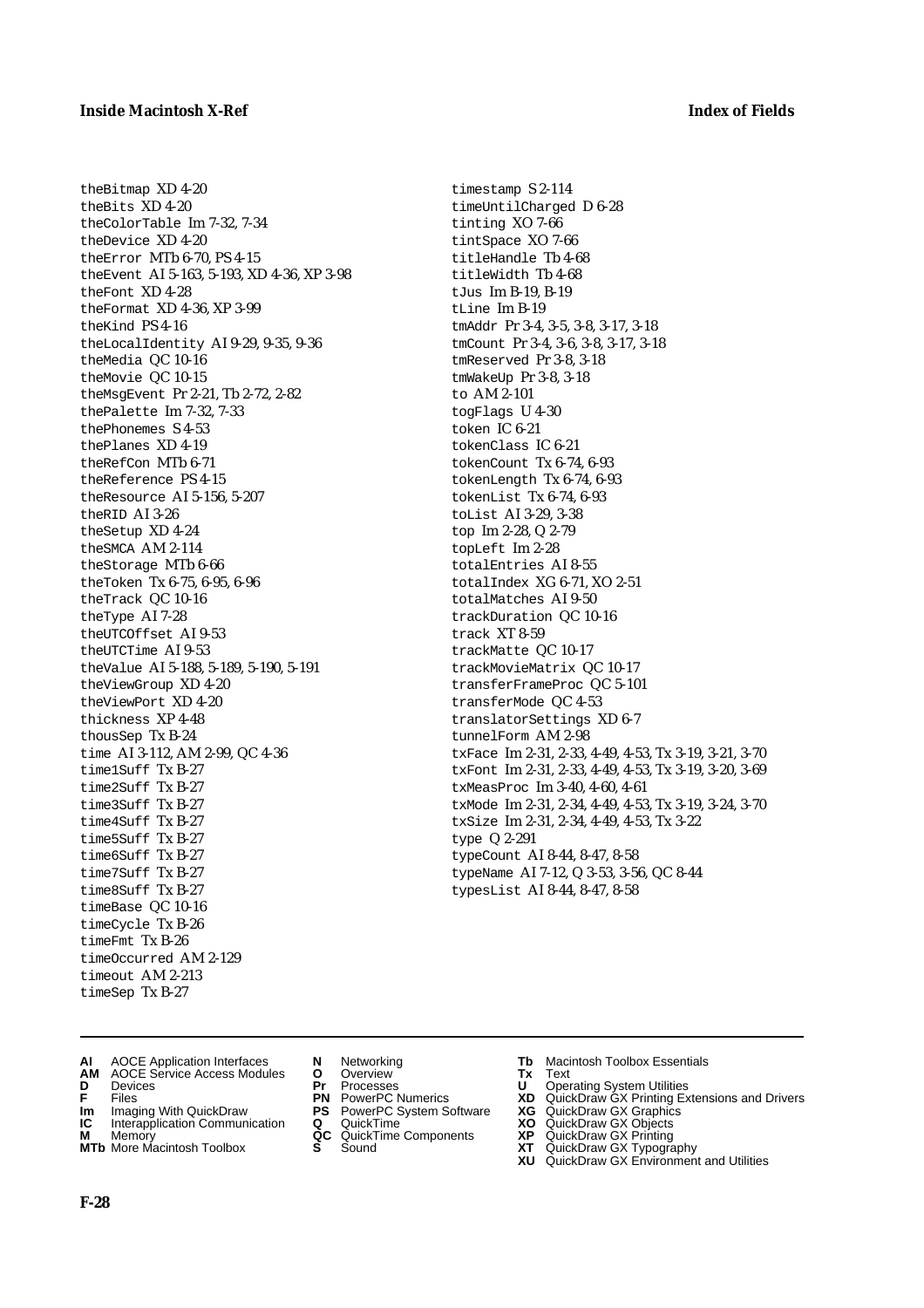### **Inside Macintosh X-Ref Index of Fields**

U

u AM 2-113 uamType F 2-111 undoItem XP 2-48 undoState AI 3-32 undoWhat AI 3-32 uniqueColors Im 7-32, 7-33 uniqueComments Im 7-33, 7-35 uniqueFonts Im 7-33, 7-36 unitType S 2-100 unTokenLength Tx B-52 unTokenOffset Tx B-52 unused1 S 3-27 updateRgn Tb 4-67 upDriver XD 6-7 upperLeft AI 3-31, 4-22 usePart IC 2-30 user IC 12-57 userBytes AM 2-115 userCluster1 XD 4-14 userCluster2 XD 4-14 userCluster3 XD 4-14 userData AI 7-36, XD 4-11 userFlags AM 2-123 userHandle MTb 4-25 userIdentity AI 9-39, 9-41, 9-42, 9-43, 9-46, 9-48, 9-60 userInfo S 2-103 userKey AI 9-23, 9-25, 9-39 userLong S 3-27 userName AI 9-32, 9-34, 9-36, 9-38 userNameOffset F 2-112 userPasswordOffset F 2-112 userRecord AI 9-22, 9-23, 9-25, 9-26, 9-39, 9-42, 9-50 userRefCon Tb 2-72, 2-82 userReference AI 5-242 userRef IC 12-55 userState Tb 4-70 userType F 4-5, 4-14 useTempMem Im 6-13, 6-14 useType QC 12-15 UTCTime AI 7-33

### V

valid U 7-5, 7-9 value AI 2-44, 5-175, 5-176, 5-178, Im 4-55, 4-56, Q 2-78, Tb 4-72, XT 7-23 variant Tx 5-47 vblAddr Pr 4-7, 4-21 vblCount Pr 4-7, 4-21 vblPhase Pr 4-7, 4-22 vcbAlBlkSiz F 2-80 vcbAlBlSt F 2-80 vcbAllocPtr F 2-80 vcbAtrb F 2-79 vcbBufAdr F 2-80 vcbClpSiz F 2-80 vcbCrDate F 2-79 vcbCTAlBks F 2-81 vcbCTClpSiz F 2-80 vcbCtlBuf F 2-81 vcbCtlCSiz F 2-80 vcbCTRef F 2-81 vcbDirBlk F 2-80 vcbDirCnt F 2-80 vcbDirIDM F 2-81 vcbDirIndex F 2-80 vcbDRefNum F 2-80 vcbDrvNum F 2-80 vcbFilCnt F 2-80 vcbFlags F 2-79 vcbFndrInfo F 2-80 vcbFreeBks F 2-80 vcbFSID F 2-80  $vcblsmod$  F  $2-79$ vcbMAdr F 2-80 vcbMLen F 2-80 vcbNmAlBlks F 2-80 vcbNmFls F 2-79 vcbNmRtDirs F 2-80 vcbNxtCNID F 2-80 vcbOffsM F 2-81 vcbSigWord F 2-79 vcbVBMCSiz F 2-80 vcbVBMSt F 2-80 vcbVCSize F 2-80 vcbVN F 2-80 vcbVolBkUp F 2-80 vcbVRefNum F 2-80 vcbVSeqNum F 2-80

- 
- **AI** AOCE Application Interfaces **N** Networking **Tb** Macintosh Toolbox Essentials<br> **AM** AOCE Service Access Modules **O** Overview **Tx** Text<br> **D** Devices **Pr** Processes **U** Operating System Utilities AOCE Service Access Modules **O** Overview **Tx** Text<br>Devices **Devices Devices Devices**
- 
- 
- **Im** Files<br> **Im** Imaging With QuickDraw **PS** PowerPC System Software **XG**<br> **IC** Interapplication Communication **Q** QuickTime **XO**
- **IC** Interapplication Communication **Q** QuickTime **XO M** Memory **XO QC** QuickTime Components **XP M** Memory **CONSISTENT COMPONENT MEMORY MEMORY MEMORY AND MEMORY OF A VIDEO MEMORY CONSISTENT CONSISTENT CONSISTENT CONSISTENT CONSISTENT CONSISTENT CONSISTENT CONSISTENT CONSISTENT CONSISTENT CONSISTENT CONSISTENT CONSIST**
- **MTb** More Macintosh Toolbox **S** Sound **XT** QuickDraw GX Typography
- 
- **D** Devices **Pr** Processes **U** Operating System Utilities
	-
	-
	-
	-
- 
- 
- **F** Files **PN** PowerPC Numerics **XD** QuickDraw GX Printing Extensions and Drivers
	-
	-
	-
	-
	- **XU** QuickDraw GX Environment and Utilities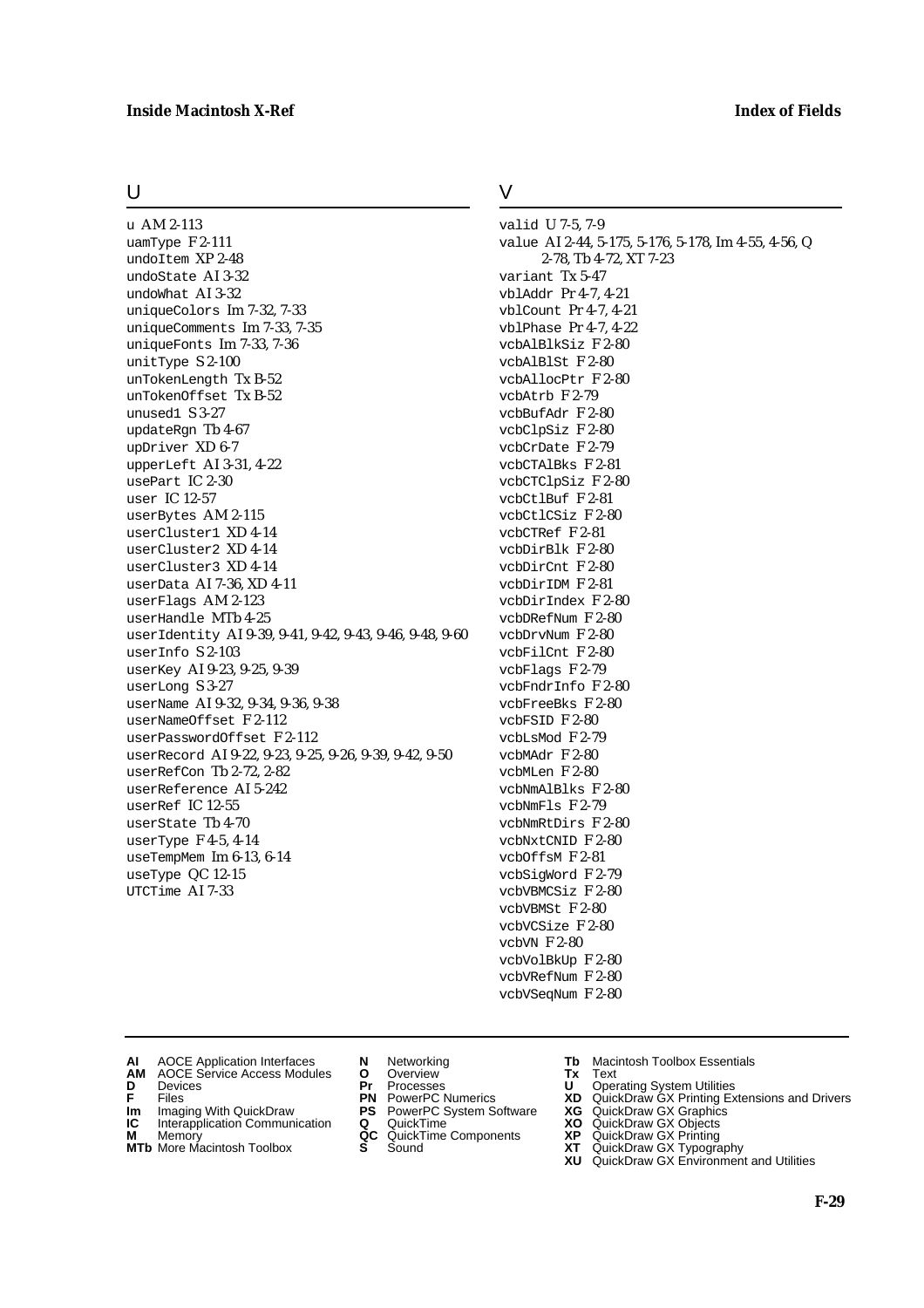vcbWrCnt F 2-80 vcbXTAlBks F 2-81 vcbXTClpSiz F 2-80 vcbXTRef F 2-81 vdigType QC 8-21 vdMapping XD 4-21 vdUseAnyField enumerator QC 8-95 vdUseEvenField enumerator QC 8-95 vdUseOddField enumerator QC 8-95 vendor Q 2-81, 3-51, 3-53 vendorUse D 2-27 version AI 7-38, 8-37, AM 2-114, F 3-44, IC 2-17, 2-72, 12-56, Im 7-29, 7-32, 7-33, PS 2-38, Q 2-81, 3-50, 3-53, S 2-118, 4-47, Tb 2-72, 2-82 complete movie parameter structure QC 10-15 preview resource QC 12-14 versNum F 1-41 verticalResolution XD 6-7 v Im 2-27 vh Im 2-27 viewProperty AI 5-211 vImageRes XD 4-23, 6-9 visible AI 4-21, 4-22, MTb 4-23, Tb 4-67 visRgn Im 2-12, 4-49 vMAttrib F 2-109 vMForeignPrivID F 2-21, 2-110 vMLocalHand F 2-109 vMServerAdr F 2-109 vmusage XD 4-28 vMVersion F 2-109 vMVolumeGrade F 2-110 voice S 4-47 volClik U 7-6, 7-10 volNameOffset F 2-112 volPasswordOffset F 2-112 volume QC 10-16 vpMapping XD 4-21 vRefNum F 1-39, 1-41, 2-87, 3-44 vRes Im 4-46, 4-47, 7-29, 7-32, 7-34, Q 3-51 vScroll MTb 4-24

### W

wait S 2-103 wakeEnabled D 6-27 wakeTime D 6-27

- **AI** AOCE Application Interfaces **N** Networking **Tb** Macintosh Toolbox Essentials<br> **AM** AOCE Service Access Modules **O** Overview **Tx** Text<br> **D** Devices **Pr** Processes **U** Operating System Utilities
- **AM** AOCE Service Access Modules **O** Overview **Tx** Text
- 
- 
- **Im** Imaging With QuickDraw **PS** PowerPC System Software<br> **IC** Interapplication Communication **Q** QuickTime<br> **M** Memorv **GC** QuickTime Components
- **M** Memory **Manual Components QC** QuickTime Components **MTb** More Macintosh Toolbox **S** Sound
- **MTb** More Macintosh Toolbox **S** Sound **XT** QuickDraw GX Typography

wakeupPMSAM AM 2-96 wantedPixelSize QC 4-36 warningLevel D 6-27 wCReserved Tb 4-71 wCSeed Tb 4-71 wDev Im 9-48 weekOfYear U 4-26 whatChanged AM 2-117 what AM 2-33, MTb 6-55, 8-38, Tb 2-79, XO 2-51 when AM 2-34, Tb 2-80 where AM 2-34, PS 3-16, Tb 2-80 which XO 2-51 whichFormats AI 3-35 whichNativeFormat AI 3-35 whtSpListLength Tx B-52 whtSpListOffset Tx B-52 widMax Tx 4-68 width Q 3-51, QC 10-17, XD 4-21, XG 5-62, XT 5-29 windowDefProc Tb 4-68 window Tb 6-102 windowKind MTb 3-65 to 3-66, 3-70, 3-72, Tb 4-66 windowPic Tb 4-68, 4-105, 4-106, 4-110 withStreamFactors XT 8-64 wrPend D 7-25

### X

x Im B-20 to B-21, Q 2-79 xdrNumABlks F 2-75 xdrStABN F 2-75 XER PS 4-12 xfrFkType F 2-76 xkrFABN F 2-76 xkrFNum F 2-76 xkrKeyLen F 2-76 xMaximumResolution XD 6-8 xMinimumResolution XD 6-8 xOff D 7-22 xOffHold D 7-25, 7-28 xOffSent D 7-25 xOn D 7-22 XPTextras D 4-28 XPT\_ISR D 4-37 XPTprivateFlags D 4-28 xRslRg Im 9-53 xyz XO 4-53

- 
- **D** Devices **Pr** Processes **U** Operating System Utilities
- **F** Files **PN** PowerPC Numerics **XD** QuickDraw GX Printing Extensions and Drivers
- **Im** Imaging With QuickDraw **PS** PowerPC System Software **XG** QuickDraw GX Graphics
	-
	-
	-
	- **XU** QuickDraw GX Environment and Utilities